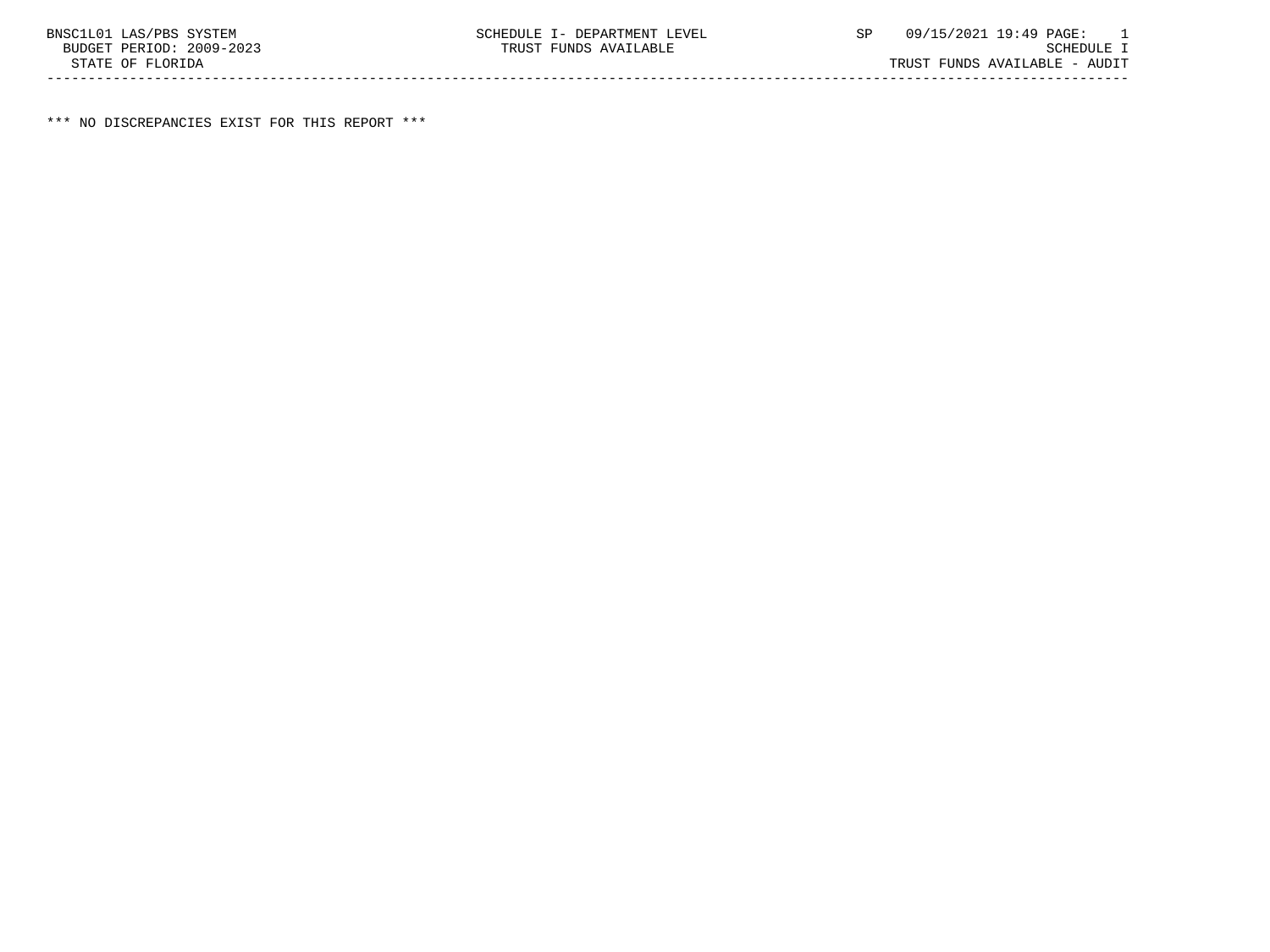| BNSC1L01 LAS/PBS SYSTEM<br>BUDGET PERIOD: 2009-2023<br>STATE OF FLORIDA |                         |                  |         |                | SCHEDULE I- DEPARTMENT LEVEL<br>TRUST FUNDS AVAILABLE |               |                      | <b>SP</b>                            | 09/15/2021 19:49 PAGE:                                                               | $\overline{\phantom{0}}$<br><b>SCHEDULE I</b><br>TRUST FUNDS AVAILABLE |
|-------------------------------------------------------------------------|-------------------------|------------------|---------|----------------|-------------------------------------------------------|---------------|----------------------|--------------------------------------|--------------------------------------------------------------------------------------|------------------------------------------------------------------------|
|                                                                         |                         |                  |         |                |                                                       |               | COL A01<br>ACT PR YR | COL A02                              | COL A03<br>CURR YR EST AGY REQUEST AGY REQ N/R<br>EXP 2020-21 EXP 2021-22 FY 2022-23 | COL A04<br>FY 2022-23                                                  |
| FISH/WILDLIFE CONSERV COMM 77000000                                     |                         |                  |         |                |                                                       |               |                      |                                      |                                                                                      |                                                                        |
| FUND: ADMINISTRATIVE TRUST FUND                                         |                         | 2021             |         |                |                                                       |               |                      |                                      |                                                                                      |                                                                        |
| SECTION I: DETAIL OF REVENUES                                           | REVENUE CAP SVC<br>CODE | CHG <sup>8</sup> | AUTH    |                | MATCHING %<br>ST I/C LOC I/C                          | CFDA<br>NO.   |                      |                                      |                                                                                      |                                                                        |
| 01 TRANSFER FROM FGTF 2261                                              | 001500 NO 0.0           |                  | 379.201 | 0.00           |                                                       | $0.00$ 15.605 |                      | 4,057,793 2,500,000 2,500,000        |                                                                                      |                                                                        |
| 03 TRANSFER FROM FPRMTF 2299                                            | 001500 NO 0.0           |                  | 379.201 | 0.00           | 0.00                                                  |               |                      | 120,615                              | 134,105                                                                              |                                                                        |
| 05 TRANSFER FROM MRCTF 2467                                             | 001500 NO 0.0           |                  | 379.201 | 0.00           | 0.00                                                  |               | 8,618,053            | 9,315,791                            | 10,176,303                                                                           |                                                                        |
| 06 TRANSFER FROM NWTF 2504                                              | 001500 NO 0.0           |                  | 379.201 | 0.00           | 0.00                                                  |               | 1,300,000            | 1,019,860                            | 1,160,595                                                                            |                                                                        |
| 07 TRANSFER FROM STMTF 2611                                             | 001500 NO 0.0           |                  | 379.201 | 0.00           | 0.00                                                  |               |                      | 411,718                              | 501,062                                                                              |                                                                        |
| 08 TRANSFER FROM SGTF 2672                                              | 001500 NO 0.0           |                  | 379.201 | 0.00           | 0.00                                                  |               | 2,700,108            | 3,741,113                            | 3,831,183                                                                            |                                                                        |
| 10 TRANSFER FROM IPCTF 2030                                             | 001500 NO 0.0           |                  | 379.201 | 0.00           | 0.00                                                  |               | 1,200,000            | 910,969                              | 980,813                                                                              |                                                                        |
| 11 TRANSFER FROM GDTF 2339                                              | 001500 NO 0.0           |                  | 379.201 | 0.00           | 0.00                                                  |               | 428,536              | 500,000                              | 500,000                                                                              |                                                                        |
| 12 TRANSFER FROM DMS 2510                                               | 001520 NO 0.0           |                  | 379.201 | 0.00           | 0.00                                                  |               | 4,111                |                                      |                                                                                      |                                                                        |
| 13 OTHER LAND LEASES                                                    | 002100 NO 0.0           |                  | 379.201 | 0.00           | 0.00                                                  |               | 22,386               |                                      |                                                                                      |                                                                        |
| 14 CRF FUNDS                                                            | 001500 NO 0.0           |                  | 379.201 | 0.00           | 0.00                                                  |               | 266,278              |                                      |                                                                                      |                                                                        |
| 15 TENANT BROKER COMMISSIONS                                            | 004001 NO 0.0           |                  | 379.201 | 0.00           | 0.00                                                  |               |                      |                                      | 34,731 34,731                                                                        |                                                                        |
| 22 SALE OF SURPLUS PROPERTY                                             | 002900 NO 0.0           |                  | 379.201 | 0.00           | 0.00                                                  |               | 9,926                |                                      |                                                                                      |                                                                        |
| TOTAL TO LINE B IN SECTION IV                                           |                         |                  |         |                |                                                       |               |                      | 18,607,191   18,554,797   19,818,792 |                                                                                      |                                                                        |
| SECTION II: DETAIL OF NONOPERATING EXPENDITURES                         |                         |                  |         | OBJECT<br>CODE | TRANSFER<br>TO BE                                     | CFDA<br>NO.   |                      |                                      |                                                                                      |                                                                        |
| 02 TRANSFER TO GENERAL REV 1000 - SWCAP                                 |                         |                  |         |                | 810000 77100700                                       |               | 444,974              | 200,000                              | 200,000                                                                              |                                                                        |
| TOTAL TO LINE E IN SECTION IV                                           |                         |                  |         |                |                                                       |               | 444,974              | 200,000                              | 200,000                                                                              |                                                                        |

============= ============= ============= =============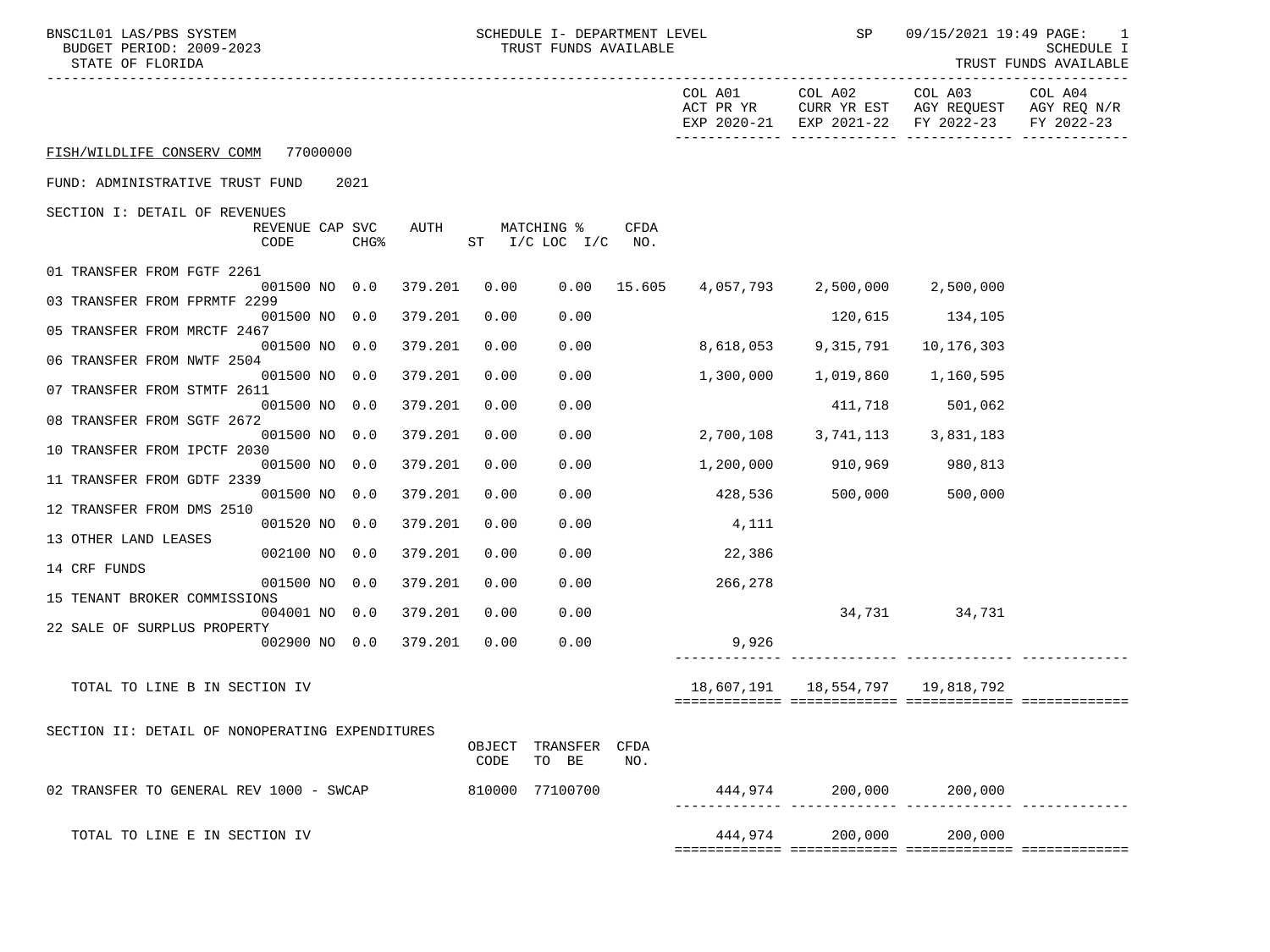| BNSC1L01 LAS/PBS SYSTEM<br>BUDGET PERIOD: 2009-2023<br>STATE OF FLORIDA                                                                                                                                                                                                                                                                                                                                                                                             |                                                          | SCHEDULE I- DEPARTMENT LEVEL SP<br>TRUST FUNDS AVAILABLE |                                                                                                      |                                                                      | 09/15/2021 19:49 PAGE:                                                                                                                                                                                                                                                                             | -2<br><b>SCHEDULE I</b><br>TRUST FUNDS AVAILABLE |
|---------------------------------------------------------------------------------------------------------------------------------------------------------------------------------------------------------------------------------------------------------------------------------------------------------------------------------------------------------------------------------------------------------------------------------------------------------------------|----------------------------------------------------------|----------------------------------------------------------|------------------------------------------------------------------------------------------------------|----------------------------------------------------------------------|----------------------------------------------------------------------------------------------------------------------------------------------------------------------------------------------------------------------------------------------------------------------------------------------------|--------------------------------------------------|
|                                                                                                                                                                                                                                                                                                                                                                                                                                                                     |                                                          |                                                          |                                                                                                      |                                                                      | $\begin{tabular}{lllllllllll} \multicolumn{2}{l}{{\text{COL A01}}} & \multicolumn{2}{c}{\text{COL A02}} & \multicolumn{2}{c}{\text{COL A03}} & \multicolumn{2}{c}{\text{COL A04}} \end{tabular}$<br>ACT PR YR CURR YR EST AGY REQUEST AGY REQ N/R<br>EXP 2020-21 EXP 2021-22 FY 2022-23 FY 2022-23 |                                                  |
| FISH/WILDLIFE CONSERV COMM 77000000                                                                                                                                                                                                                                                                                                                                                                                                                                 |                                                          |                                                          |                                                                                                      |                                                                      |                                                                                                                                                                                                                                                                                                    |                                                  |
| FUND: ADMINISTRATIVE TRUST FUND<br>2021                                                                                                                                                                                                                                                                                                                                                                                                                             |                                                          |                                                          |                                                                                                      |                                                                      |                                                                                                                                                                                                                                                                                                    |                                                  |
| SECTION III: ADJUSTMENTS                                                                                                                                                                                                                                                                                                                                                                                                                                            |                                                          |                                                          |                                                                                                      |                                                                      |                                                                                                                                                                                                                                                                                                    |                                                  |
|                                                                                                                                                                                                                                                                                                                                                                                                                                                                     | OBJECT<br>CODE                                           |                                                          |                                                                                                      |                                                                      |                                                                                                                                                                                                                                                                                                    |                                                  |
| 02 COMPENSATED ABSENCES<br>04 6/30 PRIOR YEAR ENCUMBRANCES<br>05 TR 10 ADJUSTING ENTRIES<br>09 PRIOR YEAR FCO DISBURSEMENTS<br>10 PAYABLES NOT CERTIFIED FORWARD<br>11 COVID SWFS B7700027                                                                                                                                                                                                                                                                          | 991000<br>991000<br>991000<br>991000<br>991000<br>991000 |                                                          | 15,434<br>239,615-<br>17,120<br>1,225,111-<br>96,749<br>266,278-                                     |                                                                      |                                                                                                                                                                                                                                                                                                    |                                                  |
| TOTAL TO LINE H IN SECTION IV                                                                                                                                                                                                                                                                                                                                                                                                                                       |                                                          |                                                          | 1,601,701-                                                                                           |                                                                      |                                                                                                                                                                                                                                                                                                    |                                                  |
| SECTION IV: SUMMARY                                                                                                                                                                                                                                                                                                                                                                                                                                                 |                                                          |                                                          |                                                                                                      |                                                                      |                                                                                                                                                                                                                                                                                                    |                                                  |
| UNRESERVED FUND BALANCE - JULY 1<br>ADD: REVENUES (FROM SECTION I)<br>TOTAL FUNDS AVAILABLE (LINE A + LINE B) (C)<br>LESS: OPERATING EXPENDITURES<br>LESS: NONOPERATING EXPENDITURES (SECTION II) (E)<br>LESS: FIXED CAPITAL OUTLAY (TOTAL ONLY)<br>UNRESERVED FUND BALANCE - JUNE 30 - BEFORE ADJ $(G)$<br>NET ADJUSTMENTS (FROM SECTION III)<br>(H)<br>ADJUSTED UNRESERVED FUND BALANCE - JUNE 30 $(1)$<br>TOTAL UNRESERVED FUND BALANCE FROM STATEWIDE CFO FILE: | (A)<br>(B)<br>(D)<br>(F)                                 |                                                          | 18,607,191<br>19,570,611<br>16,827,941<br>444,974<br>2,297,696<br>$1,601,701-$<br>695,995<br>963,420 | 963,420 695,995<br>18,554,797<br>19,250,792<br>19,050,792<br>200,000 | 19,818,792<br>19,818,792<br>19,618,792<br>200,000                                                                                                                                                                                                                                                  | 954,360                                          |
|                                                                                                                                                                                                                                                                                                                                                                                                                                                                     |                                                          |                                                          |                                                                                                      |                                                                      |                                                                                                                                                                                                                                                                                                    |                                                  |
| SCHEDULE IB: DETAIL OF UNRESERVED FUND BALANCE                                                                                                                                                                                                                                                                                                                                                                                                                      | FUNDING SOURCE<br>STATE(S)                               | RESTRICTED(R)<br>NONSTATE(N) UNRESTRICTED(U)             |                                                                                                      |                                                                      |                                                                                                                                                                                                                                                                                                    |                                                  |
| 01 TRANSFERS FROM OTHER TF                                                                                                                                                                                                                                                                                                                                                                                                                                          | S                                                        | U                                                        | 695,995                                                                                              |                                                                      |                                                                                                                                                                                                                                                                                                    |                                                  |
| ADJUSTED UNRESERVED FUND BALANCE - JUNE 30                                                                                                                                                                                                                                                                                                                                                                                                                          |                                                          |                                                          | 695,995                                                                                              |                                                                      |                                                                                                                                                                                                                                                                                                    |                                                  |
|                                                                                                                                                                                                                                                                                                                                                                                                                                                                     |                                                          |                                                          |                                                                                                      |                                                                      |                                                                                                                                                                                                                                                                                                    |                                                  |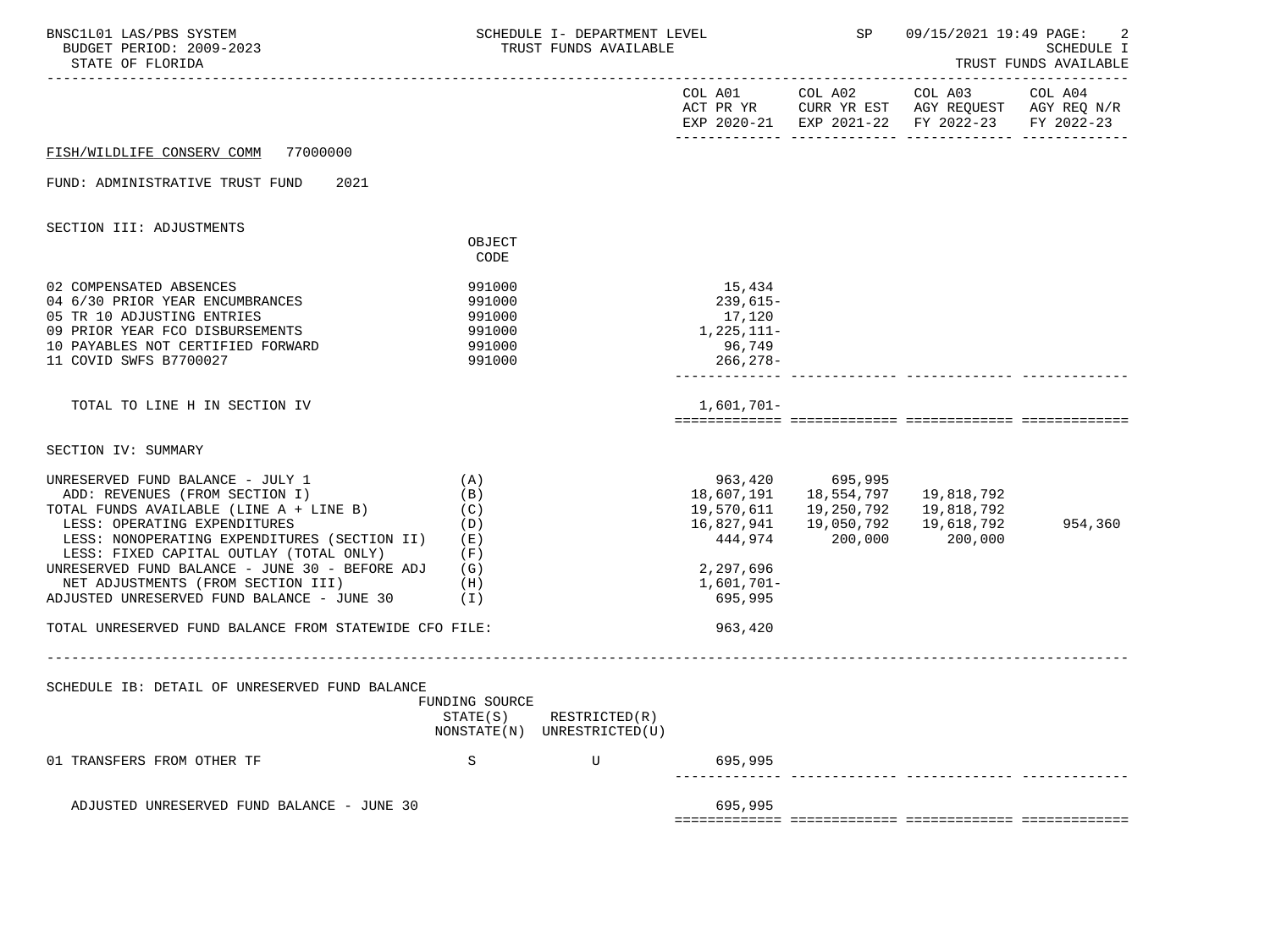| BNSC1L01 LAS/PBS SYSTEM<br>BUDGET PERIOD: 2009-2023<br>STATE OF FLORIDA | SCHEDULE I- DEPARTMENT LEVEL<br>TRUST FUNDS AVAILABLE |                                                      | <b>SP</b> SP                        | 09/15/2021 19:49 PAGE:<br>SCHEDULE I<br>TRUST FUNDS AVAILABLE                                                          |            |  |
|-------------------------------------------------------------------------|-------------------------------------------------------|------------------------------------------------------|-------------------------------------|------------------------------------------------------------------------------------------------------------------------|------------|--|
|                                                                         |                                                       |                                                      |                                     | COL A01 COL A02 COL A03 COL A04<br>ACT PR YR CURR YR EST AGY REQUEST AGY REQ N/R<br>EXP 2020-21 EXP 2021-22 FY 2022-23 | FY 2022-23 |  |
| FISH/WILDLIFE CONSERV COMM 77000000                                     |                                                       |                                                      |                                     |                                                                                                                        |            |  |
| FUND: INVASIVE PLANT CONTROL TF<br>2030                                 |                                                       |                                                      |                                     |                                                                                                                        |            |  |
| SECTION I: DETAIL OF REVENUES                                           |                                                       |                                                      |                                     |                                                                                                                        |            |  |
| REVENUE CAP SVC<br>CODE<br>$CHG\$                                       | AUTH MATCHING %<br>CFDA<br>ST $I/C$ LOC $I/C$ NO.     |                                                      |                                     |                                                                                                                        |            |  |
| 01 \$2 BOAT REGISTRATION TR DHSMV - 2488                                |                                                       |                                                      |                                     |                                                                                                                        |            |  |
| 001620 NO 8.0<br>328.76<br>02 40% COMMERCIAL BOAT TR DHSMV - 2488       | 0.00<br>0.00                                          |                                                      |                                     |                                                                                                                        |            |  |
| 328.76<br>001620 NO 8.0<br>04 FUEL TAX - TRANSFER FROM DOR 2319         | 0.00<br>0.00                                          |                                                      | 412,171 425,000 430,000             |                                                                                                                        |            |  |
| 206.606<br>001600 NO 0.0<br>05 INTEREST EARNINGS                        | 0.00<br>0.00                                          | $6,300,000$ $6,300,000$ $6,300,000$                  |                                     |                                                                                                                        |            |  |
| 000502 NO 8.0 17.61                                                     | 0.00<br>0.00                                          | 95,731 95,000 95,000                                 |                                     |                                                                                                                        |            |  |
| 08 FINES, FORFEITURES, AND JUDGEMENTS<br>001800 NO 8.0 379.502          | 0.00<br>0.00                                          |                                                      | 1,000                               | 1,000                                                                                                                  |            |  |
| 09 SALE OF SURPLUS EQUIPMENT<br>002900 NO 0.0 379.2203                  | 0.00<br>0.00                                          |                                                      | 1,000                               | 1,000                                                                                                                  |            |  |
|                                                                         |                                                       |                                                      |                                     |                                                                                                                        |            |  |
| TOTAL TO LINE B IN SECTION IV                                           |                                                       |                                                      | 8, 337, 735 8, 385, 716 8, 462, 282 |                                                                                                                        |            |  |
|                                                                         |                                                       |                                                      |                                     |                                                                                                                        |            |  |
| SECTION II: DETAIL OF NONOPERATING EXPENDITURES                         | TRANSFER CFDA<br>OBJECT                               |                                                      |                                     |                                                                                                                        |            |  |
|                                                                         | TO BE<br>CODE<br>NO.                                  |                                                      |                                     |                                                                                                                        |            |  |
| 01 TRANSFER TO ADMINISTRATIVE TF 2021                                   | 77100700<br>810000                                    | 1,200,000 910,969 980,813<br>162,611 166,778 172,903 |                                     |                                                                                                                        |            |  |
| 02 SERVICE CHARGE TO GENERAL REVENUE 1000<br>03 5% RESERVE CALCULATION  | 880800<br>999000                                      |                                                      |                                     | 327,233                                                                                                                |            |  |
| 09 TRANSFER WITHIN AGENCY 2339                                          | 810199                                                | 200,000                                              |                                     |                                                                                                                        |            |  |
| TOTAL TO LINE E IN SECTION IV                                           |                                                       |                                                      | 1,562,611 1,077,747 1,480,949       |                                                                                                                        |            |  |
|                                                                         |                                                       |                                                      |                                     |                                                                                                                        |            |  |
| SECTION III: ADJUSTMENTS                                                |                                                       |                                                      |                                     |                                                                                                                        |            |  |
|                                                                         | OBJECT<br>CODE                                        |                                                      |                                     |                                                                                                                        |            |  |
| 02 COMPENSATED ABSENCES                                                 | 991000                                                | 5,925                                                |                                     |                                                                                                                        |            |  |
| 03 PRIOR YEAR CF ENCUMBRANCES                                           | 991000                                                | $45,839-$                                            |                                     |                                                                                                                        |            |  |
| 04 TR 10 ADJUSTING ENTRIES<br>10 PRIOR YR ACCOUNTS PAYABLE NOT CF       | 991000<br>991000                                      | 14,351<br>2,925                                      |                                     |                                                                                                                        |            |  |
|                                                                         |                                                       |                                                      |                                     |                                                                                                                        |            |  |
| TOTAL TO LINE H IN SECTION IV                                           |                                                       | $22,638-$                                            |                                     |                                                                                                                        |            |  |
|                                                                         |                                                       |                                                      |                                     |                                                                                                                        |            |  |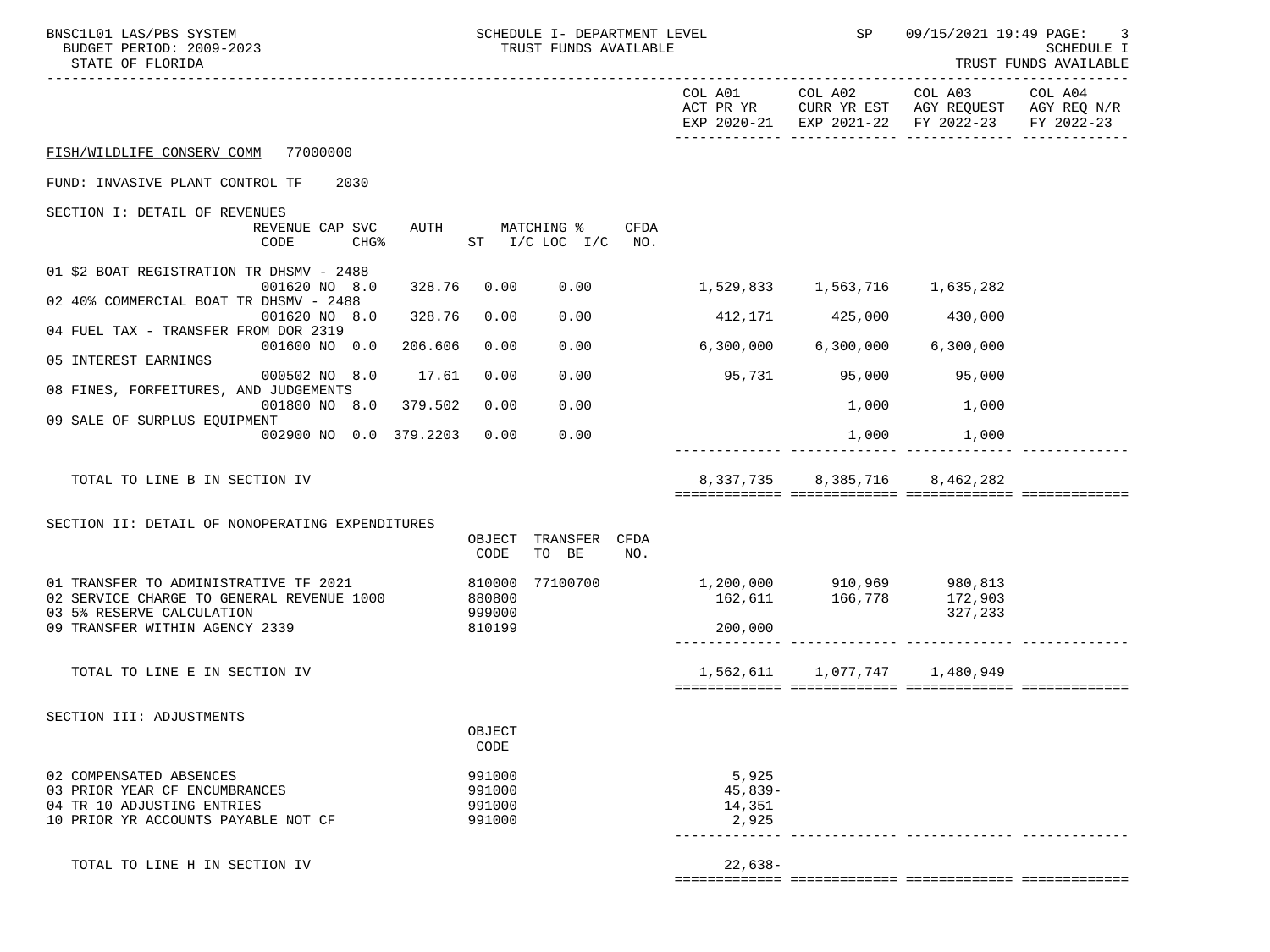| BNSC1L01 LAS/PBS SYSTEM<br>BUDGET PERIOD: 2009-2023<br>STATE OF FLORIDA                                                                                                                                                                                                                            | SCHEDULE I- DEPARTMENT LEVEL THE SPACE SP<br>TRUST FUNDS AVAILABLE |                                                            |            |                                                                       | 09/15/2021 19:49 PAGE:<br>4<br>SCHEDULE I<br>TRUST FUNDS AVAILABLE                                                     |            |  |
|----------------------------------------------------------------------------------------------------------------------------------------------------------------------------------------------------------------------------------------------------------------------------------------------------|--------------------------------------------------------------------|------------------------------------------------------------|------------|-----------------------------------------------------------------------|------------------------------------------------------------------------------------------------------------------------|------------|--|
|                                                                                                                                                                                                                                                                                                    |                                                                    |                                                            |            |                                                                       | COL A01 COL A02 COL A03 COL A04<br>ACT PR YR CURR YR EST AGY REQUEST AGY REQ N/R<br>EXP 2020-21 EXP 2021-22 FY 2022-23 | FY 2022-23 |  |
| FISH/WILDLIFE CONSERV COMM 77000000                                                                                                                                                                                                                                                                |                                                                    |                                                            |            |                                                                       |                                                                                                                        |            |  |
| FUND: INVASIVE PLANT CONTROL TF<br>2030                                                                                                                                                                                                                                                            |                                                                    |                                                            |            |                                                                       |                                                                                                                        |            |  |
| SECTION IV: SUMMARY                                                                                                                                                                                                                                                                                |                                                                    |                                                            |            |                                                                       |                                                                                                                        |            |  |
| UNRESERVED FUND BALANCE - JULY 1<br>ADD: REVENUES (FROM SECTION I)<br>TOTAL FUNDS AVAILABLE (LINE A + LINE B)<br>LESS: OPERATING EXPENDITURES<br>LESS: NONOPERATING EXPENDITURES (SECTION II) (E)<br>LESS: FIXED CAPITAL OUTLAY (TOTAL ONLY)<br>UNRESERVED FUND BALANCE - JUNE 30 - BEFORE ADJ (G) | (A)<br>(B)<br>(C)<br>(D)<br>(F)                                    |                                                            | 15,104,843 | 12,373,513<br>9,531,797        7,637,796<br>1,562,611       1,077,747 | 6,767,108 3,987,797 3,657,970<br>8, 337, 735 8, 385, 716 8, 462, 282<br>12,120,252<br>7,666,796<br>1,480,949           | 29,000     |  |
| NET ADJUSTMENTS (FROM SECTION III)<br>ADJUSTED UNRESERVED FUND BALANCE - JUNE 30 (I)                                                                                                                                                                                                               | (H)                                                                |                                                            | 22,638-    | 3,987,797 3,657,970                                                   | 4,010,435 3,657,970 2,972,507<br>2,972,507                                                                             |            |  |
| TOTAL UNRESERVED FUND BALANCE FROM STATEWIDE CFO FILE:                                                                                                                                                                                                                                             |                                                                    |                                                            | 6,767,108  |                                                                       |                                                                                                                        |            |  |
| SCHEDULE IB: DETAIL OF UNRESERVED FUND BALANCE                                                                                                                                                                                                                                                     |                                                                    |                                                            |            |                                                                       |                                                                                                                        |            |  |
|                                                                                                                                                                                                                                                                                                    | FUNDING SOURCE                                                     | $STATE(S)$ RESTRICTED $(R)$<br>NONSTATE(N) UNRESTRICTED(U) |            |                                                                       |                                                                                                                        |            |  |
| 01 VESSEL REGISTRATION FEES                                                                                                                                                                                                                                                                        | S.                                                                 | $\mathbf{U}$                                               |            | __________ ___                                                        | 3,987,797 3,657,970 2,972,507                                                                                          |            |  |
| ADJUSTED UNRESERVED FUND BALANCE - JUNE 30                                                                                                                                                                                                                                                         |                                                                    |                                                            |            |                                                                       | 3,987,797 3,657,970 2,972,507                                                                                          |            |  |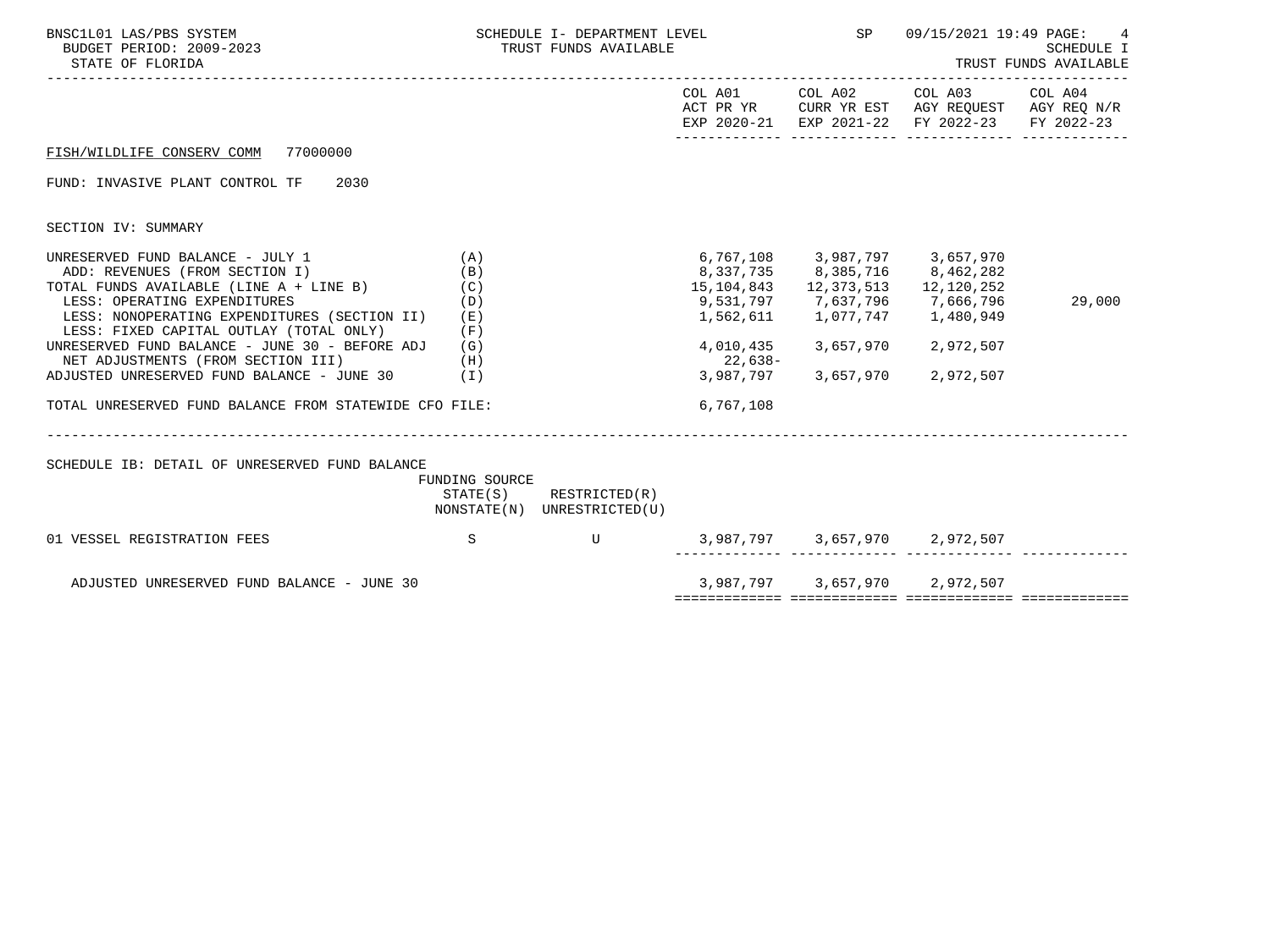| BNSC1L01 LAS/PBS SYSTEM |                  |                          | LEVEL<br>I- DEPARTMENT<br>SCHEDULE I | 09/15/2021 19:49 PAGE: |                       |  |
|-------------------------|------------------|--------------------------|--------------------------------------|------------------------|-----------------------|--|
|                         |                  | BUDGET PERIOD: 2009-2023 | FUNDS AVAILABLE<br>TRUST             |                        | SCHEDULE              |  |
|                         | STATE OF FLORIDA |                          |                                      |                        | TRUST FUNDS AVAILABLE |  |

SCILO1 LAS/PBS SYSTEM SOMENTILE SCHEDULE I- DEPARTMENT LEVEL SP O9/15/2021 19:49 PAGE: 5<br>SCHEDULE I (SCHEDULE I TRUST FUNDS AVAILABLE) SUNDGET PERIOD: 2009-2023 TRUST FUNDS AVAILABLE

|                                                                                             |             | COL A01<br>ACT PR YR     | COL A02                     | COL A03<br>CURR YR EST AGY REQUEST AGY REQ N/R<br>EXP 2020-21 EXP 2021-22 FY 2022-23 | COL A04<br>FY 2022-23 |
|---------------------------------------------------------------------------------------------|-------------|--------------------------|-----------------------------|--------------------------------------------------------------------------------------|-----------------------|
| FISH/WILDLIFE CONSERV COMM 77000000                                                         |             |                          |                             |                                                                                      |                       |
| FUND: FEDERAL GRANTS TRUST FUND<br>2261                                                     |             |                          |                             |                                                                                      |                       |
| SECTION I: DETAIL OF REVENUES                                                               |             |                          |                             |                                                                                      |                       |
| AUTH<br>MATCHING %<br>REVENUE CAP SVC<br>CHG <sup>8</sup><br>ST $I/C$ LOC $I/C$ NO.<br>CODE | <b>CFDA</b> |                          |                             |                                                                                      |                       |
| AA ANTICIPATED REVENUE                                                                      |             |                          |                             |                                                                                      |                       |
| 000700 NO 0.0<br>379.204<br>0.00                                                            |             | $0.00$ 15.608 26,026,000 |                             |                                                                                      |                       |
| AB CAPE LEISURE CORP COMPOUND MGMT<br>379.204<br>0.00<br>0.00<br>002102 NO 0.0              |             | 20,919                   |                             | 25,000 25,000                                                                        |                       |
| AC NURSERY AND FORESTRY PRODUCTS                                                            |             |                          |                             |                                                                                      |                       |
| 000900 NO 0.0<br>379.204<br>0.00<br>0.00                                                    |             | 377, 319                 |                             | 275,000 225,000                                                                      |                       |
| AD SALE OF RECYCLABLE MATERIALS                                                             |             |                          |                             |                                                                                      |                       |
| 379.204<br>0.00<br>001904 NO 0.0<br>0.00<br>AE ENDANGERED SPECIES CONSERVATION              |             | 1,102                    | 1,000                       | 1,000                                                                                |                       |
| 379.204<br>0.00<br>000700 NO 0.0                                                            |             |                          | 0.00 15.657 316,505 750,000 | 650,000                                                                              |                       |
| AF MISC REIMBURSEABLE EXPENSE - STATE                                                       |             |                          |                             |                                                                                      |                       |
| 379.204<br>0.00<br>0.00<br>001800 NO 0.0                                                    |             | 536                      |                             |                                                                                      |                       |
| AH TIMBER HARVESTING                                                                        |             |                          |                             |                                                                                      |                       |
| 379.204<br>0.00<br>0.00<br>000900 NO 0.0<br>AI REEF BENTHIC COMMUNITIES ASSESSMENT - DIRECT |             | 108,595                  | $125,000$ 125,000           |                                                                                      |                       |
| 0.00<br>000700 NO 0.0<br>379.204<br>0.00                                                    | 15.916      | 40,200                   |                             |                                                                                      |                       |
| AK FEDERAL GRANT W/ CFDA - DIRECT                                                           |             |                          |                             |                                                                                      |                       |
| 379.204<br>0.00<br>0.00<br>000700 NO 0.0                                                    |             | 99.999 196,925           | $600,000$ 575,000           |                                                                                      |                       |
| AL MOU - FYCCN AND FISH AND WILDLIFE FOUNDATION                                             |             |                          |                             |                                                                                      |                       |
| 379.204<br>0.00<br>000700 NO 0.0<br>0.00<br>AM FEDERAL GRANT W/ CFDA - FWC INDIRECT         | 99.999      | 1,966                    |                             |                                                                                      |                       |
| 379.204<br>0.00<br>0.00<br>000700 NO 0.0                                                    | 99.999      |                          | 112,657 150,000 145,000     |                                                                                      |                       |
| AN FEDERAL GRANT W/ CFDA - SWCAP                                                            |             |                          |                             |                                                                                      |                       |
| 379.204<br>0.00<br>0.00<br>000700 NO 0.0                                                    | 99.999      | 168,728                  | 225,000                     | 225,000                                                                              |                       |
| AO TRANSFER FROM EOG - 2261                                                                 |             |                          |                             |                                                                                      |                       |
| 379.201<br>0.00<br>0.00<br>001510 NO 0.0                                                    | 99.999      | 122,276                  |                             |                                                                                      |                       |
| AZ RECREATIONAL BOATING SAFETY DIRECT<br>379.204<br>0.00<br>0.00                            | 97.012      | 4,748,437                | 12,000,000                  |                                                                                      |                       |
| 000700 NO 0.0<br>BA RECREATIONAL BOATING SAFETY INDIRECT                                    |             |                          |                             | 11,500,000                                                                           |                       |
| 0.00<br>0.00<br>000799 NO 0.0<br>379.204                                                    | 97.012      |                          | $3,500,000$ $3,500,000$     |                                                                                      |                       |
| BB WATER OUALITY MONITORING LWR CHARLOTTE                                                   |             |                          |                             |                                                                                      |                       |
| 0.00<br>0.00<br>000700 NO 0.0<br>379.204                                                    |             | 99.999 66,612 70,000     |                             | 50,000                                                                               |                       |
| BH HUNGRYLAND WMA LEMON GROVE MITIGATION PARCEL                                             |             |                          |                             |                                                                                      |                       |
| 002100 NO 0.0 379.204 0.00<br>0.00<br>BI FL BONNETETED BATS ASSESSMENT-MONITORING           |             |                          | 29,588 35,000               | 25,000                                                                               |                       |
| 0.0<br>379.204<br>0.00<br>0.00<br>000700 NO                                                 | 99.999      | 282,261                  | 400,000                     | 350,000                                                                              |                       |
| BO INTEREST EARNINGS                                                                        |             |                          |                             |                                                                                      |                       |
| 379.204<br>000502 NO 0.0<br>0.00<br>0.00                                                    |             | 59,925                   | 150,000                     | 150,000                                                                              |                       |
| BQ OCALA YOUTH CAMP                                                                         |             |                          |                             |                                                                                      |                       |
| 000100 YES 0.0<br>379.204<br>0.00<br>0.00<br>BU TRANSFER FROM DEO - 2021                    |             | 77,779                   | 35,000                      | 35,000                                                                               |                       |
| 001510 NO 0.0<br>379.204<br>0.00<br>0.00                                                    | 99.999      | 12,629                   |                             |                                                                                      |                       |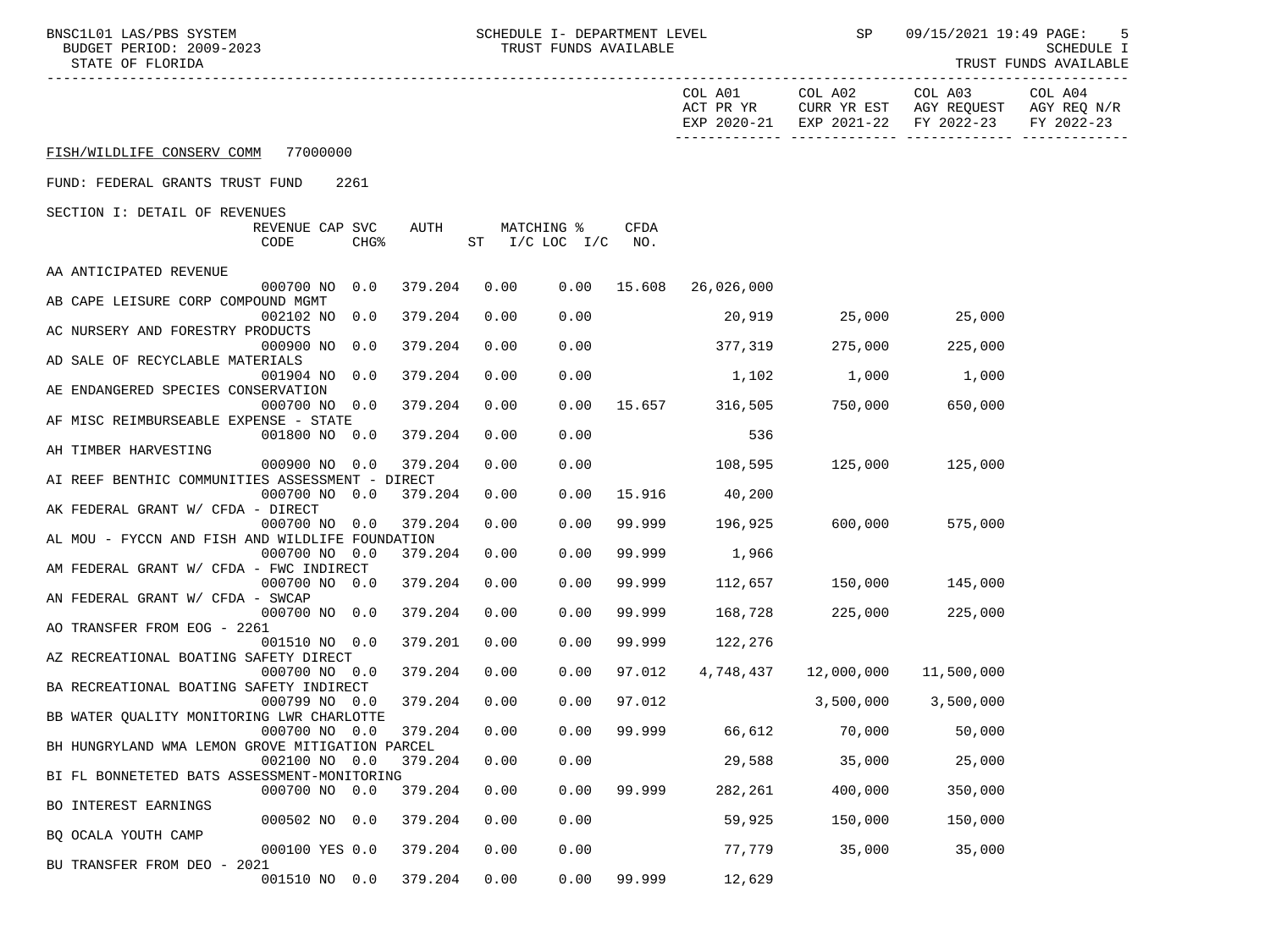BNSC1L01 LAS/PBS SYSTEM SCHEDULE I- DEPARTMENT LEVEL SP 09/15/2021 19:49 PAGE: 6<br>BUDGET PERIOD: 2009-2023 TRUST FUNDS AVAILABLE

TRUST FUNDS AVAILABLE

|                                                                               |      |                                  |        | COL A01        | COL A02         | COL A03<br>ACT PR YR CURR YR EST AGY REQUEST AGY REQ N/R<br>EXP 2020-21 EXP 2021-22 FY 2022-23 | COL A04<br>FY 2022-23 |
|-------------------------------------------------------------------------------|------|----------------------------------|--------|----------------|-----------------|------------------------------------------------------------------------------------------------|-----------------------|
| FISH/WILDLIFE CONSERV COMM 77000000                                           |      |                                  |        |                |                 |                                                                                                |                       |
| FUND: FEDERAL GRANTS TRUST FUND<br>2261                                       |      |                                  |        |                |                 |                                                                                                |                       |
| SECTION I: DETAIL OF REVENUES                                                 |      |                                  |        |                |                 |                                                                                                |                       |
| REVENUE CAP SVC<br>AUTH<br>CHG <sup>8</sup><br>CODE                           |      | MATCHING %<br>ST I/C LOC I/C NO. | CFDA   |                |                 |                                                                                                |                       |
| BW TRANSFER FROM DEP - 1000                                                   |      |                                  |        |                |                 |                                                                                                |                       |
| 001510 NO 0.0<br>379.204                                                      | 0.00 | 0.00                             | 15.608 | 22,217         |                 |                                                                                                |                       |
| CA ASSESSING FACTORS AFFECTING REPRODUCTIVE POT<br>000700 NO 0.0<br>379.204   | 0.00 | 0.00                             | 11.433 | 50,158         |                 |                                                                                                |                       |
| CC EFFECTS OF THE JOE BAY CROCODILE SANCTUARY                                 |      |                                  |        |                |                 |                                                                                                |                       |
| 379.204<br>000700 NO 0.0                                                      | 0.00 | 0.00                             | 15.944 | 129,624        | 170,000         | 150,000                                                                                        |                       |
| CI ACROPORA PAKMATA DEMOGRAPHIC MONITORING, GEO                               |      |                                  |        |                |                 |                                                                                                |                       |
| 000700 NO 0.0<br>379.204                                                      | 0.00 | 0.00                             | 11.472 | 111,306        | 125,000         | 125,000                                                                                        |                       |
| CJ AGRICULTURAL CONSERVATION EASEMENT PRGM W NA<br>000700 NO 0.0<br>379.204   | 0.00 | 0.00                             | 10.931 |                | 61,088 70,000   | 70,000                                                                                         |                       |
| CL ANALYSIS INTO NEUROTOXIC SHELLFISH POISONING                               |      |                                  |        |                |                 |                                                                                                |                       |
| 000700 NO 0.0<br>379.204                                                      | 0.00 | 0.00                             | 11.478 |                | 36,624 50,000   | 40,000                                                                                         |                       |
| CN ARMY COE REMOVAL OF AQUATIC GR - ID                                        |      |                                  |        |                |                 |                                                                                                |                       |
| 001970 NO 0.0 379.204                                                         | 0.00 | 0.00                             | 99.999 |                | 132,223 150,000 | 140,000                                                                                        |                       |
| CO ARMY COE REMOVAL OF AQUATIC GR - D                                         |      |                                  |        |                |                 |                                                                                                |                       |
| 379.204<br>000700 NO 0.0<br>CP ASSESSMENT OF LOGGERHEAD TURTLES USING GENET   | 0.00 | 0.00                             | 99.999 | 42,592         |                 |                                                                                                |                       |
| 000700 NO 0.0<br>379.204                                                      | 0.00 | 0.00                             | 11.472 | 171,423        | 200,000         | 200,000                                                                                        |                       |
| CR BIOLOGICAL SAMPLING PROGRAM                                                |      |                                  |        |                |                 |                                                                                                |                       |
| 000700 NO 0.0<br>379.204                                                      | 0.00 | 0.00                             | 11.434 | 434,753        | 575,000         | 550,000                                                                                        |                       |
| CY CO-DEV & IMPLEMENTATION OF STATE-FED CONSVR                                |      |                                  |        |                |                 |                                                                                                |                       |
| 379.204<br>000700 NO 0.0                                                      | 0.00 | 0.00                             | 15.670 |                | 155,041 200,000 | 175,000                                                                                        |                       |
| C6 MARINE FISHERIES DISASTER RECOVERY - DIRECT                                |      |                                  |        |                |                 |                                                                                                |                       |
| 000700 NO 0.0<br>379.204<br>C7 MARINE FISHERIES DISASTER RECOVERY - INDIRECT  | 0.00 | 0.00                             | 11.022 |                | 3,000,000       | 2,750,000                                                                                      |                       |
| 000799 NO 0.0<br>379.204                                                      | 0.00 | 0.00                             | 11.022 |                | 750,000         | 700,000                                                                                        |                       |
| DA CONSERVATION LAW ENFORCEMENT OFFICER-CLEO AT                               |      |                                  |        |                |                 |                                                                                                |                       |
| 000700 NO 0.0<br>379.204                                                      | 0.00 | 0.00                             | 12.632 | 549,965        | 600,000         | 575,000                                                                                        |                       |
| DG DATA CAPS, FRESHWATER AND TERRESTRIAL PROJEC                               |      |                                  |        |                |                 |                                                                                                |                       |
| 000700 NO 0.0<br>379.204                                                      | 0.00 | 0.00                             |        | 15.634 261,549 | 300,000         | 275,000                                                                                        |                       |
| DJ DEV & ASSESS FOR IMPROVING STOCK ENHANCEMENT                               |      |                                  |        | 411,041        |                 |                                                                                                |                       |
| 000700 NO 0.0<br>379.204<br>DV ENHANCEMENT OF REC FISHERIES - DIRECT          | 0.00 | 0.00                             | 15.605 |                | 500,000         | 475,000                                                                                        |                       |
| 000700 NO 0.0 379.204 0.00 0.00 15.605                                        |      |                                  |        | 323,595        | 400,000         | 375,000                                                                                        |                       |
| DX ESCAMBIA ARCHERY PARK/TENOROC SHTG RNG IMPRV                               |      |                                  |        |                |                 |                                                                                                |                       |
| 000700 NO<br>0.0<br>379.204                                                   | 0.00 | 0.00                             | 15.611 | 145,751        | 160,000         | 150,000                                                                                        |                       |
| DZ EVI SIZE & AGE OF SOUTH ATLANTIC SNAPPER FIS                               |      |                                  |        |                |                 |                                                                                                |                       |
| 000700 NO 0.0<br>379.204                                                      | 0.00 | 0.00                             | 11.454 | 103,012        | 125,000         | 110,000                                                                                        |                       |
| EA FISH-MACROINVERTEBRATE NEKTON SUP JAX H - D<br>000700 NO<br>0.0<br>379.204 | 0.00 | 0.00                             | 15.611 | 201,355        | 225,000         | 200,000                                                                                        |                       |
| EB FISHERY DEPENDENT SPORTFISH DATA COLLECTION                                |      |                                  |        |                |                 |                                                                                                |                       |
| 379.204<br>000700 NO 0.0                                                      | 0.00 | 0.00                             | 15.605 | 262,776        | 300,000         | 275,000                                                                                        |                       |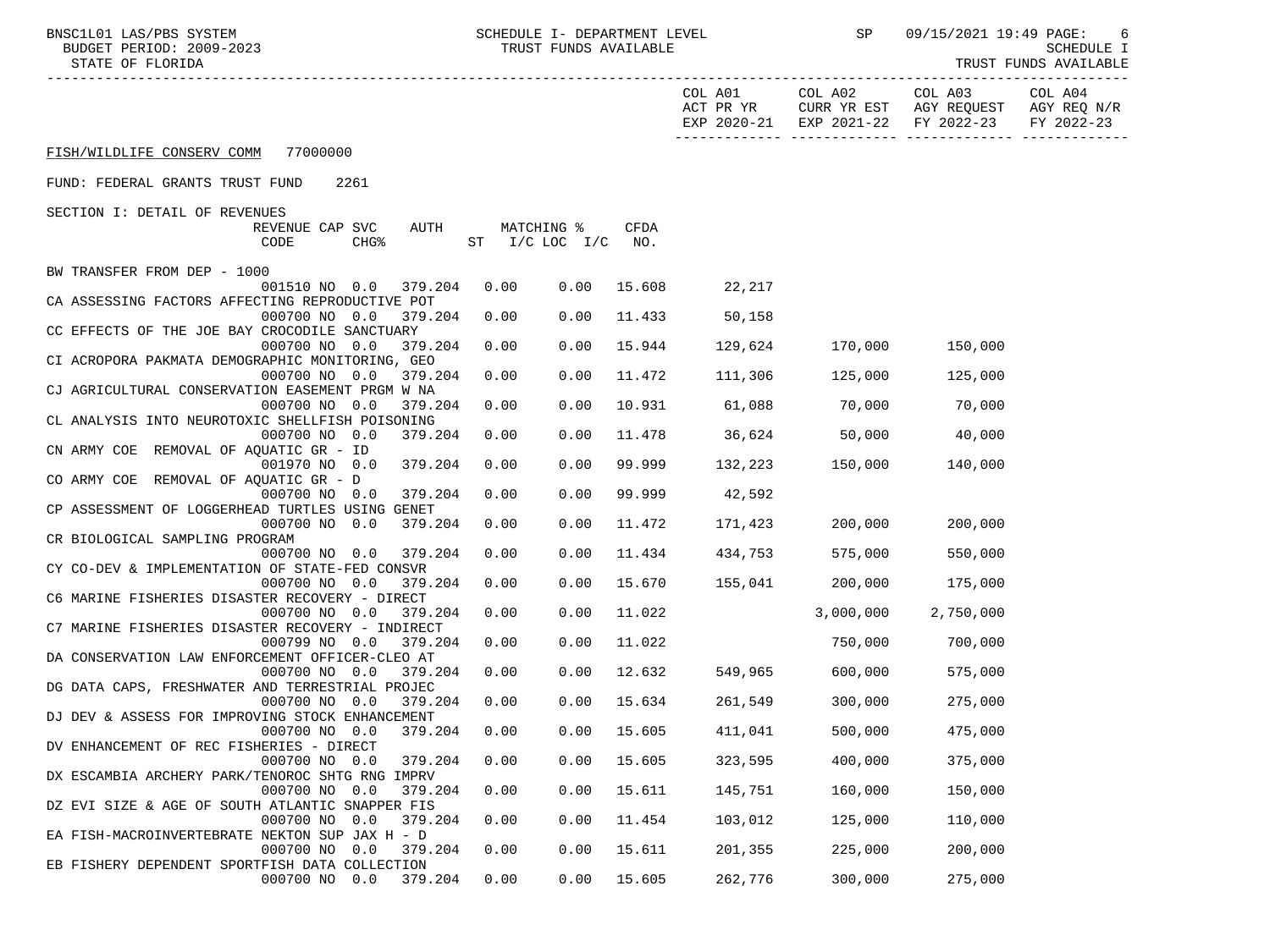BNSC1L01 LAS/PBS SYSTEM SCHEDULE I- DEPARTMENT LEVEL SP 09/15/2021 19:49 PAGE: 7<br>BUDGET PERIOD: 2009-2023 TRUST FUNDS AVAILABLE

STATE OF FLORIDA AND INTERNATIONAL STATE OF FUNDS AVAILABLE

| ACT PR YR $\,$ CURR YR EST $\,$ AGY REQUEST $\,$ AGY REQ $\,$ N/R $\,$<br>EXP 2020-21 EXP 2021-22 FY 2022-23<br>FY 2022-23<br>FISH/WILDLIFE CONSERV COMM 77000000<br>FUND: FEDERAL GRANTS TRUST FUND<br>2261<br>SECTION I: DETAIL OF REVENUES<br>AUTH<br>MATCHING %<br>CFDA<br>REVENUE CAP SVC<br>ST I/C LOC I/C<br>CODE<br>CHG <sup>8</sup><br>NO.<br>EC FL CORAL REEF INITIATIVE PROJECT<br>66.436 38,703 40,000<br>000700 NO 0.0 379.204<br>0.00<br>0.00<br>40,000<br>EF FL NESTING BEACH SURVEYS, SNBS AND INBS PROG<br>0.00<br>15.615 33,524<br>40,000<br>40,000<br>000700 NO 0.0<br>379.204<br>0.00<br>EH FRESHWATER FISHERIES MANAGEMENT - DIRECT<br>0.00<br>0.00<br>15.605 2,819,765 3,500,000<br>000700 NO 0.0<br>379.204<br>3,400,000<br>ET GULF OF MEXICO COMMERCIAL SHRIMP CONVERSION<br>000700 NO 0.0<br>379.204<br>0.00<br>11.434<br>0.00<br>37<br>EZ HEALTH MONITORING OF FLORIDA'S SPORT FISH<br>000700 NO 0.0<br>379.204<br>0.00<br>0.00<br>15.605<br>769,108<br>1,000,000 950,000<br>FB HUNTER EDUCATION - DIRECT<br>000700 NO 0.0<br>379.204<br>0.00<br>0.00<br>15.626<br>2,323,999<br>3,500,000<br>3,400,000<br>FC HUNTER EDUCATION - INDIRECT<br>0.00<br>15.626<br>475,000<br>000799 NO 0.0<br>379.204<br>0.00<br>475,000<br>FM HISTORY & ECOLOGY OF COASTAL - DIRECT<br>379.204<br>0.00<br>0.00<br>15.605<br>1,040,818 800,000<br>750,000<br>000700 NO 0.0<br>FN JOE BUDD YOUTH CONSER CENTER SHOOTING SPORTS<br>000700 NO 0.0<br>0.00<br>15.611 1,199<br>750,000<br>750,000<br>379.204<br>0.00<br>FP LISTED SPECIES CONSERVA & RECOVERY, OPPOR &<br>0.00<br>15.657<br>36,697 45,000<br>000700 NO 0.0<br>379.204<br>0.00<br>45,000<br>FS MAINTENANCE & REFINEMENT OF ECOSPECIES WEB<br>0.00<br>26,625<br>35,000<br>000700 NO 0.0<br>379.204<br>0.00<br>11.441<br>35,000<br>FU MAMMAL STRANDING NETWORK CONNECTION & ANALYS<br>31,157<br>35,000<br>35,000<br>000700 NO 0.0<br>379.204<br>0.00<br>0.00<br>11.439<br>GH NATURAL PINELANDS POCKET GOPHER PROJECT<br>0.00<br>15.634<br>20,000<br>000700 NO 0.0<br>379.204<br>0.00<br>15,908<br>20,000<br>GI NE FL BLUE CRAB FISHERY PROFILE & HORSESHOE<br>0.00<br>11.407<br>225,000<br>000700 NO 0.0<br>379.204<br>0.00<br>195,811<br>225,000<br>GJ OPERATIONS PROJECT GRANT CYCLE<br>000700 NO 0.0<br>0.00<br>15.634 84,419 10,000<br>379.204<br>0.00<br>10,000<br>GK ORGANIC BIOMASS & BICHEM IN BLUE CARBON ECO<br>0.00<br>45,000<br>379.204<br>0.00<br>10.310<br>37,149<br>45,000<br>000700 NO 0.0<br>GN PCMHAB INPLEMENTING THE KARENIA TRICORDER<br>000700 NO 0.0 379.204 0.00 0.00 11.478 41,273<br>50,000<br>50,000<br>GU REDUCING CORAL REEF FISH BYCATCH & SPINY LOB<br>379.204<br>0.00<br>11.482<br>139,199<br>150,000<br>150,000<br>000700 NO 0.0<br>0.00<br>GV REMOTE SENSE ALGORITHMS WATER QUAL PRIM<br>0.00<br>0.00<br>43.001<br>134,360<br>150,000<br>150,000<br>000700 NO 0.0<br>379.204<br>GW REPRESENTATIVE BIOLOGICAL SAMPLING OF REC<br>50,000<br>000700 NO<br>0.00<br>0.00<br>11.433<br>44,726<br>50,000<br>0.0<br>379.204<br>GX REPRODUCTIVE RESILENCE & MOVEMENT ECOLOGY |                          |      |      |        |         | COL A01 COL A02 | COL A03 | COL A04 |
|---------------------------------------------------------------------------------------------------------------------------------------------------------------------------------------------------------------------------------------------------------------------------------------------------------------------------------------------------------------------------------------------------------------------------------------------------------------------------------------------------------------------------------------------------------------------------------------------------------------------------------------------------------------------------------------------------------------------------------------------------------------------------------------------------------------------------------------------------------------------------------------------------------------------------------------------------------------------------------------------------------------------------------------------------------------------------------------------------------------------------------------------------------------------------------------------------------------------------------------------------------------------------------------------------------------------------------------------------------------------------------------------------------------------------------------------------------------------------------------------------------------------------------------------------------------------------------------------------------------------------------------------------------------------------------------------------------------------------------------------------------------------------------------------------------------------------------------------------------------------------------------------------------------------------------------------------------------------------------------------------------------------------------------------------------------------------------------------------------------------------------------------------------------------------------------------------------------------------------------------------------------------------------------------------------------------------------------------------------------------------------------------------------------------------------------------------------------------------------------------------------------------------------------------------------------------------------------------------------------------------------------------------------------------------------------------------------------------------------------------------------------------------------------------------------------------------------------------------------------------------------------------------------------------------------------------------------------------------------------------------------------------------------------------------------------------|--------------------------|------|------|--------|---------|-----------------|---------|---------|
|                                                                                                                                                                                                                                                                                                                                                                                                                                                                                                                                                                                                                                                                                                                                                                                                                                                                                                                                                                                                                                                                                                                                                                                                                                                                                                                                                                                                                                                                                                                                                                                                                                                                                                                                                                                                                                                                                                                                                                                                                                                                                                                                                                                                                                                                                                                                                                                                                                                                                                                                                                                                                                                                                                                                                                                                                                                                                                                                                                                                                                                                     |                          |      |      |        |         |                 |         |         |
|                                                                                                                                                                                                                                                                                                                                                                                                                                                                                                                                                                                                                                                                                                                                                                                                                                                                                                                                                                                                                                                                                                                                                                                                                                                                                                                                                                                                                                                                                                                                                                                                                                                                                                                                                                                                                                                                                                                                                                                                                                                                                                                                                                                                                                                                                                                                                                                                                                                                                                                                                                                                                                                                                                                                                                                                                                                                                                                                                                                                                                                                     |                          |      |      |        |         |                 |         |         |
|                                                                                                                                                                                                                                                                                                                                                                                                                                                                                                                                                                                                                                                                                                                                                                                                                                                                                                                                                                                                                                                                                                                                                                                                                                                                                                                                                                                                                                                                                                                                                                                                                                                                                                                                                                                                                                                                                                                                                                                                                                                                                                                                                                                                                                                                                                                                                                                                                                                                                                                                                                                                                                                                                                                                                                                                                                                                                                                                                                                                                                                                     |                          |      |      |        |         |                 |         |         |
|                                                                                                                                                                                                                                                                                                                                                                                                                                                                                                                                                                                                                                                                                                                                                                                                                                                                                                                                                                                                                                                                                                                                                                                                                                                                                                                                                                                                                                                                                                                                                                                                                                                                                                                                                                                                                                                                                                                                                                                                                                                                                                                                                                                                                                                                                                                                                                                                                                                                                                                                                                                                                                                                                                                                                                                                                                                                                                                                                                                                                                                                     |                          |      |      |        |         |                 |         |         |
|                                                                                                                                                                                                                                                                                                                                                                                                                                                                                                                                                                                                                                                                                                                                                                                                                                                                                                                                                                                                                                                                                                                                                                                                                                                                                                                                                                                                                                                                                                                                                                                                                                                                                                                                                                                                                                                                                                                                                                                                                                                                                                                                                                                                                                                                                                                                                                                                                                                                                                                                                                                                                                                                                                                                                                                                                                                                                                                                                                                                                                                                     |                          |      |      |        |         |                 |         |         |
|                                                                                                                                                                                                                                                                                                                                                                                                                                                                                                                                                                                                                                                                                                                                                                                                                                                                                                                                                                                                                                                                                                                                                                                                                                                                                                                                                                                                                                                                                                                                                                                                                                                                                                                                                                                                                                                                                                                                                                                                                                                                                                                                                                                                                                                                                                                                                                                                                                                                                                                                                                                                                                                                                                                                                                                                                                                                                                                                                                                                                                                                     |                          |      |      |        |         |                 |         |         |
|                                                                                                                                                                                                                                                                                                                                                                                                                                                                                                                                                                                                                                                                                                                                                                                                                                                                                                                                                                                                                                                                                                                                                                                                                                                                                                                                                                                                                                                                                                                                                                                                                                                                                                                                                                                                                                                                                                                                                                                                                                                                                                                                                                                                                                                                                                                                                                                                                                                                                                                                                                                                                                                                                                                                                                                                                                                                                                                                                                                                                                                                     |                          |      |      |        |         |                 |         |         |
|                                                                                                                                                                                                                                                                                                                                                                                                                                                                                                                                                                                                                                                                                                                                                                                                                                                                                                                                                                                                                                                                                                                                                                                                                                                                                                                                                                                                                                                                                                                                                                                                                                                                                                                                                                                                                                                                                                                                                                                                                                                                                                                                                                                                                                                                                                                                                                                                                                                                                                                                                                                                                                                                                                                                                                                                                                                                                                                                                                                                                                                                     |                          |      |      |        |         |                 |         |         |
|                                                                                                                                                                                                                                                                                                                                                                                                                                                                                                                                                                                                                                                                                                                                                                                                                                                                                                                                                                                                                                                                                                                                                                                                                                                                                                                                                                                                                                                                                                                                                                                                                                                                                                                                                                                                                                                                                                                                                                                                                                                                                                                                                                                                                                                                                                                                                                                                                                                                                                                                                                                                                                                                                                                                                                                                                                                                                                                                                                                                                                                                     |                          |      |      |        |         |                 |         |         |
|                                                                                                                                                                                                                                                                                                                                                                                                                                                                                                                                                                                                                                                                                                                                                                                                                                                                                                                                                                                                                                                                                                                                                                                                                                                                                                                                                                                                                                                                                                                                                                                                                                                                                                                                                                                                                                                                                                                                                                                                                                                                                                                                                                                                                                                                                                                                                                                                                                                                                                                                                                                                                                                                                                                                                                                                                                                                                                                                                                                                                                                                     |                          |      |      |        |         |                 |         |         |
|                                                                                                                                                                                                                                                                                                                                                                                                                                                                                                                                                                                                                                                                                                                                                                                                                                                                                                                                                                                                                                                                                                                                                                                                                                                                                                                                                                                                                                                                                                                                                                                                                                                                                                                                                                                                                                                                                                                                                                                                                                                                                                                                                                                                                                                                                                                                                                                                                                                                                                                                                                                                                                                                                                                                                                                                                                                                                                                                                                                                                                                                     |                          |      |      |        |         |                 |         |         |
|                                                                                                                                                                                                                                                                                                                                                                                                                                                                                                                                                                                                                                                                                                                                                                                                                                                                                                                                                                                                                                                                                                                                                                                                                                                                                                                                                                                                                                                                                                                                                                                                                                                                                                                                                                                                                                                                                                                                                                                                                                                                                                                                                                                                                                                                                                                                                                                                                                                                                                                                                                                                                                                                                                                                                                                                                                                                                                                                                                                                                                                                     |                          |      |      |        |         |                 |         |         |
|                                                                                                                                                                                                                                                                                                                                                                                                                                                                                                                                                                                                                                                                                                                                                                                                                                                                                                                                                                                                                                                                                                                                                                                                                                                                                                                                                                                                                                                                                                                                                                                                                                                                                                                                                                                                                                                                                                                                                                                                                                                                                                                                                                                                                                                                                                                                                                                                                                                                                                                                                                                                                                                                                                                                                                                                                                                                                                                                                                                                                                                                     |                          |      |      |        |         |                 |         |         |
|                                                                                                                                                                                                                                                                                                                                                                                                                                                                                                                                                                                                                                                                                                                                                                                                                                                                                                                                                                                                                                                                                                                                                                                                                                                                                                                                                                                                                                                                                                                                                                                                                                                                                                                                                                                                                                                                                                                                                                                                                                                                                                                                                                                                                                                                                                                                                                                                                                                                                                                                                                                                                                                                                                                                                                                                                                                                                                                                                                                                                                                                     |                          |      |      |        |         |                 |         |         |
|                                                                                                                                                                                                                                                                                                                                                                                                                                                                                                                                                                                                                                                                                                                                                                                                                                                                                                                                                                                                                                                                                                                                                                                                                                                                                                                                                                                                                                                                                                                                                                                                                                                                                                                                                                                                                                                                                                                                                                                                                                                                                                                                                                                                                                                                                                                                                                                                                                                                                                                                                                                                                                                                                                                                                                                                                                                                                                                                                                                                                                                                     |                          |      |      |        |         |                 |         |         |
|                                                                                                                                                                                                                                                                                                                                                                                                                                                                                                                                                                                                                                                                                                                                                                                                                                                                                                                                                                                                                                                                                                                                                                                                                                                                                                                                                                                                                                                                                                                                                                                                                                                                                                                                                                                                                                                                                                                                                                                                                                                                                                                                                                                                                                                                                                                                                                                                                                                                                                                                                                                                                                                                                                                                                                                                                                                                                                                                                                                                                                                                     |                          |      |      |        |         |                 |         |         |
|                                                                                                                                                                                                                                                                                                                                                                                                                                                                                                                                                                                                                                                                                                                                                                                                                                                                                                                                                                                                                                                                                                                                                                                                                                                                                                                                                                                                                                                                                                                                                                                                                                                                                                                                                                                                                                                                                                                                                                                                                                                                                                                                                                                                                                                                                                                                                                                                                                                                                                                                                                                                                                                                                                                                                                                                                                                                                                                                                                                                                                                                     |                          |      |      |        |         |                 |         |         |
|                                                                                                                                                                                                                                                                                                                                                                                                                                                                                                                                                                                                                                                                                                                                                                                                                                                                                                                                                                                                                                                                                                                                                                                                                                                                                                                                                                                                                                                                                                                                                                                                                                                                                                                                                                                                                                                                                                                                                                                                                                                                                                                                                                                                                                                                                                                                                                                                                                                                                                                                                                                                                                                                                                                                                                                                                                                                                                                                                                                                                                                                     |                          |      |      |        |         |                 |         |         |
|                                                                                                                                                                                                                                                                                                                                                                                                                                                                                                                                                                                                                                                                                                                                                                                                                                                                                                                                                                                                                                                                                                                                                                                                                                                                                                                                                                                                                                                                                                                                                                                                                                                                                                                                                                                                                                                                                                                                                                                                                                                                                                                                                                                                                                                                                                                                                                                                                                                                                                                                                                                                                                                                                                                                                                                                                                                                                                                                                                                                                                                                     |                          |      |      |        |         |                 |         |         |
|                                                                                                                                                                                                                                                                                                                                                                                                                                                                                                                                                                                                                                                                                                                                                                                                                                                                                                                                                                                                                                                                                                                                                                                                                                                                                                                                                                                                                                                                                                                                                                                                                                                                                                                                                                                                                                                                                                                                                                                                                                                                                                                                                                                                                                                                                                                                                                                                                                                                                                                                                                                                                                                                                                                                                                                                                                                                                                                                                                                                                                                                     |                          |      |      |        |         |                 |         |         |
|                                                                                                                                                                                                                                                                                                                                                                                                                                                                                                                                                                                                                                                                                                                                                                                                                                                                                                                                                                                                                                                                                                                                                                                                                                                                                                                                                                                                                                                                                                                                                                                                                                                                                                                                                                                                                                                                                                                                                                                                                                                                                                                                                                                                                                                                                                                                                                                                                                                                                                                                                                                                                                                                                                                                                                                                                                                                                                                                                                                                                                                                     |                          |      |      |        |         |                 |         |         |
|                                                                                                                                                                                                                                                                                                                                                                                                                                                                                                                                                                                                                                                                                                                                                                                                                                                                                                                                                                                                                                                                                                                                                                                                                                                                                                                                                                                                                                                                                                                                                                                                                                                                                                                                                                                                                                                                                                                                                                                                                                                                                                                                                                                                                                                                                                                                                                                                                                                                                                                                                                                                                                                                                                                                                                                                                                                                                                                                                                                                                                                                     |                          |      |      |        |         |                 |         |         |
|                                                                                                                                                                                                                                                                                                                                                                                                                                                                                                                                                                                                                                                                                                                                                                                                                                                                                                                                                                                                                                                                                                                                                                                                                                                                                                                                                                                                                                                                                                                                                                                                                                                                                                                                                                                                                                                                                                                                                                                                                                                                                                                                                                                                                                                                                                                                                                                                                                                                                                                                                                                                                                                                                                                                                                                                                                                                                                                                                                                                                                                                     |                          |      |      |        |         |                 |         |         |
|                                                                                                                                                                                                                                                                                                                                                                                                                                                                                                                                                                                                                                                                                                                                                                                                                                                                                                                                                                                                                                                                                                                                                                                                                                                                                                                                                                                                                                                                                                                                                                                                                                                                                                                                                                                                                                                                                                                                                                                                                                                                                                                                                                                                                                                                                                                                                                                                                                                                                                                                                                                                                                                                                                                                                                                                                                                                                                                                                                                                                                                                     |                          |      |      |        |         |                 |         |         |
|                                                                                                                                                                                                                                                                                                                                                                                                                                                                                                                                                                                                                                                                                                                                                                                                                                                                                                                                                                                                                                                                                                                                                                                                                                                                                                                                                                                                                                                                                                                                                                                                                                                                                                                                                                                                                                                                                                                                                                                                                                                                                                                                                                                                                                                                                                                                                                                                                                                                                                                                                                                                                                                                                                                                                                                                                                                                                                                                                                                                                                                                     |                          |      |      |        |         |                 |         |         |
|                                                                                                                                                                                                                                                                                                                                                                                                                                                                                                                                                                                                                                                                                                                                                                                                                                                                                                                                                                                                                                                                                                                                                                                                                                                                                                                                                                                                                                                                                                                                                                                                                                                                                                                                                                                                                                                                                                                                                                                                                                                                                                                                                                                                                                                                                                                                                                                                                                                                                                                                                                                                                                                                                                                                                                                                                                                                                                                                                                                                                                                                     |                          |      |      |        |         |                 |         |         |
|                                                                                                                                                                                                                                                                                                                                                                                                                                                                                                                                                                                                                                                                                                                                                                                                                                                                                                                                                                                                                                                                                                                                                                                                                                                                                                                                                                                                                                                                                                                                                                                                                                                                                                                                                                                                                                                                                                                                                                                                                                                                                                                                                                                                                                                                                                                                                                                                                                                                                                                                                                                                                                                                                                                                                                                                                                                                                                                                                                                                                                                                     |                          |      |      |        |         |                 |         |         |
|                                                                                                                                                                                                                                                                                                                                                                                                                                                                                                                                                                                                                                                                                                                                                                                                                                                                                                                                                                                                                                                                                                                                                                                                                                                                                                                                                                                                                                                                                                                                                                                                                                                                                                                                                                                                                                                                                                                                                                                                                                                                                                                                                                                                                                                                                                                                                                                                                                                                                                                                                                                                                                                                                                                                                                                                                                                                                                                                                                                                                                                                     |                          |      |      |        |         |                 |         |         |
|                                                                                                                                                                                                                                                                                                                                                                                                                                                                                                                                                                                                                                                                                                                                                                                                                                                                                                                                                                                                                                                                                                                                                                                                                                                                                                                                                                                                                                                                                                                                                                                                                                                                                                                                                                                                                                                                                                                                                                                                                                                                                                                                                                                                                                                                                                                                                                                                                                                                                                                                                                                                                                                                                                                                                                                                                                                                                                                                                                                                                                                                     |                          |      |      |        |         |                 |         |         |
|                                                                                                                                                                                                                                                                                                                                                                                                                                                                                                                                                                                                                                                                                                                                                                                                                                                                                                                                                                                                                                                                                                                                                                                                                                                                                                                                                                                                                                                                                                                                                                                                                                                                                                                                                                                                                                                                                                                                                                                                                                                                                                                                                                                                                                                                                                                                                                                                                                                                                                                                                                                                                                                                                                                                                                                                                                                                                                                                                                                                                                                                     |                          |      |      |        |         |                 |         |         |
|                                                                                                                                                                                                                                                                                                                                                                                                                                                                                                                                                                                                                                                                                                                                                                                                                                                                                                                                                                                                                                                                                                                                                                                                                                                                                                                                                                                                                                                                                                                                                                                                                                                                                                                                                                                                                                                                                                                                                                                                                                                                                                                                                                                                                                                                                                                                                                                                                                                                                                                                                                                                                                                                                                                                                                                                                                                                                                                                                                                                                                                                     |                          |      |      |        |         |                 |         |         |
|                                                                                                                                                                                                                                                                                                                                                                                                                                                                                                                                                                                                                                                                                                                                                                                                                                                                                                                                                                                                                                                                                                                                                                                                                                                                                                                                                                                                                                                                                                                                                                                                                                                                                                                                                                                                                                                                                                                                                                                                                                                                                                                                                                                                                                                                                                                                                                                                                                                                                                                                                                                                                                                                                                                                                                                                                                                                                                                                                                                                                                                                     |                          |      |      |        |         |                 |         |         |
|                                                                                                                                                                                                                                                                                                                                                                                                                                                                                                                                                                                                                                                                                                                                                                                                                                                                                                                                                                                                                                                                                                                                                                                                                                                                                                                                                                                                                                                                                                                                                                                                                                                                                                                                                                                                                                                                                                                                                                                                                                                                                                                                                                                                                                                                                                                                                                                                                                                                                                                                                                                                                                                                                                                                                                                                                                                                                                                                                                                                                                                                     |                          |      |      |        |         |                 |         |         |
|                                                                                                                                                                                                                                                                                                                                                                                                                                                                                                                                                                                                                                                                                                                                                                                                                                                                                                                                                                                                                                                                                                                                                                                                                                                                                                                                                                                                                                                                                                                                                                                                                                                                                                                                                                                                                                                                                                                                                                                                                                                                                                                                                                                                                                                                                                                                                                                                                                                                                                                                                                                                                                                                                                                                                                                                                                                                                                                                                                                                                                                                     |                          |      |      |        |         |                 |         |         |
|                                                                                                                                                                                                                                                                                                                                                                                                                                                                                                                                                                                                                                                                                                                                                                                                                                                                                                                                                                                                                                                                                                                                                                                                                                                                                                                                                                                                                                                                                                                                                                                                                                                                                                                                                                                                                                                                                                                                                                                                                                                                                                                                                                                                                                                                                                                                                                                                                                                                                                                                                                                                                                                                                                                                                                                                                                                                                                                                                                                                                                                                     |                          |      |      |        |         |                 |         |         |
|                                                                                                                                                                                                                                                                                                                                                                                                                                                                                                                                                                                                                                                                                                                                                                                                                                                                                                                                                                                                                                                                                                                                                                                                                                                                                                                                                                                                                                                                                                                                                                                                                                                                                                                                                                                                                                                                                                                                                                                                                                                                                                                                                                                                                                                                                                                                                                                                                                                                                                                                                                                                                                                                                                                                                                                                                                                                                                                                                                                                                                                                     |                          |      |      |        |         |                 |         |         |
|                                                                                                                                                                                                                                                                                                                                                                                                                                                                                                                                                                                                                                                                                                                                                                                                                                                                                                                                                                                                                                                                                                                                                                                                                                                                                                                                                                                                                                                                                                                                                                                                                                                                                                                                                                                                                                                                                                                                                                                                                                                                                                                                                                                                                                                                                                                                                                                                                                                                                                                                                                                                                                                                                                                                                                                                                                                                                                                                                                                                                                                                     |                          |      |      |        |         |                 |         |         |
|                                                                                                                                                                                                                                                                                                                                                                                                                                                                                                                                                                                                                                                                                                                                                                                                                                                                                                                                                                                                                                                                                                                                                                                                                                                                                                                                                                                                                                                                                                                                                                                                                                                                                                                                                                                                                                                                                                                                                                                                                                                                                                                                                                                                                                                                                                                                                                                                                                                                                                                                                                                                                                                                                                                                                                                                                                                                                                                                                                                                                                                                     |                          |      |      |        |         |                 |         |         |
|                                                                                                                                                                                                                                                                                                                                                                                                                                                                                                                                                                                                                                                                                                                                                                                                                                                                                                                                                                                                                                                                                                                                                                                                                                                                                                                                                                                                                                                                                                                                                                                                                                                                                                                                                                                                                                                                                                                                                                                                                                                                                                                                                                                                                                                                                                                                                                                                                                                                                                                                                                                                                                                                                                                                                                                                                                                                                                                                                                                                                                                                     |                          |      |      |        |         |                 |         |         |
|                                                                                                                                                                                                                                                                                                                                                                                                                                                                                                                                                                                                                                                                                                                                                                                                                                                                                                                                                                                                                                                                                                                                                                                                                                                                                                                                                                                                                                                                                                                                                                                                                                                                                                                                                                                                                                                                                                                                                                                                                                                                                                                                                                                                                                                                                                                                                                                                                                                                                                                                                                                                                                                                                                                                                                                                                                                                                                                                                                                                                                                                     |                          |      |      |        |         |                 |         |         |
|                                                                                                                                                                                                                                                                                                                                                                                                                                                                                                                                                                                                                                                                                                                                                                                                                                                                                                                                                                                                                                                                                                                                                                                                                                                                                                                                                                                                                                                                                                                                                                                                                                                                                                                                                                                                                                                                                                                                                                                                                                                                                                                                                                                                                                                                                                                                                                                                                                                                                                                                                                                                                                                                                                                                                                                                                                                                                                                                                                                                                                                                     |                          |      |      |        |         |                 |         |         |
|                                                                                                                                                                                                                                                                                                                                                                                                                                                                                                                                                                                                                                                                                                                                                                                                                                                                                                                                                                                                                                                                                                                                                                                                                                                                                                                                                                                                                                                                                                                                                                                                                                                                                                                                                                                                                                                                                                                                                                                                                                                                                                                                                                                                                                                                                                                                                                                                                                                                                                                                                                                                                                                                                                                                                                                                                                                                                                                                                                                                                                                                     |                          |      |      |        |         |                 |         |         |
|                                                                                                                                                                                                                                                                                                                                                                                                                                                                                                                                                                                                                                                                                                                                                                                                                                                                                                                                                                                                                                                                                                                                                                                                                                                                                                                                                                                                                                                                                                                                                                                                                                                                                                                                                                                                                                                                                                                                                                                                                                                                                                                                                                                                                                                                                                                                                                                                                                                                                                                                                                                                                                                                                                                                                                                                                                                                                                                                                                                                                                                                     |                          |      |      |        |         |                 |         |         |
|                                                                                                                                                                                                                                                                                                                                                                                                                                                                                                                                                                                                                                                                                                                                                                                                                                                                                                                                                                                                                                                                                                                                                                                                                                                                                                                                                                                                                                                                                                                                                                                                                                                                                                                                                                                                                                                                                                                                                                                                                                                                                                                                                                                                                                                                                                                                                                                                                                                                                                                                                                                                                                                                                                                                                                                                                                                                                                                                                                                                                                                                     |                          |      |      |        |         |                 |         |         |
|                                                                                                                                                                                                                                                                                                                                                                                                                                                                                                                                                                                                                                                                                                                                                                                                                                                                                                                                                                                                                                                                                                                                                                                                                                                                                                                                                                                                                                                                                                                                                                                                                                                                                                                                                                                                                                                                                                                                                                                                                                                                                                                                                                                                                                                                                                                                                                                                                                                                                                                                                                                                                                                                                                                                                                                                                                                                                                                                                                                                                                                                     |                          |      |      |        |         |                 |         |         |
|                                                                                                                                                                                                                                                                                                                                                                                                                                                                                                                                                                                                                                                                                                                                                                                                                                                                                                                                                                                                                                                                                                                                                                                                                                                                                                                                                                                                                                                                                                                                                                                                                                                                                                                                                                                                                                                                                                                                                                                                                                                                                                                                                                                                                                                                                                                                                                                                                                                                                                                                                                                                                                                                                                                                                                                                                                                                                                                                                                                                                                                                     | 379.204<br>000700 NO 0.0 | 0.00 | 0.00 | 15.605 | 494,771 | 650,000         | 650,000 |         |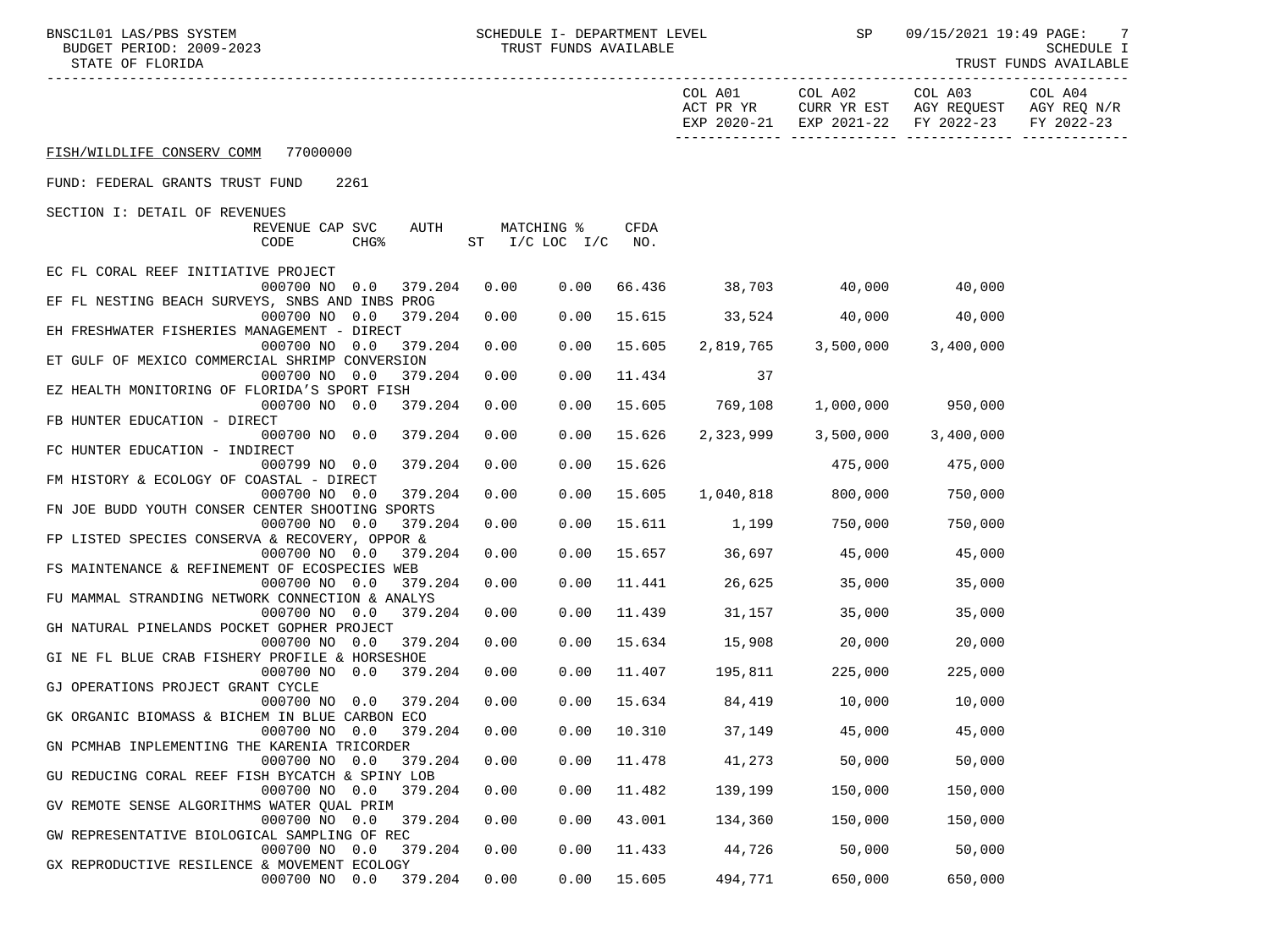BUDGET PERIOD: 2009-2023<br>STATE OF FLORIDA

BNSC1L01 LAS/PBS SYSTEM SCHEDULE I- DEPARTMENT LEVEL SP 09/15/2021 19:49 PAGE: 8

TRUST FUNDS AVAILABLE

|                                                                                                                          |      |                                  |               | COL A01        | COL A02                                   | COL A03<br>ACT PR YR CURR YR EST AGY REQUEST AGY REQ N/R<br>EXP 2020-21 EXP 2021-22 FY 2022-23 | COL A04<br>FY 2022-23 |
|--------------------------------------------------------------------------------------------------------------------------|------|----------------------------------|---------------|----------------|-------------------------------------------|------------------------------------------------------------------------------------------------|-----------------------|
| FISH/WILDLIFE CONSERV COMM 77000000                                                                                      |      |                                  |               |                |                                           |                                                                                                |                       |
| FUND: FEDERAL GRANTS TRUST FUND<br>2261                                                                                  |      |                                  |               |                |                                           |                                                                                                |                       |
| SECTION I: DETAIL OF REVENUES                                                                                            |      |                                  |               |                |                                           |                                                                                                |                       |
| AUTH<br>REVENUE CAP SVC<br>CODE<br>CHG <sup>8</sup>                                                                      |      | MATCHING %<br>ST I/C LOC I/C NO. | CFDA          |                |                                           |                                                                                                |                       |
| HC SEAGRASS DIE-OFF AND RECOVERY IN FLORIDA BAY<br>000700 NO 0.0<br>379.204                                              | 0.00 |                                  |               |                | $0.00$ 15.944 100,822 125,000 125,000     |                                                                                                |                       |
| HF SPAWNING AGGREGATION & REPRODUCTIVE<br>000700 NO 0.0<br>379.204                                                       | 0.00 | 0.00                             |               | 11.433 304,377 | 350,000                                   | 350,000                                                                                        |                       |
| HJ STATE WILDLIFE GRANT TERRESTRIAL PROJECTS<br>000700 NO 0.0<br>379.204                                                 | 0.00 |                                  | $0.00$ 15.634 |                | 1,038,137 750,000                         | 750,000                                                                                        |                       |
| HS WILDLIFE MGMT AREA DEVELOPMENT & MAINTENANCE                                                                          |      |                                  |               |                |                                           |                                                                                                |                       |
| 000700 NO 0.0<br>379.204<br>IG TRANSFER FROM DEP 2261                                                                    | 0.00 | 0.00                             | 15.611        |                | 8,874,054 10,500,000                      | 10,000,000                                                                                     |                       |
| 001510 NO 0.0<br>379.204<br>IV PERQUISITES                                                                               | 0.00 | 0.00                             |               |                | 10.120  441,107  750,000                  | 600,000                                                                                        |                       |
| 001905 YES 0.0<br>379.204<br>JA JOINT ENFORCMENT AGREEMENT - ID                                                          | 0.00 | 0.00                             |               |                | 29,902 35,000                             | 35,000                                                                                         |                       |
| 001970 NO 0.0<br>379.204<br>JB MICROBIOME STONY CORAL TISSUE LOSS DISEASE                                                | 0.00 | 0.00                             | 97.056        |                | 2,118,011 3,000,000                       | 2,500,000                                                                                      |                       |
| 007000 NO 0.0<br>379.204                                                                                                 | 0.00 | 0.00                             |               |                | 66.436 90,618 100,000 100,000             |                                                                                                |                       |
| JC IRON RANGE WMMA<br>000100 YES 0.0<br>379.204                                                                          | 0.00 | 0.00                             |               | 24,116         |                                           |                                                                                                |                       |
| JE ACOUSTIC TELEMETRY & SAT TAG COBIA M - D<br>000700 NO 0.0<br>379.204                                                  | 0.00 | 0.00                             |               |                | $11.454$ $1,548$ $2,000$ $2,000$          |                                                                                                |                       |
| JJ WEKIVA TO OCALA GREENWAY SCRIB PARCEL<br>379.204<br>000700 NO 0.0                                                     | 0.00 |                                  |               |                | $0.00$ 15.615 33,409 35,000 35,000        |                                                                                                |                       |
| JL RECFIN/COMFIN INFORMATION & DATA MANAGEMENT 2                                                                         |      |                                  |               |                |                                           |                                                                                                |                       |
| 000700 NO 0.0<br>379.204<br>JM SEX DETERMINATION IN ENDANGERED STRUGEON                                                  | 0.00 | 0.00                             |               |                | 11.439 1,754,365 1,900,000 1,850,000      |                                                                                                |                       |
| 000700 NO 0.0<br>379.204<br>JN INVENTORY OF GULF OF MEXICO ECOSYSTEM                                                     | 0.00 | 0.00                             |               |                | 15.615 22,649 25,000                      | 23,000                                                                                         |                       |
| 379.204<br>000700 NO 0.0<br>JQ RECFIN/COMFIN INFORMATION & DATA MANAGEMENT 1                                             | 0.00 | 0.00                             |               |                | 11.451 7,317 10,000                       | 9,000                                                                                          |                       |
| 000700 NO 0.0<br>379.204                                                                                                 | 0.00 |                                  |               |                | $0.00$ 11.439 973,914 1,500,000 1,250,000 |                                                                                                |                       |
| XU DEV INDICIES AGE SIZE RED SNAPPER<br>000700 NO 0.0<br>379.204                                                         | 0.00 |                                  |               |                | $0.00$ 11.433 25,829 30,000               | 30,000                                                                                         |                       |
| XY DESIGN CONST ADMIN PERMITS NEW MARINE CENTER<br>$0.00700$ NO $0.0$ $379.204$ $0.00$ $0.00$ $11.433$ $28.431$ $30.000$ |      |                                  |               |                |                                           | 30,000                                                                                         |                       |
| Z9 FRESHWATER FISHERIES MGMT - INDIRECT<br>000700 NO 0.0<br>379.204                                                      | 0.00 | 0.00                             | 15.605        | 1,863,915      | 2,000,000                                 | 2,000,000                                                                                      |                       |
| 01 FL IMPLEMENTIAN OF A DOCKSIDE SURVEY<br>000700 NO 0.0<br>379.204                                                      | 0.00 | 0.00                             | 15.605        | 17,956         | 15,000                                    | 15,000                                                                                         |                       |
| 06 MOBILE CAMERA SURVEY REEF FISH SIZE                                                                                   |      |                                  |               |                |                                           |                                                                                                |                       |
| 000700 NO 0.0<br>379.204<br>08 ANGLER AND BOATER OUTREACH                                                                | 0.00 | 0.00                             | 11.454        | 695,599        | 750,000                                   | 740,000                                                                                        |                       |
| 000700 NO 0.0<br>379.204                                                                                                 | 0.00 | 0.00                             | 15.605        | 239,494        | 250,000                                   | 250,000                                                                                        |                       |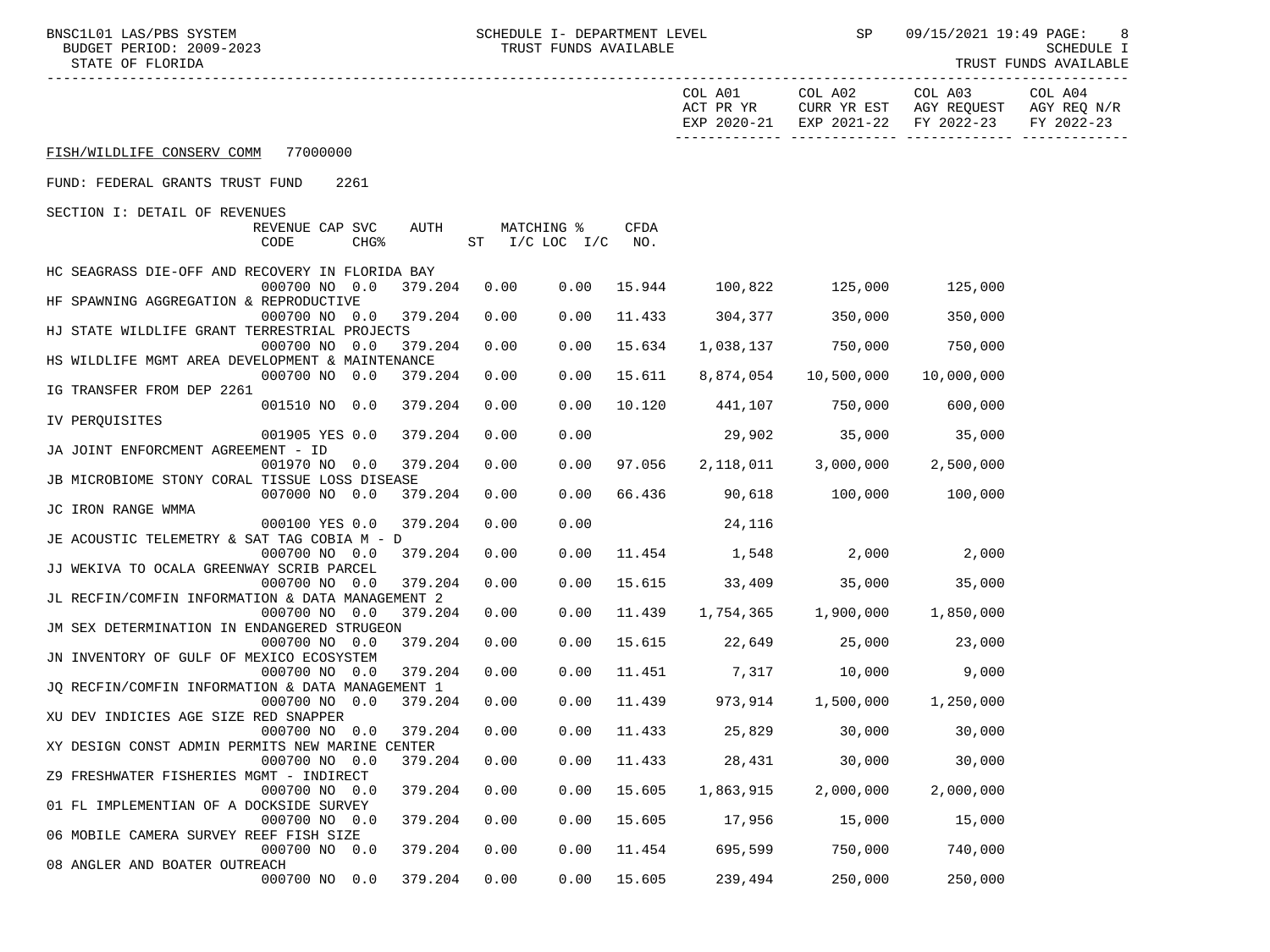-----------------------------------------------------------------------------------------------------------------------------------

TRUST FUNDS AVAILABLE

|                                                                                                                             |             | COL A01<br>ACT PR YR<br>EXP 2020-21 | COL A02<br>CURR YR EST<br>EXP 2021-22 | COL A03<br>AGY REQUEST<br>FY 2022-23 | COL A04<br>AGY REQ N/R<br>FY 2022-23 |
|-----------------------------------------------------------------------------------------------------------------------------|-------------|-------------------------------------|---------------------------------------|--------------------------------------|--------------------------------------|
| FISH/WILDLIFE CONSERV COMM<br>77000000                                                                                      |             |                                     |                                       |                                      |                                      |
| FUND: FEDERAL GRANTS TRUST FUND<br>2261                                                                                     |             |                                     |                                       |                                      |                                      |
| SECTION I: DETAIL OF REVENUES<br>REVENUE CAP SVC<br>MATCHING %<br>AUTH<br>CODE<br>CHG <sup>8</sup><br>ST<br>$I/C$ LOC $I/C$ | CFDA<br>NO. |                                     |                                       |                                      |                                      |
| 10 COMBINING STABLE ISOTYPE & HATCHLING PRODUCT<br>000700 NO 0.0<br>379.204<br>0.00<br>0.00                                 | 11.472      | 20,653                              | 15,000                                | 15,000                               |                                      |
| 11 CONNECTING SAWFISH NURSERIES TO ADULT HABITAT<br>000700 NO 0.0<br>379.204<br>0.00<br>0.00                                | 11.472      | 233,186                             | 250,000                               | 250,000                              |                                      |
| 15 RESTORE MONITOR FOR ROBINSON PRESERVE WETLAND<br>0.00<br>000700 NO 0.0<br>379.204<br>0.00                                | 99.999      | 3,910                               | 4,000                                 | 4,000                                |                                      |
| 24 CESU-PARK WIDE FISHRY MONITOR STOCK ASSES<br>000700 NO 0.0<br>379.204<br>0.00<br>0.00                                    | 15.945      | 63,880                              | 75,000                                | 75,000                               |                                      |
| 25 CHARACTERIZATION OF ROOST-FORAGING HABITAT FL                                                                            |             |                                     |                                       |                                      |                                      |
| 000700 NO 0.0<br>379.204<br>0.00<br>0.00<br>27 CLIMATE ADAPTATION & MARINE                                                  | 15.657      | 16,076                              | 15,000                                | 15,000                               |                                      |
| 000700 NO 0.0<br>379.204<br>0.00<br>0.00<br>28 CONTINUATION OF STUDY OF SEA TURTLES                                         | 15.634      | 126,238                             | 130,000                               | 130,000                              |                                      |
| 000700 NO 0.0<br>379.204<br>0.00<br>0.00<br>29 NMFS COOPERATIVE MONITORING - DIRECT                                         | 11.472      | 140,989                             | 150,000                               | 150,000                              |                                      |
| 0.00<br>000700 NO 0.0<br>379.204<br>0.00<br>31 COORDINATION ADMINISTRATION OF FL MARINE SFR                                 | 11.435      | 448,134                             | 700,000                               | 625,000                              |                                      |
| 000700 NO 0.0<br>379.204<br>0.00<br>0.00<br>32 CORAL DISEASE RESPONSE DATA MANAGEMENT                                       | 15.605      | 41,907                              | 40,000                                | 40,000                               |                                      |
| 000700 NO 0.0<br>379.204<br>0.00<br>0.00                                                                                    | 66.461      | 59,147                              | 75,000                                | 65,000                               |                                      |
| 34 DEV TECHNIQUES FOR PROD QUALITY & EFFICIENCY<br>000700 NO 0.0<br>379.204<br>0.00<br>0.00                                 | 15.605      | 341,394                             | 425,000                               | 415,000                              |                                      |
| 36 ENV QUALITY INCENTIVES PGM CONSERV TECH<br>000700 NO 0.0<br>379.204<br>0.00<br>0.00                                      | 10.902      | 40,473                              | 45,000                                | 43,000                               |                                      |
| 40 EVAL-MGMT STRATEGIES FOR FISHERIES ECOS<br>000700 NO 0.0<br>379.204<br>0.00<br>0.00                                      | 11.432      | 38,250                              |                                       |                                      |                                      |
| 43 NORTH ATLANTIC RIGHT WHALE RECOVERY - DIRECT<br>000700 NO 0.0<br>379.204<br>0.00<br>0.00                                 | 11.472      | 708,190                             | 800,000                               | 775,000                              |                                      |
| 44 FL HEAD BOAT DATA COLLECTION PGM                                                                                         |             |                                     |                                       |                                      |                                      |
| 379.204<br>0.00<br>0.00<br>000700 NO 0.0<br>45 MARINE RECREATIONAL FISHERY STATISTICAL DATA                                 | 11.434      | 277,955                             | 300,000                               | 280,000                              |                                      |
| 379.204<br>0.00<br>000700 NO 0.0<br>0.00<br>46 KEYS NATIONAL MARINE SANCTUARY DATA MANA                                     | 15.605      | 1,141,035                           | 2,000,000                             | 1,750,000                            |                                      |
| 000700 NO 0.0<br>0.00<br>0.00<br>379.204<br>47 FLORIDA ATLANTIC STOCK ASSESSMENT - DIRECT                                   | 66.436      | 302,029                             | 350,000                               | 340,000                              |                                      |
| 000700 NO 0.0<br>379.204<br>0.00<br>0.00<br>48 REEF RESILIENCE PROG DISTURBANCE RESPONS                                     | 11.474      | 355,923                             | 375,000                               | 360,000                              |                                      |
| 0.00<br>000700 NO 0.0<br>379.204<br>0.00                                                                                    | 11.482      | 49,500                              | 75,000                                | 70,000                               |                                      |
| 51 HCP FOR SPECIAL EVENTS IN FORT LAUDERDALE<br>0.00<br>000700 NO 0.0<br>379.204<br>0.00                                    | 15.615      | 32,357                              | 40,000                                | 35,000                               |                                      |
| 53 HURRICANE IRMA FISHERY DISASTER RECOVERY<br>000700 NO 0.0<br>379.204<br>0.00<br>0.00                                     | 11.022      | 5,511,072                           | 4,000,000                             | 3,000,000                            |                                      |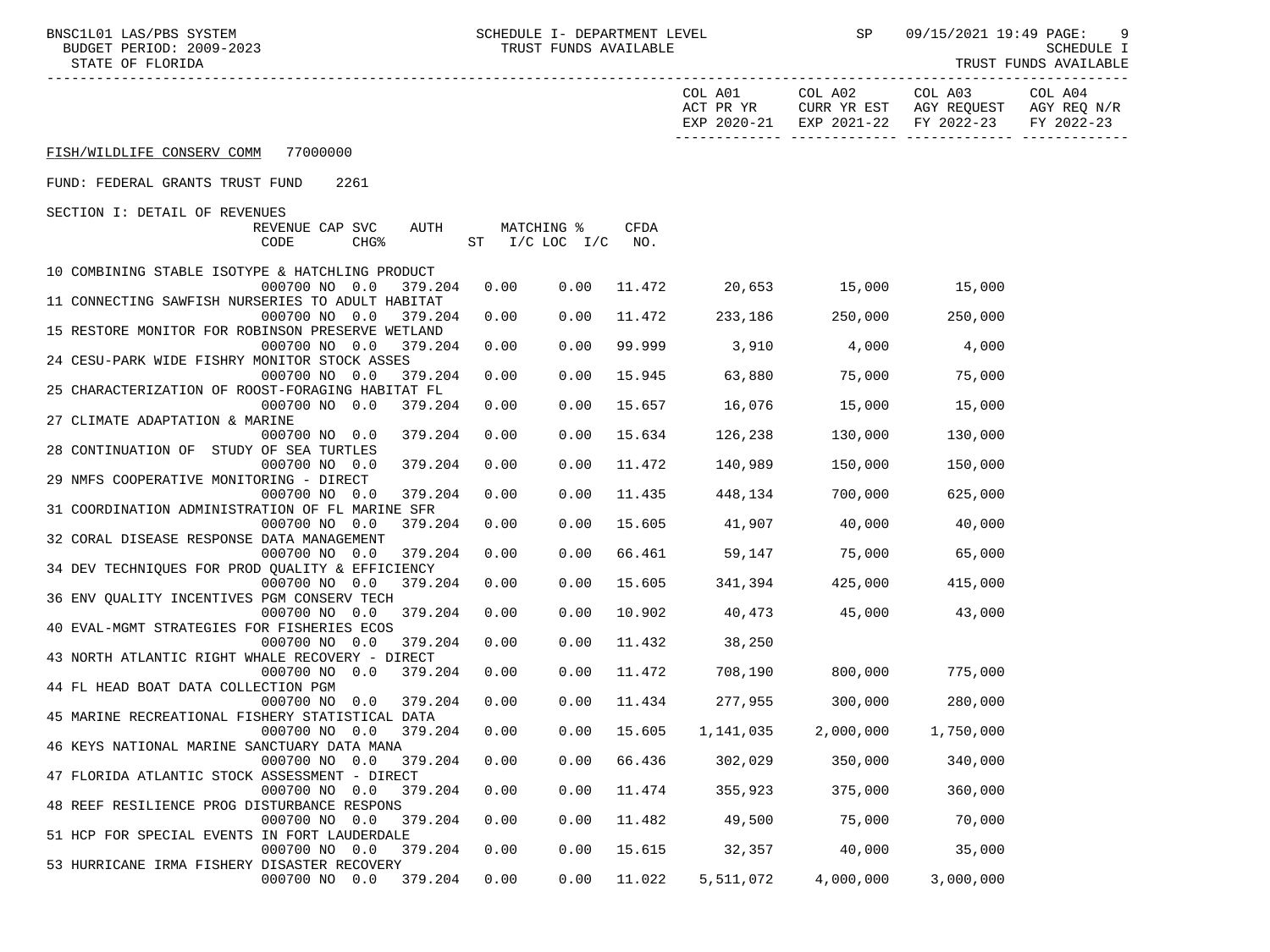BUDGET PERIOD: 2009-2023

BNSC1L01 LAS/PBS SYSTEM SCHEDULE I- DEPARTMENT LEVEL SP 09/15/2021 19:49 PAGE: 10<br>BUDGET PERIOD: 2009-2023 TRUST FUNDS AVAILABLE

-----------------------------------------------------------------------------------------------------------------------------------

STATE OF FLORIDA TRUST FUNDS AVAILABLE

|                                                  |                         |                  |                |      |                               |                    | COL A01<br>ACT PR YR<br>EXP 2020-21 | COL A02<br>CURR YR EST<br>EXP 2021-22 | COL A03<br>AGY REQUEST<br>FY 2022-23 | COL A04<br>AGY REQ N/R<br>FY 2022-23 |
|--------------------------------------------------|-------------------------|------------------|----------------|------|-------------------------------|--------------------|-------------------------------------|---------------------------------------|--------------------------------------|--------------------------------------|
| FISH/WILDLIFE CONSERV COMM                       | 77000000                |                  |                |      |                               |                    |                                     |                                       |                                      |                                      |
| FUND: FEDERAL GRANTS TRUST FUND                  |                         | 2261             |                |      |                               |                    |                                     |                                       |                                      |                                      |
| SECTION I: DETAIL OF REVENUES                    |                         |                  |                |      |                               |                    |                                     |                                       |                                      |                                      |
|                                                  | REVENUE CAP SVC<br>CODE | CHG <sup>8</sup> | AUTH           | ST   | MATCHING %<br>$I/C$ LOC $I/C$ | <b>CFDA</b><br>NO. |                                     |                                       |                                      |                                      |
| 54 INVESTIGATE BEACH CHANGES ASSOC WITH POST-N   | 000700 NO 0.0           |                  | 379.204        | 0.00 | 0.00                          | 15.657             | 20,029                              |                                       |                                      |                                      |
| 56 JUV GULF STURGEON-POPULATION DYNAMICS-HABITAT | 000700 NO 0.0           |                  | 379.204        | 0.00 | 0.00                          | 15.658             | 154,986                             | 200,000                               | 175,000                              |                                      |
| 57 MONITORING & MARINE PROJECTS                  |                         |                  |                |      |                               |                    |                                     |                                       |                                      |                                      |
| 58 MULTISPECIS-ASSET MGMT OF ESTUARINE-COASTA    | 000700 NO 0.0           |                  | 379.204        | 0.00 | 0.00                          | 15.634             | 379,415                             | 425,000                               | 400,000                              |                                      |
|                                                  | 000700 NO 0.0           |                  | 379.204        | 0.00 | 0.00                          | 15.605             | 456,976                             | 600,000                               | 575,000                              |                                      |
| 59 SWIPE CARD PROJECT - PHASE 2                  |                         |                  |                |      |                               |                    |                                     |                                       |                                      |                                      |
| 62 BOATING ACCESS - DIRECT                       | 000700 NO 0.0           |                  | 379.204        | 0.00 | 0.00                          | 11.434             | 56,607                              |                                       |                                      |                                      |
|                                                  | 000700 NO 0.0           |                  | 379.204        | 0.00 | 0.00                          | 15.605             | 173,920                             | 3,000,000                             | 3,000,000                            |                                      |
| 63 BOATING ACCESS - INDIRECT                     | 000700 NO 0.0           |                  | 379.204        | 0.00 | 0.00                          | 15.605             | 1,118,854                           | 1,000,000                             | 1,000,000                            |                                      |
| 65 UNDERSTAND STOCK BNDRY-MIGRATION OF ATLANTIC  |                         |                  |                |      |                               |                    |                                     |                                       |                                      |                                      |
| 68 DEVELOP MGMT TOOLS ASSES SEAGRASS TO SULFIDE  | 000700 NO               | 0.0              | 379.204        | 0.00 | 0.00                          | 11.427             | 1,422                               |                                       |                                      |                                      |
|                                                  | 001970 NO               | 0.0              | 379.204        | 0.00 | 0.00                          | 15.945             | 21,549                              | 25,000                                | 2,300                                |                                      |
| 69 TESTING BLACK RAIL SURVY METHODS FOR IMPROVED |                         |                  |                |      |                               |                    |                                     |                                       |                                      |                                      |
| 70 IRON RANGERS                                  | 000700 NO 0.0           |                  | 379.204        | 0.00 | 0.00                          | 15.630             | 5,961                               |                                       |                                      |                                      |
|                                                  | 000100 YES 0.0          |                  | 379.204        | 0.00 | 0.00                          | 15.611             | 37,540                              | 75,000                                | 75,000                               |                                      |
| 71 GRAZING LEASES                                | 000100 YES 0.0          |                  | 379.204        | 0.00 | 0.00                          | 15.611             | 601,303                             | 600,000                               | 600,000                              |                                      |
| 73 APIARY CONTRACTS                              |                         |                  |                |      |                               |                    |                                     |                                       |                                      |                                      |
| 79 BILLBOARD LEASES                              | 002101 NO 0.0           |                  | 379.204        | 0.00 | 0.00                          | 15.611             | 4,890                               | 5,500                                 | 5,500                                |                                      |
|                                                  | 002100 NO 0.0           |                  | 379.204        | 0.00 | 0.00                          | 15.611             | 23,329                              | 35,000                                | 35,000                               |                                      |
| 81 ASSES HABITAT REST MGMT FOR ATLANTIC COAST    |                         |                  |                |      |                               |                    |                                     |                                       |                                      |                                      |
| 85 TRANSFER FROM FDLE 2261                       | 000700 NO 0.0           |                  | 379.204        | 0.00 | 0.00                          | 15.630             | 52,576                              |                                       |                                      |                                      |
|                                                  | 001510 NO 0.0           |                  | 379.204        | 0.00 | 0.00                          | 10.120             | 69,961                              |                                       |                                      |                                      |
| 86 TRANSFER SUBJECT TO SERVICE CHARGE DMS        | 001520 NO 0.0           |                  | 251<br>379.204 | 0.00 | 0.00                          | 10.120             | 109,851                             | 125,000                               | 125,000                              |                                      |
| 87 TRANSFER FROM DFS 1020                        |                         |                  |                |      |                               |                    |                                     |                                       |                                      |                                      |
|                                                  | 001500 NO 0.0           |                  | 379.204        | 0.00 | 0.00                          | 10.120             | 11,179                              |                                       |                                      |                                      |
| 88 DEEPWATER HORIZON                             | 001111 NO 0.0           |                  | 379.204        | 0.00 | 0.00                          | 15.605             | 78                                  |                                       |                                      |                                      |
| 90 INDIAN RIVER CO PUBLIC SHOOTING RANGE         |                         |                  |                |      |                               |                    |                                     |                                       |                                      |                                      |
| 91 FYCCN AND ARTHRISTIS FOUNDATION AGREEMENT     | 000100 YES 0.0          |                  | 379.204        | 0.00 | 0.00                          |                    | 137,896                             | 150,000                               | 125,000                              |                                      |
|                                                  | 000100 YES 0.0          |                  | 379.204        | 0.00 | 0.00                          |                    | 195                                 |                                       |                                      |                                      |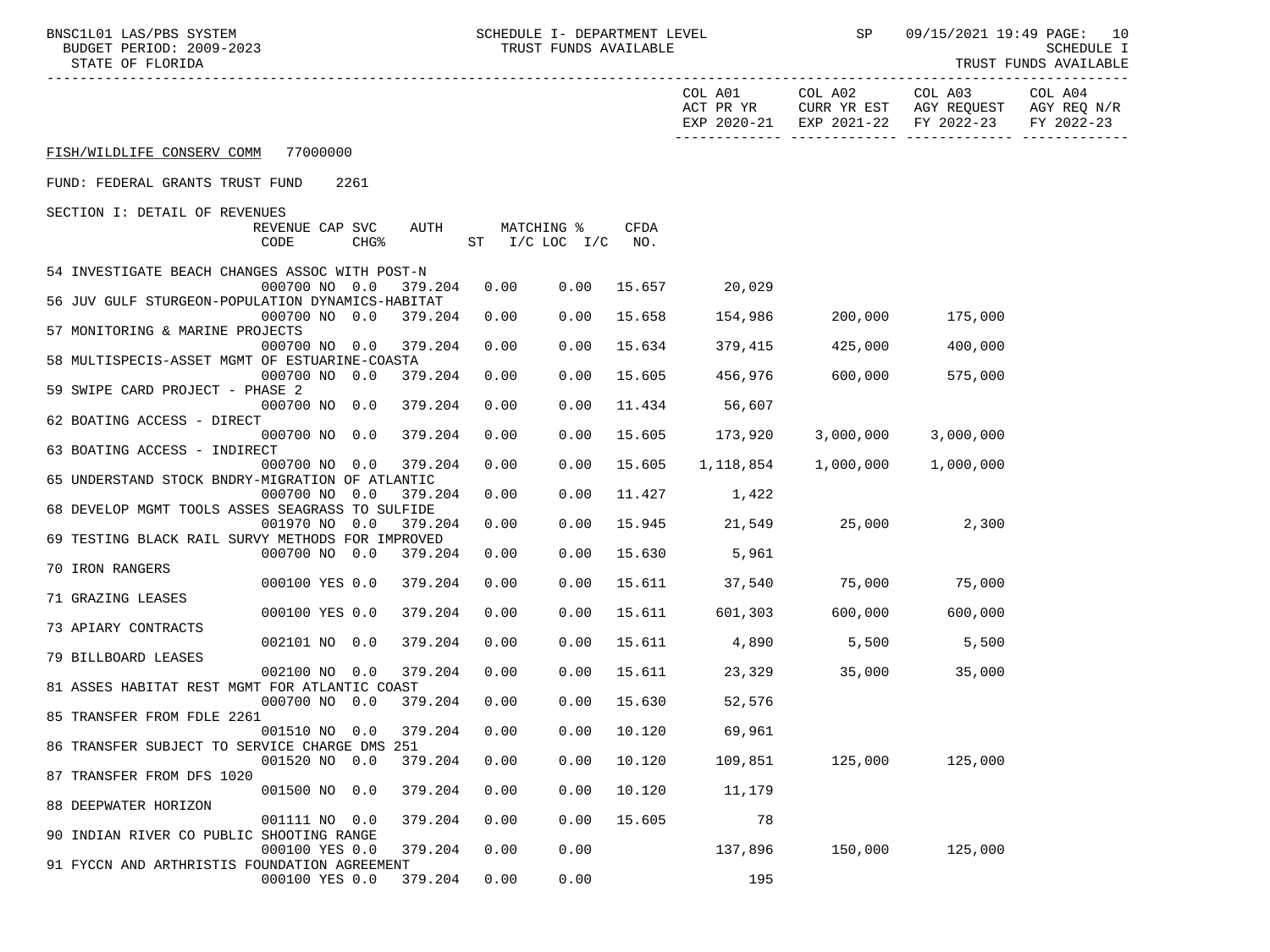| BNSC1L01 LAS/PBS SYSTEM<br>BUDGET PERIOD: 2009-2023<br>STATE OF FLORIDA                              |                                       | SCHEDULE I- DEPARTMENT LEVEL<br>TRUST FUNDS AVAILABLE |               |                                                                      | <b>SP</b> SP                     | 09/15/2021 19:49 PAGE: 11                                                                              | <b>SCHEDULE I</b><br>TRUST FUNDS AVAILABLE |
|------------------------------------------------------------------------------------------------------|---------------------------------------|-------------------------------------------------------|---------------|----------------------------------------------------------------------|----------------------------------|--------------------------------------------------------------------------------------------------------|--------------------------------------------|
| ----------------------                                                                               |                                       |                                                       |               | COL A01                                                              | COL A02                          | COL A03 COL A04<br>ACT PR YR CURR YR EST AGY REQUEST AGY REQ N/R<br>EXP 2020-21 EXP 2021-22 FY 2022-23 | FY 2022-23                                 |
| FISH/WILDLIFE CONSERV COMM 77000000                                                                  |                                       |                                                       |               |                                                                      |                                  |                                                                                                        |                                            |
| FUND: FEDERAL GRANTS TRUST FUND<br>2261                                                              |                                       |                                                       |               |                                                                      |                                  |                                                                                                        |                                            |
| SECTION I: DETAIL OF REVENUES                                                                        |                                       |                                                       |               |                                                                      |                                  |                                                                                                        |                                            |
| REVENUE CAP SVC<br>CODE<br>CHG <sup>8</sup>                                                          | AUTH MATCHING %<br>ST I/C LOC I/C NO. |                                                       | CFDA          |                                                                      |                                  |                                                                                                        |                                            |
| 92 CASH TRANSFER BETWEEN SAME FIDS<br>003105 NO 0.0<br>379.204                                       | 0.00                                  | 0.00                                                  |               | 10.120 15,000                                                        |                                  |                                                                                                        |                                            |
| 93 FEDERAL GRANST W/CFDA - FWRI INDIRECT                                                             |                                       |                                                       |               |                                                                      |                                  |                                                                                                        |                                            |
| 000700 NO 0.0<br>379.204<br>94 FL SFR FY19-20 BOAT RAMP FINDER DATABASE                              | 0.00                                  | 0.00                                                  |               | 15.611 7,293                                                         |                                  |                                                                                                        |                                            |
| 000700 NO 0.0<br>379.204<br>95 MANATEE PROTECTION                                                    | 0.00                                  | 0.00                                                  |               | 15.611 120,777                                                       |                                  |                                                                                                        |                                            |
| 000700 NO 0.0<br>379.204                                                                             | 0.00                                  | 0.00                                                  | 15.657        | 88,973                                                               |                                  | 225,000 225,000                                                                                        |                                            |
| 96 MARINE AND ESTUARINE PROTECTION GRANT<br>000700 NO 0.0<br>379.204                                 | 0.00                                  | 0.00                                                  | 15.605        | 349,444                                                              | 425,000                          | 400,000                                                                                                |                                            |
| 97 MARINE ARTIFICAL REEF PLANNING, DEVELOPMENT<br>000700 NO 0.0<br>379.204                           | 0.00                                  | 0.00                                                  | 15.605        | 628,658                                                              | 750,000                          | 750,000                                                                                                |                                            |
| 98 RESP RECOVERY CHOCTAWATCHEE BEACH MSE                                                             |                                       |                                                       |               |                                                                      |                                  |                                                                                                        |                                            |
| 000700 NO 0.0<br>379.204<br>99 RESPONSE VEHICLES FOR FWC FL MANATEE STRAND                           | 0.00                                  | 0.00                                                  |               | 15.630 40,125                                                        | 75,000                           | 75,000                                                                                                 |                                            |
| 000700 NO 0.0<br>379.204                                                                             | 0.00                                  |                                                       | $0.00$ 15.683 | 53,360                                                               |                                  |                                                                                                        |                                            |
| TOTAL TO LINE B IN SECTION IV                                                                        |                                       |                                                       |               |                                                                      | 78,066,315 77,547,500 72,884,800 |                                                                                                        |                                            |
| SECTION II: DETAIL OF NONOPERATING EXPENDITURES                                                      |                                       |                                                       |               |                                                                      |                                  |                                                                                                        |                                            |
|                                                                                                      | CODE                                  | OBJECT TRANSFER CFDA<br>TO BE                         | NO.           |                                                                      |                                  |                                                                                                        |                                            |
| AA REFUND NONSTATE REVENUES<br>01 TRANSFER TO ADMIN TF(2021)<br>03 TRANSFER TO MRCTF (2467)          | 860000                                | 810000 77100700<br>810000 77650200                    |               | $4,072,793$ $2,500,000$ $2,500,000$<br>2,422,881 1,800,000 1,800,000 |                                  | 30,000 30,000                                                                                          |                                            |
| TOTAL TO LINE E IN SECTION IV                                                                        |                                       |                                                       |               |                                                                      |                                  | $6,495,674$ $4,330,000$ $4,330,000$                                                                    |                                            |
|                                                                                                      |                                       |                                                       |               |                                                                      |                                  |                                                                                                        |                                            |
| SECTION III: ADJUSTMENTS                                                                             | OBJECT<br>CODE                        |                                                       |               |                                                                      |                                  |                                                                                                        |                                            |
| 01 PRIOR YEAR PAYABLES NOT CERT FWD PAID CY<br>05 TR 10 ADJUSTING ENTRIES<br>07 COMPENSATED ABSENCES | 991000<br>991000<br>991000            |                                                       |               | 722,808<br>2,140,867<br>19,356                                       |                                  |                                                                                                        |                                            |
| 08 PRIOR YEARS FCO<br>10 FEBRUARY AND JUNE FCO REVERSIONS                                            | 991000<br>991000                      |                                                       |               | $8,445,117-$<br>2,953,672                                            |                                  |                                                                                                        |                                            |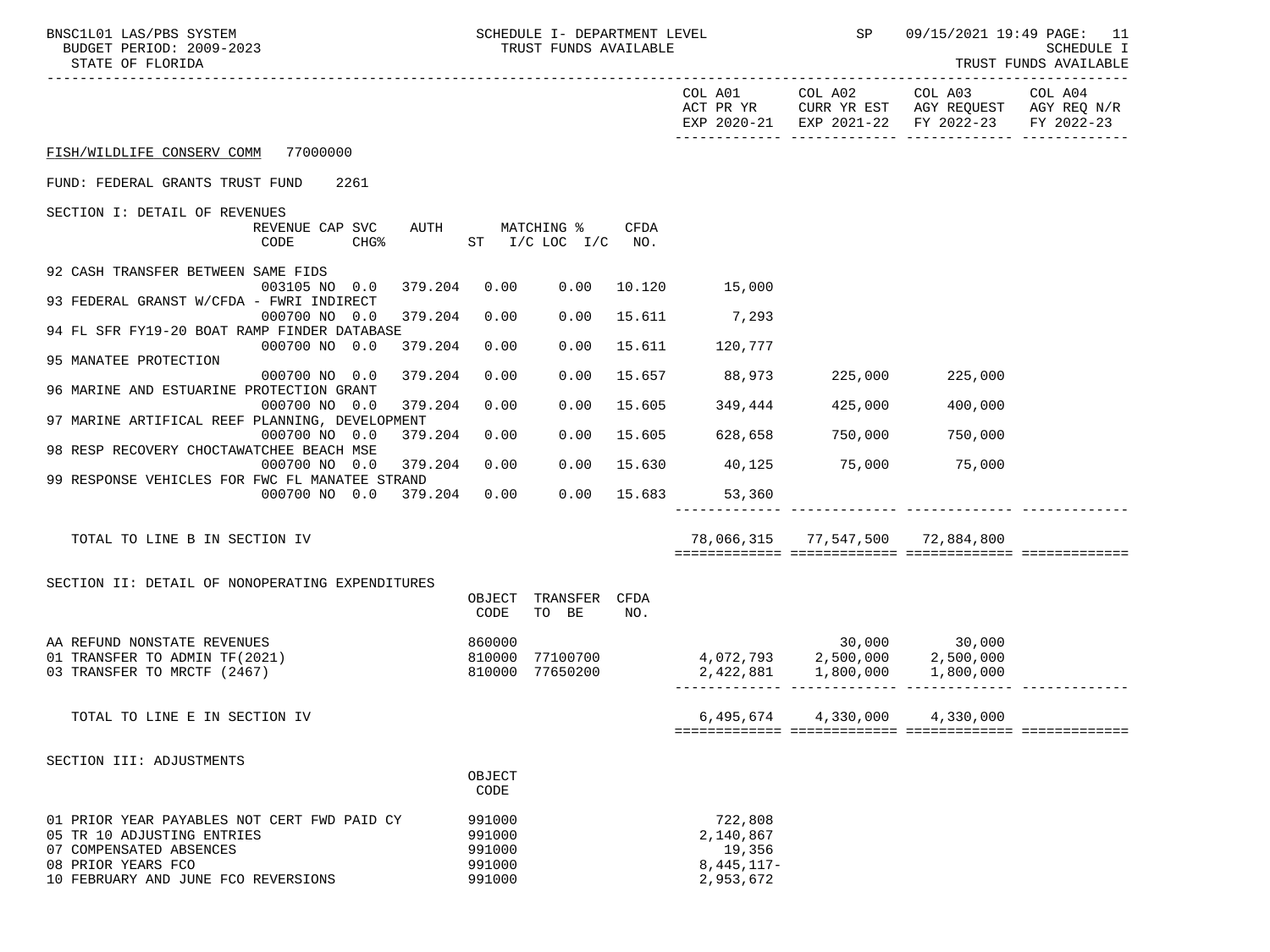| BNSC1L01 LAS/PBS SYSTEM<br>BUDGET PERIOD: 2009-2023<br>STATE OF FLORIDA                                                                                                                                                                                                                                                                                                        | SCHEDULE I- DEPARTMENT LEVEL<br>TRUST FUNDS AVAILABLE                   |                                                            |                                                                                                                           | <b>SP</b>                                                                                                  | 09/15/2021 19:49 PAGE: 12<br>SCHEDULE I<br>TRUST FUNDS AVAILABLE                                           |                        |  |
|--------------------------------------------------------------------------------------------------------------------------------------------------------------------------------------------------------------------------------------------------------------------------------------------------------------------------------------------------------------------------------|-------------------------------------------------------------------------|------------------------------------------------------------|---------------------------------------------------------------------------------------------------------------------------|------------------------------------------------------------------------------------------------------------|------------------------------------------------------------------------------------------------------------|------------------------|--|
|                                                                                                                                                                                                                                                                                                                                                                                |                                                                         |                                                            | COL A01                                                                                                                   | COL A02                                                                                                    | COL A03<br>ACT PR YR CURR YR EST AGY REQUEST AGY REQ N/R<br>EXP 2020-21 EXP 2021-22 FY 2022-23             | COL A04<br>FY 2022-23  |  |
| FISH/WILDLIFE CONSERV COMM 77000000                                                                                                                                                                                                                                                                                                                                            |                                                                         |                                                            |                                                                                                                           |                                                                                                            |                                                                                                            |                        |  |
| FUND: FEDERAL GRANTS TRUST FUND<br>2261                                                                                                                                                                                                                                                                                                                                        |                                                                         |                                                            |                                                                                                                           |                                                                                                            |                                                                                                            |                        |  |
| SECTION III: ADJUSTMENTS                                                                                                                                                                                                                                                                                                                                                       | OBJECT<br>CODE                                                          |                                                            |                                                                                                                           |                                                                                                            |                                                                                                            |                        |  |
| 11 PRIOR YEAR CF ENCUMBRANCES                                                                                                                                                                                                                                                                                                                                                  | 991000                                                                  |                                                            | 837,961-                                                                                                                  |                                                                                                            |                                                                                                            |                        |  |
| TOTAL TO LINE H IN SECTION IV                                                                                                                                                                                                                                                                                                                                                  |                                                                         |                                                            | $3,446,375-$                                                                                                              |                                                                                                            |                                                                                                            |                        |  |
| SECTION IV: SUMMARY                                                                                                                                                                                                                                                                                                                                                            |                                                                         |                                                            |                                                                                                                           |                                                                                                            |                                                                                                            |                        |  |
| UNRESERVED FUND BALANCE - JULY 1<br>ADD: REVENUES (FROM SECTION I)<br>TOTAL FUNDS AVAILABLE (LINE A + LINE B)<br>LESS: OPERATING EXPENDITURES<br>LESS: NONOPERATING EXPENDITURES (SECTION II)<br>LESS: FIXED CAPITAL OUTLAY (TOTAL ONLY)<br>UNRESERVED FUND BALANCE - JUNE 30 - BEFORE ADJ<br>NET ADJUSTMENTS (FROM SECTION III)<br>ADJUSTED UNRESERVED FUND BALANCE - JUNE 30 | (A)<br>(B)<br>(C)<br>(D)<br>( E )<br>(F)<br>(G)<br>(H)<br>$(\lrcorner)$ |                                                            | 11,694,712<br>78,066,315<br>89,761,027<br>49,651,572<br>6,495,674<br>16,178,514<br>17,435,267<br>3,446,375-<br>13,988,892 | 13,988,892<br>77,547,500<br>91,536,392<br>62,682,402<br>4,330,000<br>9,790,000<br>14,733,990<br>14,733,990 | 14,733,990<br>72,884,800<br>87,618,790<br>60,983,385<br>4,330,000<br>9,490,000<br>12,815,405<br>12,815,405 | 4,458,235<br>9,490,000 |  |
| TOTAL UNRESERVED FUND BALANCE FROM STATEWIDE CFO FILE:                                                                                                                                                                                                                                                                                                                         |                                                                         |                                                            | 11,694,712                                                                                                                |                                                                                                            |                                                                                                            |                        |  |
| SCHEDULE IB: DETAIL OF UNRESERVED FUND BALANCE                                                                                                                                                                                                                                                                                                                                 | FUNDING SOURCE                                                          | $STATE(S)$ RESTRICTED $(R)$<br>NONSTATE(N) UNRESTRICTED(U) |                                                                                                                           |                                                                                                            |                                                                                                            |                        |  |
| 01 FEDERAL GRANTS AND CONTRACTS<br>$\mathbb N$                                                                                                                                                                                                                                                                                                                                 |                                                                         | R                                                          | 13,988,892  14,733,990  12,815,405                                                                                        |                                                                                                            |                                                                                                            |                        |  |
| ADJUSTED UNRESERVED FUND BALANCE - JUNE 30                                                                                                                                                                                                                                                                                                                                     |                                                                         |                                                            |                                                                                                                           |                                                                                                            | 13,988,892  14,733,990  12,815,405                                                                         |                        |  |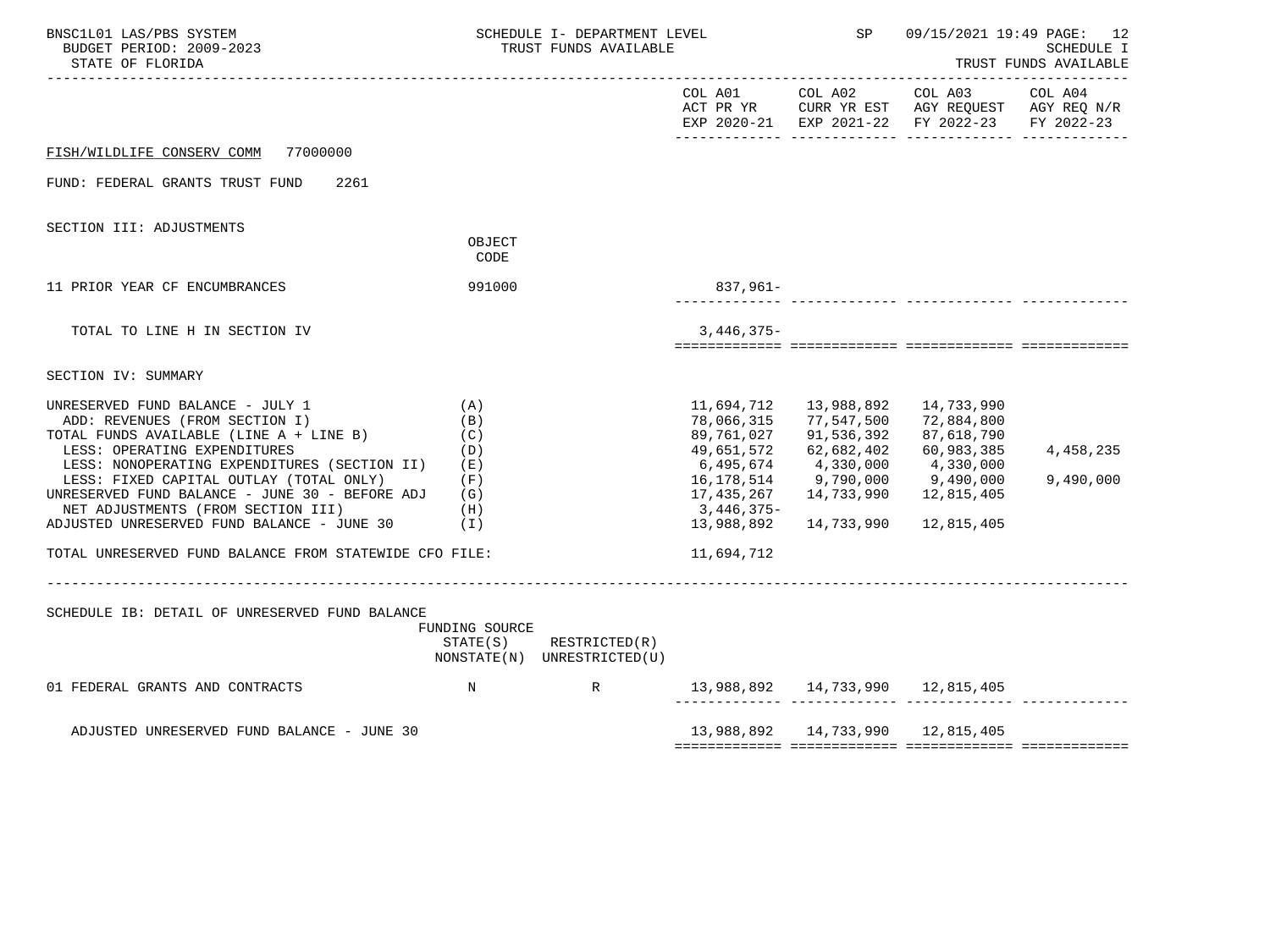| BNSC1L01 LAS/PBS SYSTEM<br>BUDGET PERIOD: 2009-2023<br>STATE OF FLORIDA                                                             |                                         | SCHEDULE I- DEPARTMENT LEVEL<br>TRUST FUNDS AVAILABLE |                                     | SP                                                                                                                             | 09/15/2021 19:49 PAGE: 13<br><b>SCHEDULE I</b><br>TRUST FUNDS AVAILABLE |         |  |
|-------------------------------------------------------------------------------------------------------------------------------------|-----------------------------------------|-------------------------------------------------------|-------------------------------------|--------------------------------------------------------------------------------------------------------------------------------|-------------------------------------------------------------------------|---------|--|
|                                                                                                                                     |                                         |                                                       | COL A01                             | COL A02<br>ACT PR YR $\,$ CURR YR EST $\,$ AGY REQUEST $\,$ AGY REQ $\rm N/R$<br>EXP 2020-21 EXP 2021-22 FY 2022-23 FY 2022-23 | COL A03                                                                 | COL A04 |  |
| FISH/WILDLIFE CONSERV COMM 77000000                                                                                                 |                                         |                                                       |                                     |                                                                                                                                |                                                                         |         |  |
| FUND: FL.PANTHER RESCH & MAN TF                                                                                                     | 2299                                    |                                                       |                                     |                                                                                                                                |                                                                         |         |  |
| SECTION I: DETAIL OF REVENUES                                                                                                       | REVENUE CAP SVC AUTH MATCHING %<br>CODE | CHG% $ST$ I/C LOC I/C NO.                             | CFDA                                |                                                                                                                                |                                                                         |         |  |
| 01 PANTHER TAGS - HSMV 2488                                                                                                         | 001620 NO 8.0 320.08058 0.00 0.00       |                                                       | 1,076,610 1,102,492 1,144,938       |                                                                                                                                |                                                                         |         |  |
| 02 INTEREST EARNINGS                                                                                                                | 000502 NO 8.0 17.61 0.00                | 0.00                                                  | 28,446 30,000 30,000                |                                                                                                                                |                                                                         |         |  |
| 03 NONCAPITAL GRANTS AND DONATIONS                                                                                                  | 001101 NO 0.0 379.205 0.00              | 0.00                                                  |                                     | $1,075$ $1,000$ $1,000$                                                                                                        |                                                                         |         |  |
| TOTAL TO LINE B IN SECTION IV                                                                                                       |                                         |                                                       |                                     | 1, 106, 131 1, 133, 492 1, 175, 938                                                                                            |                                                                         |         |  |
| SECTION II: DETAIL OF NONOPERATING EXPENDITURES                                                                                     |                                         | OBJECT TRANSFER CFDA<br>TO BE<br>CODE                 | NO.                                 |                                                                                                                                |                                                                         |         |  |
| 01 SERVICE CHARGE TO GR OF 8%<br>02 TRANSFER TO ADMINISTRATIVE TF 2021<br>05 5% RESERVE                                             |                                         | 880800<br>810000<br>77100700<br>999000                |                                     | 88,196 90,599 93,995<br>120,615 134,105                                                                                        | 45,537                                                                  |         |  |
| 10 DMS TRANSFER (2678)                                                                                                              |                                         | 810000                                                | 3,070                               |                                                                                                                                |                                                                         |         |  |
| TOTAL TO LINE E IN SECTION IV                                                                                                       |                                         |                                                       |                                     | 91,266 211,214 273,637                                                                                                         |                                                                         |         |  |
| SECTION III: ADJUSTMENTS                                                                                                            |                                         | OBJECT<br>CODE                                        |                                     |                                                                                                                                |                                                                         |         |  |
| 01 PRIOR YEAR PAYABLES NOT CERT FWD PD CY<br>02 COMPENSATED ABSENCES<br>03 TR 10 ADJUSTING ENTRIES<br>10 PRIOR YEAR CF ENCUMBRANCES |                                         | 991000<br>991000<br>991000<br>991000                  | $6,573-$<br>817<br>17,271<br>2,266- |                                                                                                                                |                                                                         |         |  |
| TOTAL TO LINE H IN SECTION IV                                                                                                       |                                         |                                                       | 9,249                               |                                                                                                                                |                                                                         |         |  |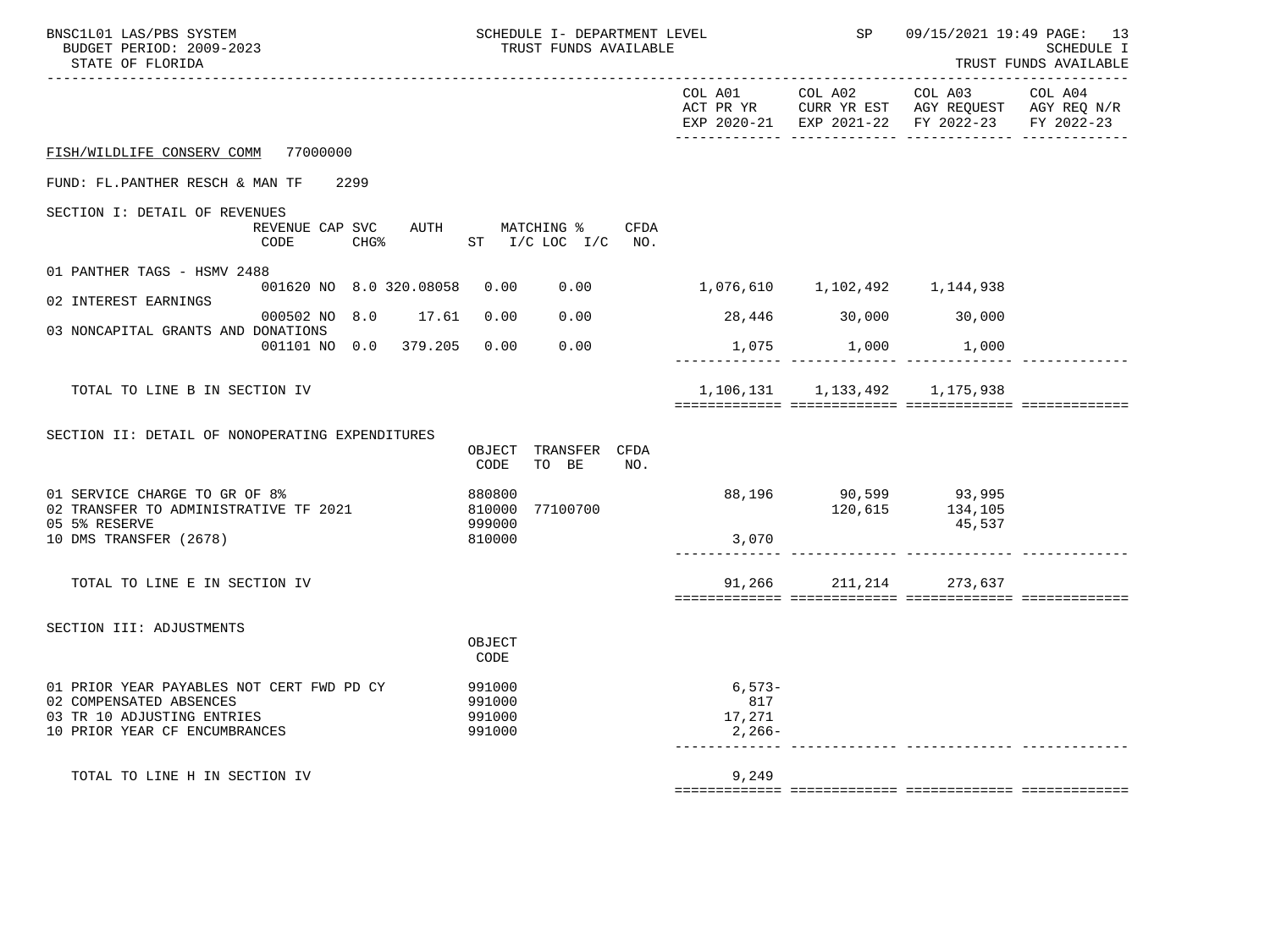| BNSC1L01 LAS/PBS SYSTEM<br>BUDGET PERIOD: 2009-2023<br>STATE OF FLORIDA                                                                                                                                                                                                                                                                                                                          |                                 | SCHEDULE I- DEPARTMENT LEVEL<br>TRUST FUNDS AVAILABLE      |                               | <b>SP</b>                                                      | 09/15/2021 19:49 PAGE: 14<br>SCHEDULE I<br>TRUST FUNDS AVAILABLE                                                                                                                                                                |        |  |
|--------------------------------------------------------------------------------------------------------------------------------------------------------------------------------------------------------------------------------------------------------------------------------------------------------------------------------------------------------------------------------------------------|---------------------------------|------------------------------------------------------------|-------------------------------|----------------------------------------------------------------|---------------------------------------------------------------------------------------------------------------------------------------------------------------------------------------------------------------------------------|--------|--|
|                                                                                                                                                                                                                                                                                                                                                                                                  |                                 |                                                            |                               | COL A01 COL A02                                                | COL A03 COL A04<br>ACT PR YR CURR YR EST AGY REQUEST AGY REQ $\rm N/R$<br>EXP 2020-21 EXP 2021-22 FY 2022-23 FY 2022-23                                                                                                         |        |  |
| FISH/WILDLIFE CONSERV COMM 77000000                                                                                                                                                                                                                                                                                                                                                              |                                 |                                                            |                               |                                                                |                                                                                                                                                                                                                                 |        |  |
| FUND: FL.PANTHER RESCH & MAN TF 2299                                                                                                                                                                                                                                                                                                                                                             |                                 |                                                            |                               |                                                                |                                                                                                                                                                                                                                 |        |  |
| SECTION IV: SUMMARY                                                                                                                                                                                                                                                                                                                                                                              |                                 |                                                            |                               |                                                                |                                                                                                                                                                                                                                 |        |  |
| UNRESERVED FUND BALANCE - JULY 1<br>ADD: REVENUES (FROM SECTION I)<br>TOTAL FUNDS AVAILABLE (LINE A + LINE B)<br>LESS: OPERATING EXPENDITURES<br>LESS: NONOPERATING EXPENDITURES (SECTION II) (E)<br>LESS: FIXED CAPITAL OUTLAY (TOTAL ONLY)<br>UNRESERVED FUND BALANCE - JUNE 30 - BEFORE ADJ $(G)$<br>NET ADJUSTMENTS (FROM SECTION III) (H)<br>ADJUSTED UNRESERVED FUND BALANCE - JUNE 30 (I) | (A)<br>(B)<br>(C)<br>(D)<br>(F) |                                                            | 9,249                         | 1,522,773 1,655,433 1,566,442<br>1,655,433 1,566,442 1,420,474 | $\begin{array}{cccc} 1,106\,, 131 & 1\,, 133\,, 492 & 1\,, 175\,, 938 \\ 2,628\,, 904 & 2\,, 788\,, 925 & 2\,, 742\,, 380 \\ 891\,, 454 & 1\,, 011\,, 269 & 1\,, 048\,, 269 \\ 91\,, 266 & 211\,, 214 & 273\,, 637 \end{array}$ | 37,000 |  |
| TOTAL UNRESERVED FUND BALANCE FROM STATEWIDE CFO FILE:                                                                                                                                                                                                                                                                                                                                           |                                 |                                                            | 1,522,773                     |                                                                |                                                                                                                                                                                                                                 |        |  |
| SCHEDULE IB: DETAIL OF UNRESERVED FUND BALANCE                                                                                                                                                                                                                                                                                                                                                   | FUNDING SOURCE                  | $STATE(S)$ RESTRICTED $(R)$<br>NONSTATE(N) UNRESTRICTED(U) |                               |                                                                |                                                                                                                                                                                                                                 |        |  |
| 01 SPECIALTY LICENSE TAG SALES                                                                                                                                                                                                                                                                                                                                                                   | $\mathbf S$                     | $\mathbf{U}$                                               | 1,655,433 1,566,442 1,420,474 |                                                                |                                                                                                                                                                                                                                 |        |  |
| ADJUSTED UNRESERVED FUND BALANCE - JUNE 30                                                                                                                                                                                                                                                                                                                                                       |                                 |                                                            |                               |                                                                | 1,655,433 1,566,442 1,420,474                                                                                                                                                                                                   |        |  |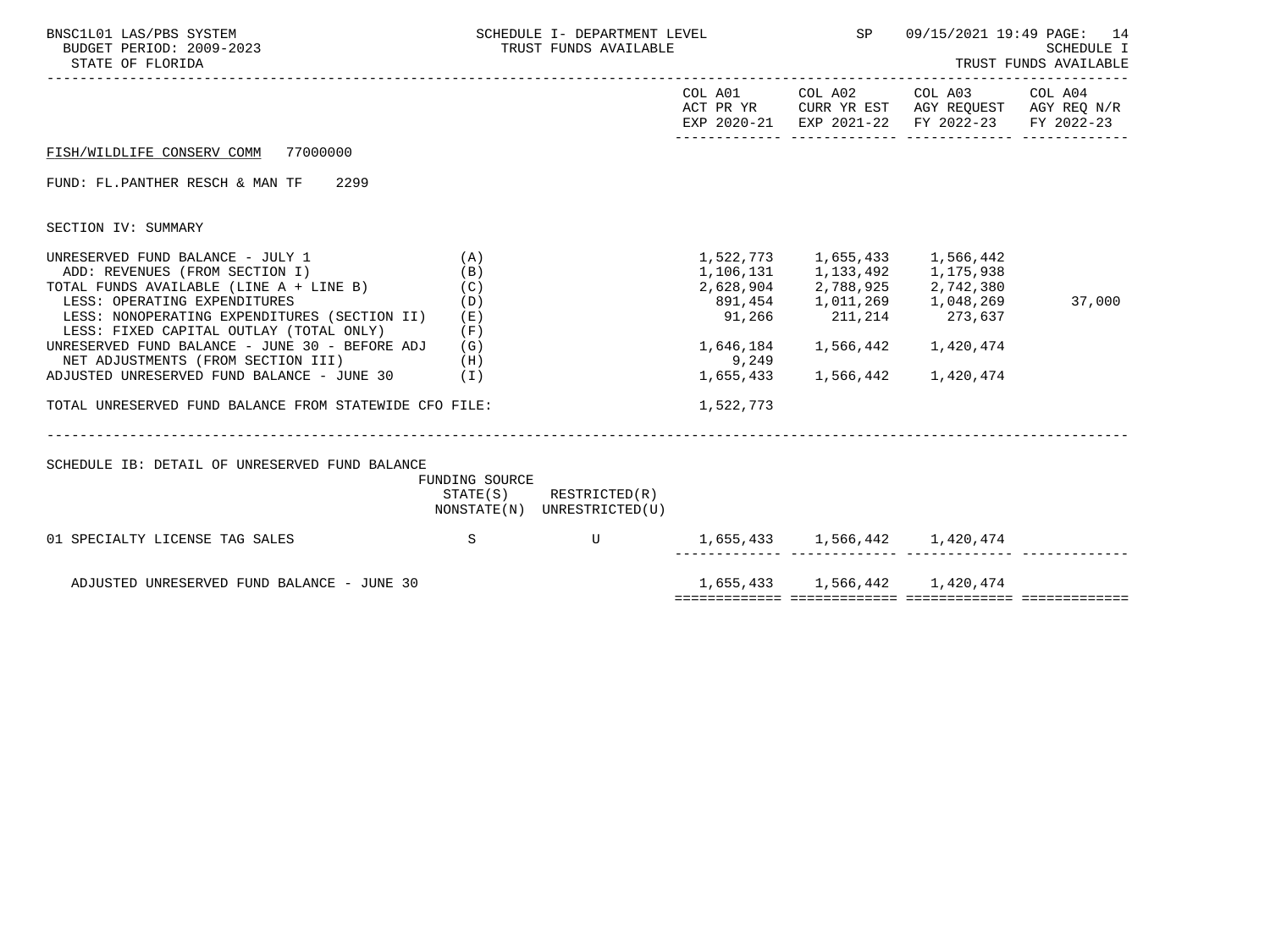| BNSC1L01 LAS/PBS SYSTEM |                   |                          |
|-------------------------|-------------------|--------------------------|
|                         |                   | BUDGET PERIOD: 2009-2023 |
|                         | גחדסת זה הם הידים |                          |

SCILO1 LAS/PBS SYSTEM SOMEDULE I- DEPARTMENT LEVEL SOMED SP 09/15/2021 19:49 PAGE: 15<br>SCHEDULE I (SCHEDULE I TRUST FUNDS AVAILABLE) SUNDGET PERIOD: 2009-2023 TRUST FUNDS AVAILABLE

STATE OF FLORIDA NAILLABLE STATE OF FUNDS AVAILABLE

|                                                 |                 |                  |         |      |                        |               | COL A01   | COL A02<br>ACT PR YR CURR YR EST AGY REQUEST AGY REQ N/R<br>EXP 2020-21 EXP 2021-22 FY 2022-23 | COL A03             | COL A04<br>FY 2022-23 |
|-------------------------------------------------|-----------------|------------------|---------|------|------------------------|---------------|-----------|------------------------------------------------------------------------------------------------|---------------------|-----------------------|
| FISH/WILDLIFE CONSERV COMM 77000000             |                 |                  |         |      |                        |               |           |                                                                                                |                     |                       |
| FUND: GRANTS AND DONATIONS TF                   | 2339            |                  |         |      |                        |               |           |                                                                                                |                     |                       |
| SECTION I: DETAIL OF REVENUES                   |                 |                  |         |      |                        |               |           |                                                                                                |                     |                       |
|                                                 | REVENUE CAP SVC |                  | AUTH    |      | MATCHING %             | CFDA          |           |                                                                                                |                     |                       |
|                                                 | CODE            | CHG <sup>8</sup> |         |      | $ST$ $I/C$ $LOC$ $I/C$ | NO.           |           |                                                                                                |                     |                       |
| E1 UNITED STATES GRANTS                         |                 |                  |         |      |                        |               |           |                                                                                                |                     |                       |
|                                                 | 000700 NO 0.0   |                  | 379.206 | 0.00 | 0.00                   | 99.999        | 87,897    |                                                                                                |                     |                       |
| E2 STATE GRANTS - WATER MGMT DISTRICTS          |                 |                  |         |      |                        |               |           |                                                                                                |                     |                       |
|                                                 | 001010 NO 0.0   |                  | 379.206 | 0.00 | 0.00                   |               | 235,671   |                                                                                                |                     |                       |
| E3 OTHER GRANTS - NO SERVICE CHARGE             |                 |                  |         |      |                        |               |           |                                                                                                |                     |                       |
|                                                 | 001110 NO 0.0   |                  | 379.206 | 0.00 | 0.00                   |               | 517,115   |                                                                                                |                     |                       |
| E4 OTHER GRANTS                                 |                 |                  |         |      |                        |               |           |                                                                                                |                     |                       |
|                                                 | 001100 NO 8.0   |                  | 379.206 | 0.00 | 0.00                   |               | 2,431     |                                                                                                |                     |                       |
| E5 NFWF INDIRECT                                |                 |                  |         |      |                        |               |           |                                                                                                |                     |                       |
|                                                 | 001500 NO 0.0   |                  | 379.206 | 0.00 | 0.00                   |               | 200,000   |                                                                                                |                     |                       |
| E9 CONTRACTS NONSTATE                           |                 |                  |         |      |                        |               |           |                                                                                                |                     |                       |
|                                                 | 001905 YES 0.0  |                  | 379.206 | 0.00 | 0.00                   |               | 36,925    | 750,000 750,000                                                                                |                     |                       |
| Z2 STATEWIDE MERCURY INVESTIGATIONS             |                 |                  |         |      |                        |               |           |                                                                                                |                     |                       |
|                                                 | 001903 NO 0.0   |                  | 379.206 | 0.00 | 0.00                   |               | 845,902   |                                                                                                | 1,000,000 1,000,000 |                       |
| Z4 TRANSFER WITHIN AGENCY FROM ATF 2672         |                 |                  |         |      |                        |               |           |                                                                                                |                     |                       |
|                                                 | 001500 NO 0.0   |                  | 379.206 | 0.00 | 0.00                   |               | 14,549    |                                                                                                |                     |                       |
| Z5 TRANSFER WITHIN AGENCY FROM 2458             |                 |                  |         |      |                        |               |           |                                                                                                |                     |                       |
|                                                 | 001500 NO 0.0   |                  | 379.206 | 0.00 | 0.00                   |               | 50,276    |                                                                                                |                     |                       |
| Z6 TRANSFER FROM DOI - DIRECT                   |                 |                  |         |      |                        |               |           |                                                                                                |                     |                       |
|                                                 | 001500 NO 0.0   |                  | 379.206 | 0.00 | 0.00                   |               | 25,000    |                                                                                                |                     |                       |
| Z8 TRANSFER WITHIN AGENCY FROM 2540             |                 |                  |         |      |                        |               |           |                                                                                                |                     |                       |
|                                                 | 001500 NO 0.0   |                  | 379.206 | 0.00 | 0.00                   |               | 540       |                                                                                                |                     |                       |
|                                                 |                 |                  |         |      |                        |               |           |                                                                                                |                     |                       |
| 13 INTEREST EARNINGS                            |                 |                  |         |      |                        |               |           |                                                                                                |                     |                       |
|                                                 | 000502 NO 8.0   |                  | 379.206 | 0.00 | 0.00                   |               | 844,268   |                                                                                                | 2,500,000 2,500,000 |                       |
| 23 NON FEDERAL NON STATE GRANT - DIRECT         |                 |                  |         |      |                        |               |           |                                                                                                |                     |                       |
|                                                 | 001000 NO 0.0   |                  | 379.206 | 0.00 | 0.00                   |               | 19,672    |                                                                                                |                     |                       |
| 24 TRANSFER WITHIN AGENCY BETWEEN SAME FID 2339 |                 |                  |         |      |                        |               |           |                                                                                                |                     |                       |
|                                                 | 001905 YES 0.0  |                  | 379.206 | 0.00 | 0.00                   |               | 196,779   |                                                                                                |                     |                       |
| 28 FWRI GRANTS INDIRECT                         |                 |                  |         |      |                        |               |           |                                                                                                |                     |                       |
|                                                 | 001111 NO 0.0   |                  | 379.206 | 0.00 | 0.00                   |               |           | 1,000,000                                                                                      | 1,000,000           |                       |
| 31 NFWF DIRECT (EXEMPT FROM SERVICE CHARGE)     |                 |                  |         |      |                        |               |           |                                                                                                |                     |                       |
|                                                 | 001111 NO 0.0   |                  | 379.206 | 0.00 | 0.00                   |               | 677,225   | 10,000,000                                                                                     | 10,000,000          |                       |
| 32 FEES, CHARGES, AND COMMISSIONS               |                 |                  |         |      |                        |               |           |                                                                                                |                     |                       |
|                                                 | 001010 NO 0.0   |                  | 379.206 | 0.00 | 0.00                   |               | 3,782     | 100,000                                                                                        | 100,000             |                       |
| 36 WFF REVENUE CONTRACTS AND GRANTS             |                 |                  |         |      |                        |               |           |                                                                                                |                     |                       |
|                                                 | 001010 NO 0.0   |                  | 379.206 | 0.00 | 0.00                   |               |           | 1,000,000                                                                                      | 1,000,000           |                       |
| 39 FEDERAL CONTRACTS DIRECT DELIVERABLES        |                 |                  |         |      |                        |               |           |                                                                                                |                     |                       |
|                                                 | 001970 NO 0.0   |                  | 379.206 | 0.00 |                        | $0.00$ 15.663 |           | 1,000,000                                                                                      | 1,000,000           |                       |
| 43 GRANTS AND DONATIONS - WILDLIFE CONTRACT     |                 |                  |         |      |                        |               |           |                                                                                                |                     |                       |
|                                                 | 001111 NO 0.0   |                  | 379.206 | 0.00 | 0.00                   |               | 3,611,981 | 4,000,000                                                                                      | 4,000,000           |                       |

------------- ------------- ------------- -------------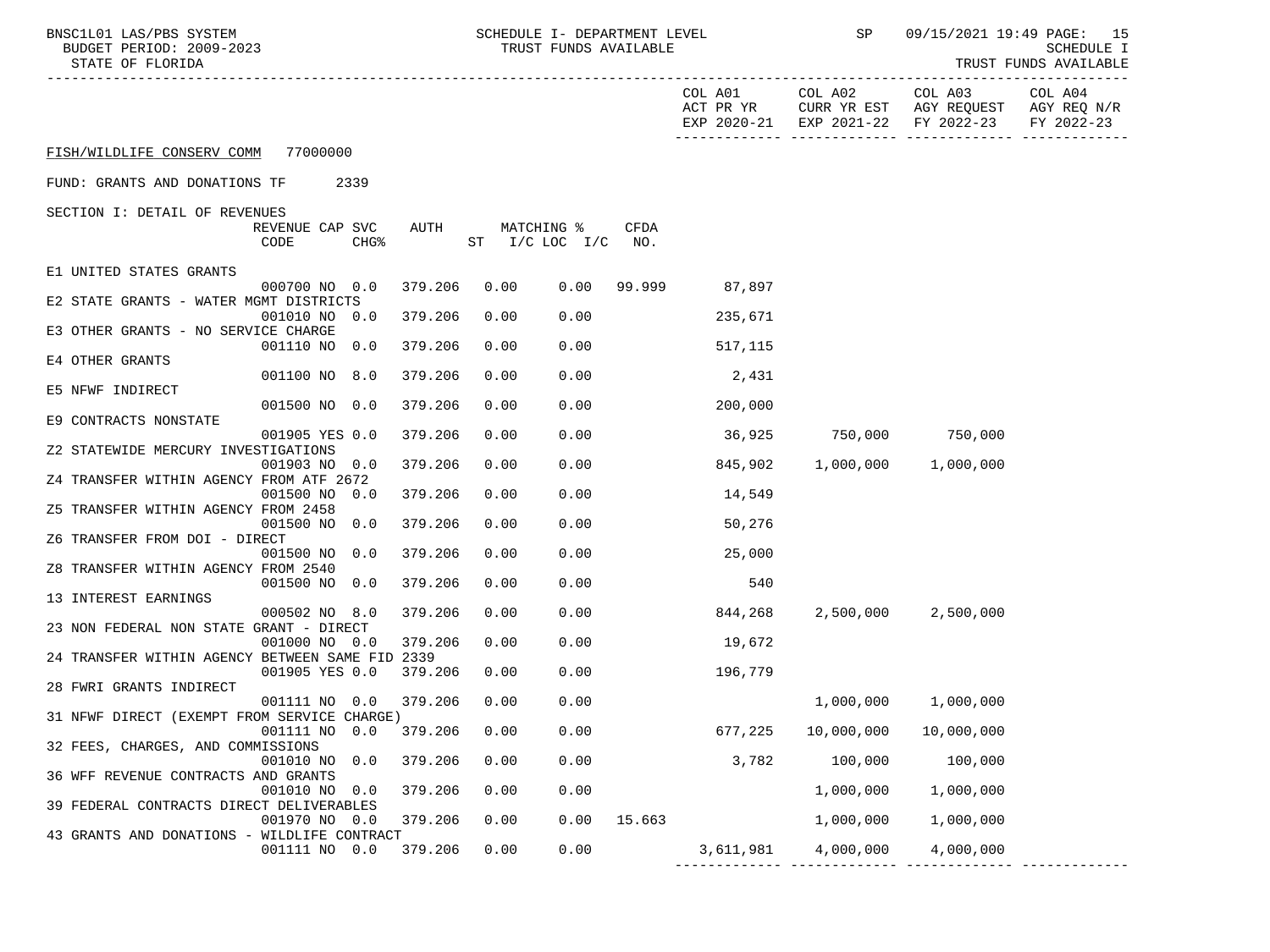| BNSC1L01 LAS/PBS SYSTEM<br>BUDGET PERIOD: 2009-2023<br>STATE OF FLORIDA                                                                                                                                                                                                   | SCHEDULE I- DEPARTMENT LEVEL<br>TRUST FUNDS AVAILABLE                                                                             |                                                      | SP                                                      | 09/15/2021 19:49 PAGE: 16<br><b>SCHEDULE I</b><br>TRUST FUNDS AVAILABLE                        |                       |  |
|---------------------------------------------------------------------------------------------------------------------------------------------------------------------------------------------------------------------------------------------------------------------------|-----------------------------------------------------------------------------------------------------------------------------------|------------------------------------------------------|---------------------------------------------------------|------------------------------------------------------------------------------------------------|-----------------------|--|
|                                                                                                                                                                                                                                                                           |                                                                                                                                   | COL A01                                              | COL A02                                                 | COL A03<br>ACT PR YR CURR YR EST AGY REQUEST AGY REQ N/R<br>EXP 2020-21 EXP 2021-22 FY 2022-23 | COL A04<br>FY 2022-23 |  |
| FISH/WILDLIFE CONSERV COMM 77000000                                                                                                                                                                                                                                       |                                                                                                                                   |                                                      |                                                         |                                                                                                |                       |  |
| FUND: GRANTS AND DONATIONS TF<br>2339                                                                                                                                                                                                                                     |                                                                                                                                   |                                                      |                                                         |                                                                                                |                       |  |
| SECTION I: DETAIL OF REVENUES<br>REVENUE CAP SVC AUTH MATCHING %<br>CODE                                                                                                                                                                                                  | CFDA<br>CHG% ST I/C LOC I/C NO.                                                                                                   |                                                      |                                                         |                                                                                                |                       |  |
| TOTAL TO LINE B IN SECTION IV                                                                                                                                                                                                                                             |                                                                                                                                   |                                                      | 7,370,013 21,350,000 21,350,000                         |                                                                                                |                       |  |
| SECTION II: DETAIL OF NONOPERATING EXPENDITURES                                                                                                                                                                                                                           | OBJECT TRANSFER CFDA<br>TO BE<br>CODE<br>NO.                                                                                      |                                                      |                                                         |                                                                                                |                       |  |
| BB TRANSFER TO ADMINISTRATIVE TF 2021<br>Z1 REFUND OF NON-STATE REVENUES<br>04 SERVICE CHARGE TO GENERAL REVENUE 1000<br>10 TRANSFER WITHIN AGENCY 2467<br>11 TRANSFERS BETWEEN SAME FID 2339<br>12 TRANSFERS BETWEEN SAME FID 2339<br>13 TRANSFERS BETWEEN SAME FID 2339 | 810000 77100700<br>860000 77100700<br>880800 77100700<br>810000 77100700<br>810000 77100700<br>810000 77100700<br>899000 77100700 | 25,049<br>251,599<br>122,650<br>68,442<br>5,687      | 428,537 500,000<br>81,176 125,000<br>200,000<br>500,000 | 500,000<br>125,000<br>200,000<br>500,000                                                       |                       |  |
| TOTAL TO LINE E IN SECTION IV                                                                                                                                                                                                                                             |                                                                                                                                   |                                                      | 983,140 1,325,000 1,325,000                             |                                                                                                |                       |  |
| SECTION III: ADJUSTMENTS                                                                                                                                                                                                                                                  | OBJECT<br>CODE                                                                                                                    |                                                      |                                                         |                                                                                                |                       |  |
| 01 PRIOR YR PAYABLES NOT CERT FWD PAID CY<br>04 COMPENSATED ABSENCES<br>05 TR 10 ADJUSTING ENTRIES<br>06 PRIOR YEAR CF ENCUMBRANCES<br>07 PRIOR YEAR FIXED CAPITAL OUTLAY                                                                                                 | 991000<br>991000<br>991000<br>991000<br>991000                                                                                    | 39,921<br>464<br>$3,723,376-$<br>79,169-<br>207,850- |                                                         |                                                                                                |                       |  |
| TOTAL TO LINE H IN SECTION IV                                                                                                                                                                                                                                             |                                                                                                                                   | $3,970,010 -$                                        |                                                         |                                                                                                |                       |  |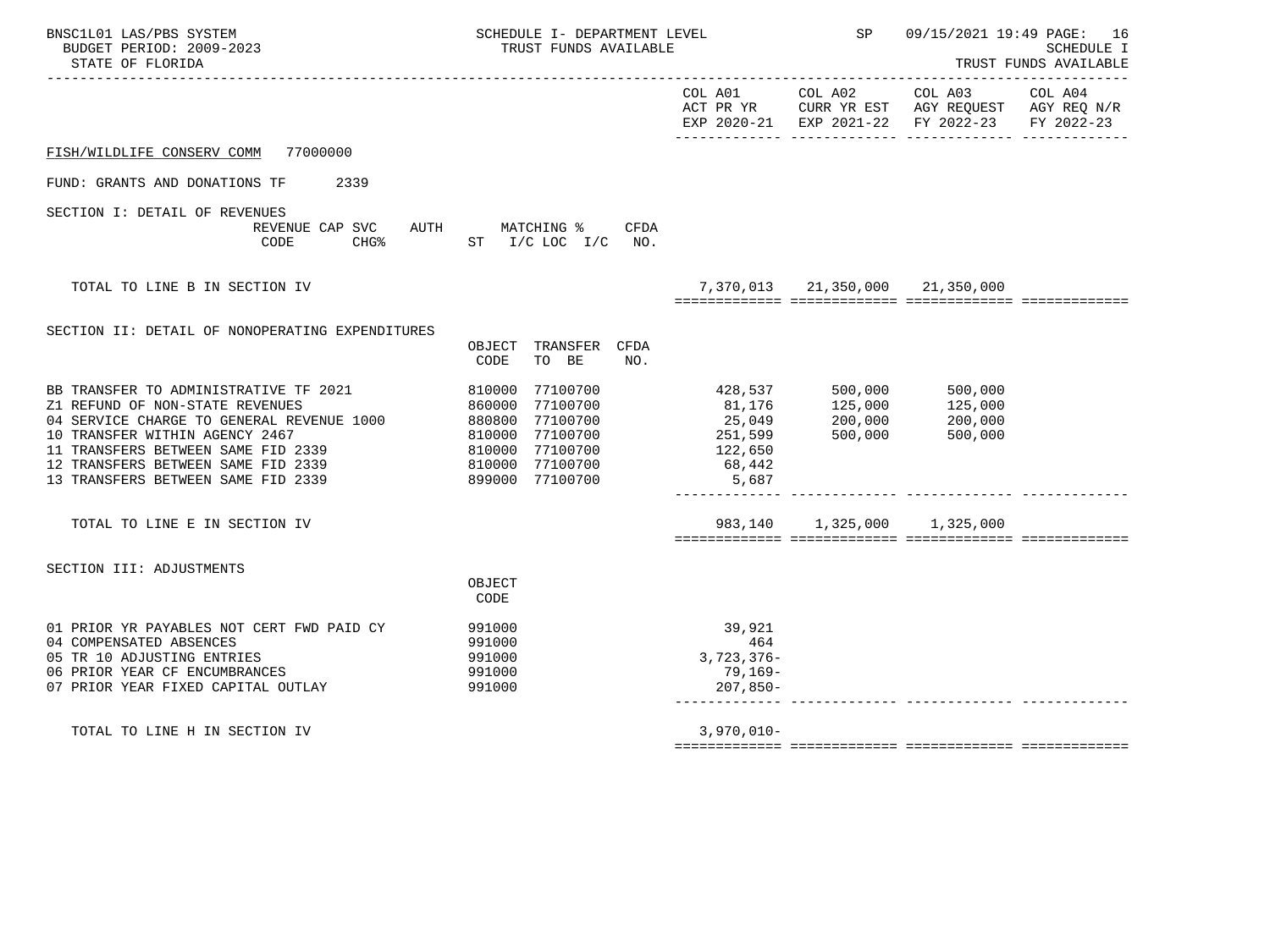| BNSC1L01 LAS/PBS SYSTEM<br>BUDGET PERIOD: 2009-2023<br>STATE OF FLORIDA                                                                                                                              |                                                               | TRUST FUNDS AVAILABLE                                                                                                                                            |                                                  |                                                                | 09/15/2021 19:49 PAGE: 17<br>SCHEDULE I<br>TRUST FUNDS AVAILABLE                                                               |           |  |
|------------------------------------------------------------------------------------------------------------------------------------------------------------------------------------------------------|---------------------------------------------------------------|------------------------------------------------------------------------------------------------------------------------------------------------------------------|--------------------------------------------------|----------------------------------------------------------------|--------------------------------------------------------------------------------------------------------------------------------|-----------|--|
|                                                                                                                                                                                                      |                                                               |                                                                                                                                                                  |                                                  |                                                                | COL A01 COL A02 COL A03 COL A04<br>ACT PR YR CURR YR EST AGY REQUEST AGY REQ N/R EXP 2020-21 EXP 2021-22 FY 2022-23 FY 2022-23 |           |  |
| FISH/WILDLIFE CONSERV COMM 77000000                                                                                                                                                                  |                                                               |                                                                                                                                                                  |                                                  |                                                                |                                                                                                                                |           |  |
| FUND: GRANTS AND DONATIONS TF 2339                                                                                                                                                                   |                                                               |                                                                                                                                                                  |                                                  |                                                                |                                                                                                                                |           |  |
| SECTION IV: SUMMARY                                                                                                                                                                                  |                                                               |                                                                                                                                                                  |                                                  |                                                                |                                                                                                                                |           |  |
| UNRESERVED FUND BALANCE - JULY 1<br>(A)<br>ADD: REVENUES (FROM SECTION I)<br>TOTAL FUNDS AVAILABLE (LINE A + LINE B)<br>LESS: OPERATING EXPENDITURES<br>LESS: NONOPERATING EXPENDITURES (SECTION II) | (B)<br>(C)<br>(D)<br>(E)                                      |                                                                                                                                                                  | 50,368,395<br>57,738,408<br>8,398,881<br>983,140 | 44,386,377 28,579,269<br>65,736,377<br>17,980,710<br>1,325,000 | 21,350,000<br>49,929,269<br>21,994,742<br>1,325,000                                                                            | 6,995,296 |  |
| LESS: FIXED CAPITAL OUTLAY (TOTAL ONLY)<br>UNRESERVED FUND BALANCE - JUNE 30 - BEFORE ADJ (G)<br>NET ADJUSTMENTS (FROM SECTION III) (H)<br>ADJUSTED UNRESERVED FUND BALANCE - JUNE 30 $(1)$          | (F)                                                           |                                                                                                                                                                  | 48, 356, 387<br>3,970,010-                       | 28,579,269<br>44, 386, 377 28, 579, 269 23, 061, 317           | 17,851,398 3,548,210<br>23,061,317                                                                                             | 3,548,210 |  |
| TOTAL UNRESERVED FUND BALANCE FROM STATEWIDE CFO FILE:                                                                                                                                               |                                                               |                                                                                                                                                                  | 50,368,395                                       |                                                                |                                                                                                                                |           |  |
|                                                                                                                                                                                                      |                                                               |                                                                                                                                                                  |                                                  |                                                                |                                                                                                                                |           |  |
| SCHEDULE IB: DETAIL OF UNRESERVED FUND BALANCE                                                                                                                                                       | FUNDING SOURCE                                                | $STATE(S)$ RESTRICTED $(R)$<br>NONSTATE(N) UNRESTRICTED(U)                                                                                                       |                                                  |                                                                |                                                                                                                                |           |  |
| 01 GRANTS AND DONATIONS<br>02 NATURAL RESOURCE DAMAGE ASSESSMENT<br>03 HABITAT RESTORATION<br>04 FLORIDA TRUSTEE IMPLEMENTATION GROUP<br>05 REGIONWIDE TRUSTEE IMPLEMENTATION GP                     | $\mathbf S$<br>S<br>$\mathbf S$<br>$\mathbf S$<br>$\mathbf S$ | R<br>R<br>24,360,683<br>15,527,480<br>24,360,683<br>15,527,480<br>12,540,498<br>R<br>16,465,571<br>10,649,249<br>8,578,283<br>R<br>890,031<br>575,635<br>465,421 | 1,335,046 863,453 698,131                        |                                                                | $890,031$ $575,635$ $465,421$                                                                                                  |           |  |
| ADJUSTED UNRESERVED FUND BALANCE - JUNE 30                                                                                                                                                           |                                                               |                                                                                                                                                                  |                                                  | 44,386,377 28,579,269 23,061,317                               |                                                                                                                                |           |  |
|                                                                                                                                                                                                      |                                                               |                                                                                                                                                                  |                                                  |                                                                |                                                                                                                                |           |  |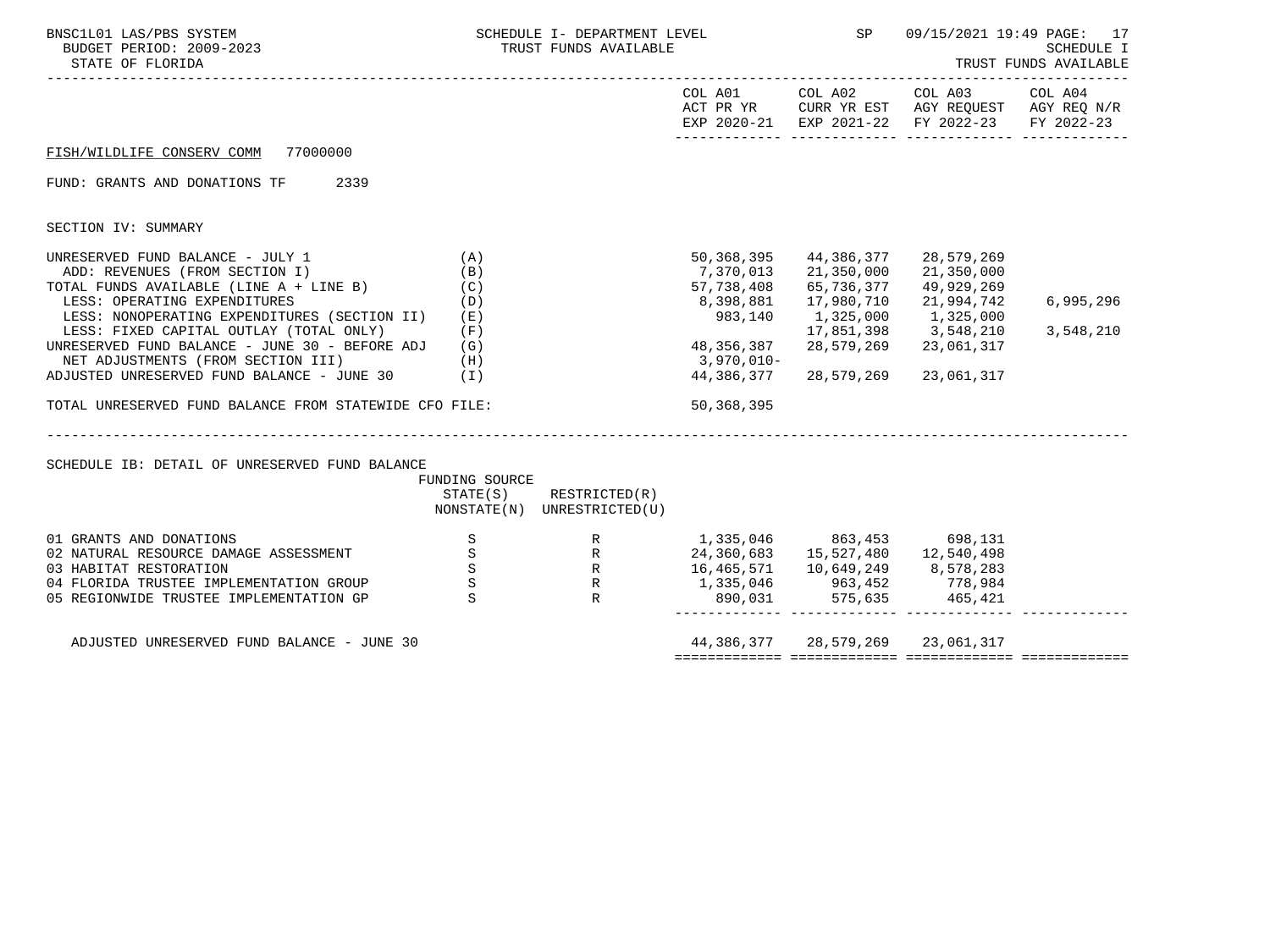| BNSC1L01 LAS/PBS SYSTEM<br>BUDGET PERIOD: 2009-2023<br>STATE OF FLORIDA                                                                                                                                                                                                                                                                                                        | SCHEDULE I- DEPARTMENT LEVEL<br>TRUST FUNDS AVAILABLE       |                                                                                                                                |                                                                     | SP<br>09/15/2021 19:49 PAGE: 18                                                                                | <b>SCHEDULE I</b><br>TRUST FUNDS AVAILABLE |
|--------------------------------------------------------------------------------------------------------------------------------------------------------------------------------------------------------------------------------------------------------------------------------------------------------------------------------------------------------------------------------|-------------------------------------------------------------|--------------------------------------------------------------------------------------------------------------------------------|---------------------------------------------------------------------|----------------------------------------------------------------------------------------------------------------|--------------------------------------------|
|                                                                                                                                                                                                                                                                                                                                                                                |                                                             |                                                                                                                                |                                                                     | COL A01 COL A02 COL A03<br>ACT PR YR CURR YR EST AGY REQUEST AGY REQ N/R<br>EXP 2020-21 EXP 2021-22 FY 2022-23 | COL A04<br>FY 2022-23                      |
| FISH/WILDLIFE CONSERV COMM<br>77000000                                                                                                                                                                                                                                                                                                                                         |                                                             |                                                                                                                                |                                                                     |                                                                                                                |                                            |
| FUND: LAND ACQUISITION TF<br>2423                                                                                                                                                                                                                                                                                                                                              |                                                             |                                                                                                                                |                                                                     |                                                                                                                |                                            |
| SECTION I: DETAIL OF REVENUES<br>REVENUE CAP SVC<br>AUTH<br>CODE<br>$CHG\$                                                                                                                                                                                                                                                                                                     | MATCHING %<br>CFDA<br>ST I/C LOC I/C NO.                    |                                                                                                                                |                                                                     |                                                                                                                |                                            |
| 05 TRFR FROM DEP LATF (2423) - LAND MGMT<br>001500 NO 0.0                                                                                                                                                                                                                                                                                                                      | 201.15  0.00  0.00                                          |                                                                                                                                | 103, 235, 538 104, 052, 372 115, 973, 540                           |                                                                                                                |                                            |
| TOTAL TO LINE B IN SECTION IV                                                                                                                                                                                                                                                                                                                                                  |                                                             |                                                                                                                                | 103, 235, 538 104, 052, 372 115, 973, 540                           |                                                                                                                |                                            |
| SECTION II: DETAIL OF NONOPERATING EXPENDITURES                                                                                                                                                                                                                                                                                                                                | OBJECT TRANSFER CFDA<br>CODE<br>TO BE<br>NO.                |                                                                                                                                |                                                                     |                                                                                                                |                                            |
| 13 TRANSFER TO DEP - 2423                                                                                                                                                                                                                                                                                                                                                      | 810000                                                      |                                                                                                                                | 10,016,916 2,288,388                                                |                                                                                                                |                                            |
| TOTAL TO LINE E IN SECTION IV                                                                                                                                                                                                                                                                                                                                                  |                                                             |                                                                                                                                | 10,016,916 2,288,388                                                |                                                                                                                |                                            |
| SECTION III: ADJUSTMENTS                                                                                                                                                                                                                                                                                                                                                       | OBJECT<br>CODE                                              |                                                                                                                                |                                                                     |                                                                                                                |                                            |
| 02 PRIOR YR PAYABLES NOT CERT FWD PAY CY<br>03 COMPENSATED ABSENCES<br>04 TR 10 ADJUSTING ENTRIES<br>09 PRIOR YR CF ENCUMBRANCES<br>13 PRIOR YEAR JUNE 30 REVERSIONS                                                                                                                                                                                                           | 991000<br>991000<br>991000<br>991000<br>991000              | 424,203-<br>67,986<br>1,130,882<br>$3,044,693-$<br>38,658                                                                      |                                                                     |                                                                                                                |                                            |
| TOTAL TO LINE H IN SECTION IV                                                                                                                                                                                                                                                                                                                                                  |                                                             | $2,231,370-$                                                                                                                   |                                                                     |                                                                                                                |                                            |
| SECTION IV: SUMMARY                                                                                                                                                                                                                                                                                                                                                            |                                                             |                                                                                                                                |                                                                     |                                                                                                                |                                            |
| UNRESERVED FUND BALANCE - JULY 1<br>ADD: REVENUES (FROM SECTION I)<br>TOTAL FUNDS AVAILABLE (LINE A + LINE B)<br>LESS: OPERATING EXPENDITURES<br>LESS: NONOPERATING EXPENDITURES (SECTION II)<br>LESS: FIXED CAPITAL OUTLAY (TOTAL ONLY)<br>UNRESERVED FUND BALANCE - JUNE 30 - BEFORE ADJ<br>NET ADJUSTMENTS (FROM SECTION III)<br>ADJUSTED UNRESERVED FUND BALANCE - JUNE 30 | (A)<br>(B)<br>(C)<br>(D)<br>(E)<br>(F)<br>(G)<br>(H)<br>(I) | 8,241,549<br>103, 235, 538<br>111, 477, 087<br>95,490,413<br>10,016,916<br>1,450,000<br>4,519,758<br>$2,231,370-$<br>2,288,388 | 2,288,388<br>104,052,372<br>106,340,760<br>104,052,372<br>2,288,388 | 115,973,540<br>115,973,540<br>115,973,540                                                                      | 2,520,848                                  |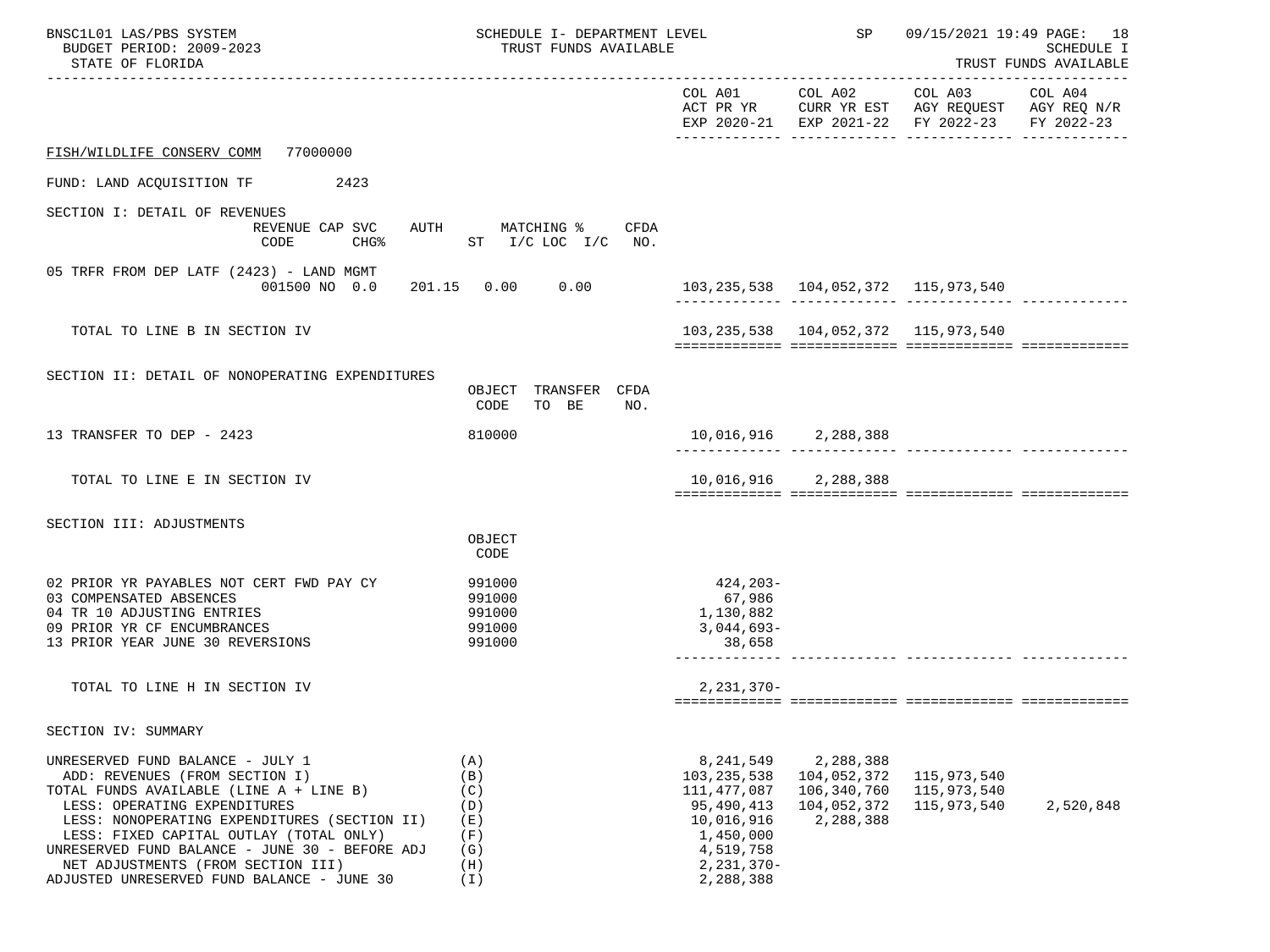| BNSC1L01 LAS/PBS SYSTEM<br>BUDGET PERIOD: 2009-2023<br>STATE OF FLORIDA | SCHEDULE I- DEPARTMENT LEVEL<br>TRUST FUNDS AVAILABLE |                                                            |           |  | SP 09/15/2021 19:49 PAGE: 19                                                                                                      | SCHEDULE I<br>TRUST FUNDS AVAILABLE |
|-------------------------------------------------------------------------|-------------------------------------------------------|------------------------------------------------------------|-----------|--|-----------------------------------------------------------------------------------------------------------------------------------|-------------------------------------|
|                                                                         |                                                       |                                                            |           |  | COL A01 COL A02 COL A03 COL A04<br>ACT PR YR CURR YR EST AGY REQUEST AGY REQ N/R<br>EXP 2020-21 EXP 2021-22 FY 2022-23 FY 2022-23 |                                     |
| FISH/WILDLIFE CONSERV COMM 77000000                                     |                                                       |                                                            |           |  |                                                                                                                                   |                                     |
| FUND: LAND ACQUISITION TF 2423                                          |                                                       |                                                            |           |  |                                                                                                                                   |                                     |
| SECTION IV: SUMMARY                                                     |                                                       |                                                            |           |  |                                                                                                                                   |                                     |
| TOTAL UNRESERVED FUND BALANCE FROM STATEWIDE CFO FILE:                  |                                                       |                                                            | 8,241,549 |  |                                                                                                                                   |                                     |
| SCHEDULE IB: DETAIL OF UNRESERVED FUND BALANCE                          | FUNDING SOURCE                                        | $STATE(S)$ RESTRICTED $(R)$<br>NONSTATE(N) UNRESTRICTED(U) |           |  |                                                                                                                                   |                                     |
| 02 DOCUMENTARY STAMP TAXES                                              | S                                                     | $R \sim 1$                                                 | 2,288,388 |  |                                                                                                                                   |                                     |
| ADJUSTED UNRESERVED FUND BALANCE - JUNE 30                              |                                                       |                                                            | 2,288,388 |  |                                                                                                                                   |                                     |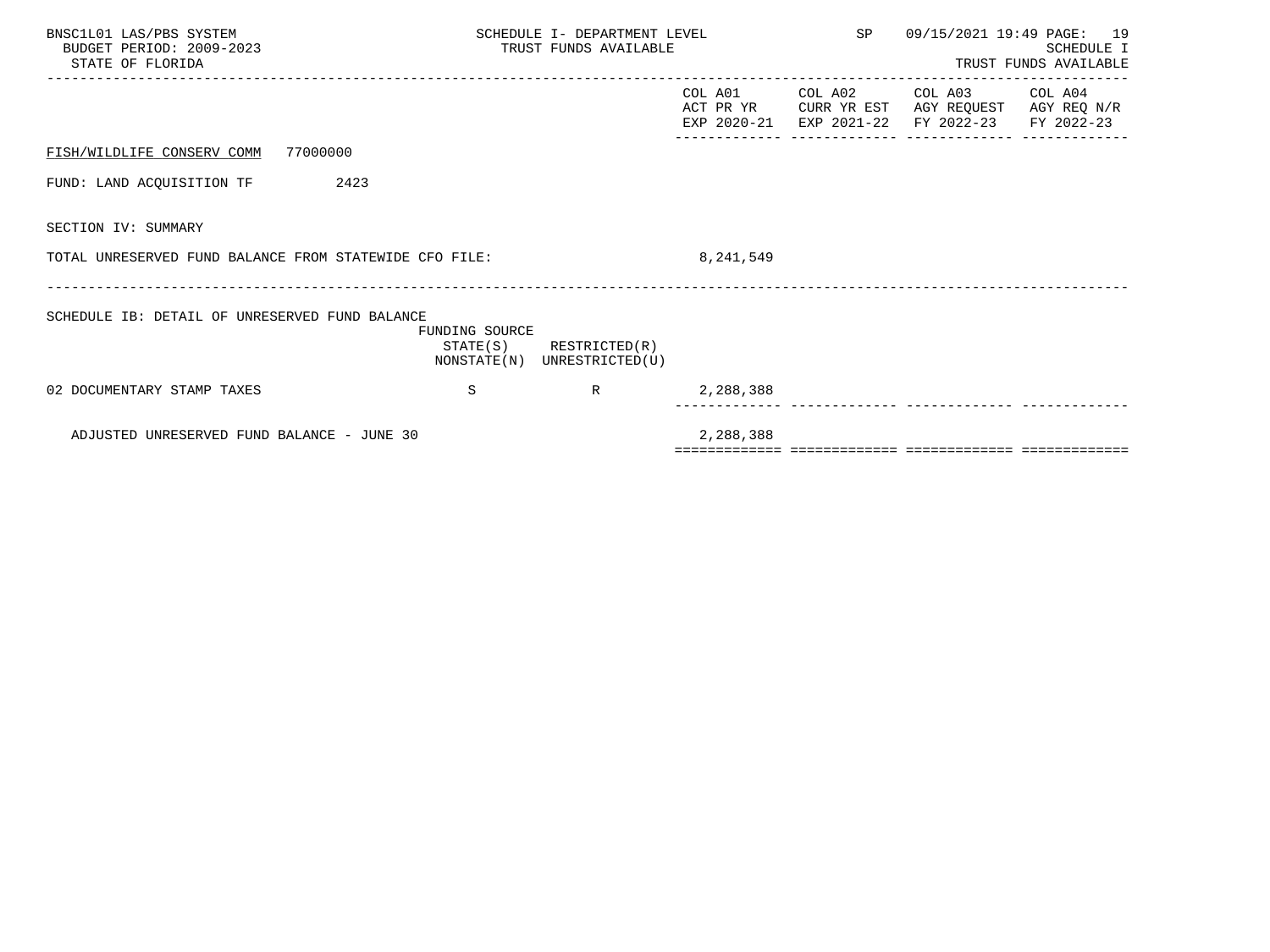| BNSC1L01 LAS/PBS SYSTEM<br>BUDGET PERIOD: 2009-2023<br>STATE OF FLORIDA  |                    | SCHEDULE I- DEPARTMENT LEVEL<br>TRUST FUNDS AVAILABLE |             |                         | SP                      | 09/15/2021 19:49 PAGE:<br>-20<br><b>SCHEDULE I</b><br>TRUST FUNDS AVAILABLE |                                      |
|--------------------------------------------------------------------------|--------------------|-------------------------------------------------------|-------------|-------------------------|-------------------------|-----------------------------------------------------------------------------|--------------------------------------|
|                                                                          |                    |                                                       |             | COL A01<br>ACT PR YR    | COL A02                 | COL A03<br>CURR YR EST AGY REQUEST<br>EXP 2020-21 EXP 2021-22 FY 2022-23    | COL A04<br>AGY REQ N/R<br>FY 2022-23 |
| FISH/WILDLIFE CONSERV COMM 77000000                                      |                    |                                                       |             |                         |                         |                                                                             |                                      |
| FUND: MARINE RESOURCES CONSV TF<br>2467                                  |                    |                                                       |             |                         |                         |                                                                             |                                      |
| SECTION I: DETAIL OF REVENUES                                            |                    |                                                       |             |                         |                         |                                                                             |                                      |
| AUTH<br>REVENUE CAP SVC<br>CODE<br>CHG <sup>8</sup>                      | ST I/C LOC I/C NO. | MATCHING %                                            | <b>CFDA</b> |                         |                         |                                                                             |                                      |
| A2 TRANSFER FROM LFWTF 2458 - INTEREST                                   |                    |                                                       |             |                         |                         |                                                                             |                                      |
| 001500 NO 0.0<br>379.207<br>A4 WHOLESALE LICENSE - DACS                  | 0.00               | 0.00                                                  |             | 375,430 480,000 480,000 |                         |                                                                             |                                      |
| 000200 YES 8.0<br>379.362                                                | 0.00               | 0.00                                                  |             | 1,389,940               |                         | 1,100,000 1,100,000                                                         |                                      |
| A7 SALE OF RECYCLE MATERIALS<br>327.395<br>001904 NO 8.0                 | 0.00               | 0.00                                                  |             | 1,453                   |                         |                                                                             |                                      |
| A9 SALE OF SURPLUS PROPERTY - DMS 2510<br>001520 NO 8.0<br>273.055       | 0.00               | 0.00                                                  |             |                         | 417,274 400,000 400,000 |                                                                             |                                      |
| B1 SALE OF SURPLUS PROPERTY - DMS 2510                                   |                    |                                                       |             |                         |                         |                                                                             |                                      |
| 273.055<br>001500 NO 8.0<br>B5 TRANSFER WITHIN AGENCY - 2339             | 0.00               | 0.00                                                  |             | 26,499                  |                         |                                                                             |                                      |
| 379.208<br>001500 NO 0.0                                                 | 0.00               | 0.00                                                  |             | 251,599                 |                         | 500,000 500,000                                                             |                                      |
| CC TRANSFER FROM DEDICATED LICENSE TF 2158<br>001500 NO 0.0<br>379.203   | 0.00               | 0.00                                                  |             | 1,698,036               | 1,850,000               | 1,850,000                                                                   |                                      |
| DD TRANSFER WITHIN AGENCY FROM FGTF 2261<br>379.208                      | 0.00               |                                                       |             | 2,422,881               |                         |                                                                             |                                      |
| 001500 NO 0.0<br>GG REFUNDS                                              |                    | 0.00                                                  |             |                         | 1,800,000               | 1,800,000                                                                   |                                      |
| 001800 NO 0.0<br>379.208<br>Z3 ABANDONED - FINDER FEE                    | 0.00               | 0.00                                                  |             | 52,043                  |                         | 400,000 400,000                                                             |                                      |
| 003600 NO 0.0<br>379.208                                                 | 0.00               | 0.00                                                  |             | 1,793                   |                         |                                                                             |                                      |
| Z4 CONTRACTS FWRI NON-FEDERAL INDIRECT<br>001010 NO 8.0<br>379.208       | 0.00               | 0.00                                                  |             | 56,174                  |                         |                                                                             |                                      |
| Z6 DERELICT VESSELS - DHSMV 2488                                         |                    |                                                       |             |                         |                         |                                                                             |                                      |
| 001620 NO 8.0<br>328.72<br>Z8 TRANSFER FEDERAL FUNDS - DEP 2750 SURFSIDE | 0.00               | 0.00                                                  |             | 2,161,186               | 1,979,701               | 2,001,873                                                                   |                                      |
| 001510 NO 8.0<br>379.208                                                 | 0.00               | 0.00                                                  | 99.999      | 1,171,245               |                         |                                                                             |                                      |
| 01 LICENSES & PERMITS<br>000200 YES 8.0<br>379.354                       | 0.00               | 0.00                                                  |             |                         | 1,850,000               | 1,850,000                                                                   |                                      |
| 03 SALTWATER PRODUCTS LICENSES                                           |                    |                                                       |             |                         |                         |                                                                             |                                      |
| 000200 YES 8.0<br>328.76<br>05 SALTWATER RECREATIONAL FISHING LICENSES   | 0.00               | 0.00                                                  |             | 1,072,152               | 1,235,000               | 1,235,000                                                                   |                                      |
| 000200 YES 0.0<br>379.352                                                | 0.00               | 0.00                                                  |             | 37,655,443              | 35,899,348              | 36, 299, 348                                                                |                                      |
| 08 MARINE TURTLE STICKERS<br>328.72<br>001904 NO 8.0                     | 0.00               | 0.00                                                  |             | 1,410                   | 3,500                   | 3,500                                                                       |                                      |
| 09 TRANS-DMVHS-VESSEL REG. FEES                                          |                    |                                                       |             |                         |                         |                                                                             |                                      |
| 001620 NO<br>328.76<br>8.0<br>10 TURTLE PLATES DHSMV 2488                | 0.00               | 0.00                                                  |             | 17,494,961              | 17,565,954              | 17,837,606                                                                  |                                      |
| 001620 NO 8.0 320.08058<br>11 INTEREST EARNINGS                          | 0.00               | 0.00                                                  |             | 1,697,284               | 1,704,171               | 1,730,525                                                                   |                                      |
| 17.61<br>000502 NO 0.0                                                   | 0.00               | 0.00                                                  |             | 293,690                 | 275,000                 | 275,000                                                                     |                                      |
| 12 CONTRACTS FWRI NON-FEDERAL DIRECT<br>001905 YES 8.0<br>379.208        | 0.00               | 0.00                                                  |             | 139,392                 |                         |                                                                             |                                      |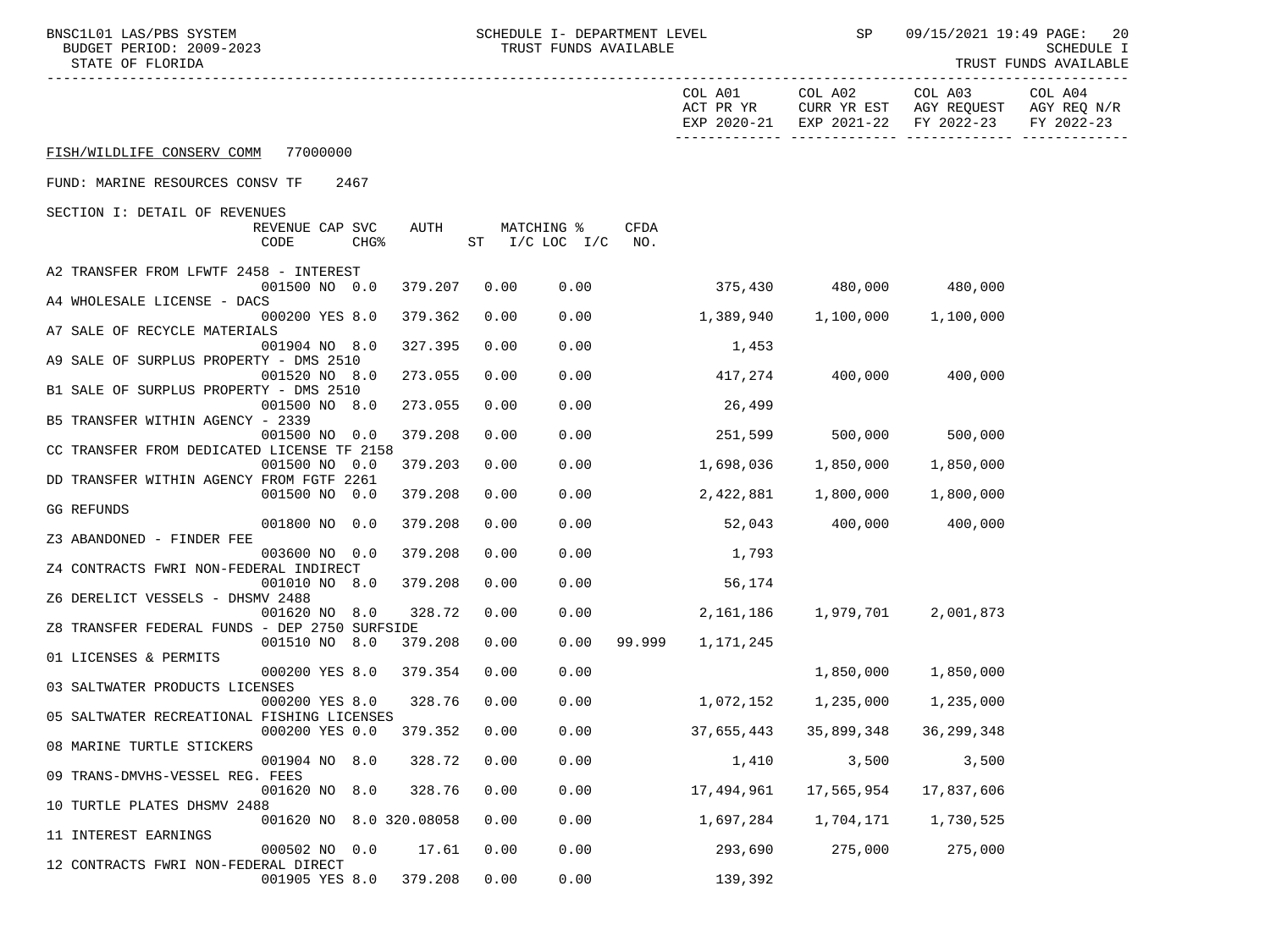| BNSC1L01 LAS/PBS SYSTEM<br>BUDGET PERIOD: 2009-2023<br>STATE OF FLORIDA | SCHEDULE I- DEPARTMENT LEVEL<br>TRUST FUNDS AVAILABLE |      |                              |             | SP                      | 09/15/2021 19:49 PAGE: 21<br><b>SCHEDULE I</b><br>TRUST FUNDS AVAILABLE |                                                                                                |                       |
|-------------------------------------------------------------------------|-------------------------------------------------------|------|------------------------------|-------------|-------------------------|-------------------------------------------------------------------------|------------------------------------------------------------------------------------------------|-----------------------|
|                                                                         |                                                       |      |                              |             |                         | COL A01 COL A02                                                         | COL A03<br>ACT PR YR CURR YR EST AGY REQUEST AGY REQ N/R<br>EXP 2020-21 EXP 2021-22 FY 2022-23 | COL A04<br>FY 2022-23 |
| FISH/WILDLIFE CONSERV COMM 77000000                                     |                                                       |      |                              |             |                         |                                                                         |                                                                                                |                       |
| FUND: MARINE RESOURCES CONSV TF<br>2467                                 |                                                       |      |                              |             |                         |                                                                         |                                                                                                |                       |
| SECTION I: DETAIL OF REVENUES                                           |                                                       |      |                              |             |                         |                                                                         |                                                                                                |                       |
| REVENUE CAP SVC<br>CHG <sup>8</sup><br>CODE                             | AUTH                                                  |      | MATCHING %<br>ST I/C LOC I/C | CFDA<br>NO. |                         |                                                                         |                                                                                                |                       |
| 16 FINES, FOREFEITURES, JUDGEMENTS                                      |                                                       |      |                              |             |                         |                                                                         |                                                                                                |                       |
| 001200 NO 8.0<br>17 WHOLESALE LICENSE - FWC                             | 327.328                                               | 0.00 | 0.00                         |             | 592,357 600,000 600,000 |                                                                         |                                                                                                |                       |
| 000200 YES 8.0                                                          | 379.362                                               | 0.00 | 0.00                         |             | 53,311                  | 250,000                                                                 | 250,000                                                                                        |                       |
| 18 VESSEL FUEL TAX DOR 2319<br>001600 NO 0.0                            | 206.606                                               | 0.00 | 0.00                         |             | 13,400,000              | 13,400,000                                                              | 13,400,000                                                                                     |                       |
| 20 FINES, FOREFEITURES, JUDGEMENTS<br>001204 NO 8.0                     | 327.328                                               | 0.00 | 0.00                         |             | 42,041                  |                                                                         |                                                                                                |                       |
| 24 OTHER CONTRACTS - NON-FEDERAL DIRECT<br>001970 NO 8.0                | 379.208                                               | 0.00 | 0.00                         |             | 29,375                  |                                                                         |                                                                                                |                       |
| 25 OTHER CONTRACTS - NON-FEDERAL DIRECT<br>001100 NO 8.0                | 379.208                                               | 0.00 | 0.00                         |             | 216                     |                                                                         |                                                                                                |                       |
| 26 TRANSFER FROM DEP SWMTF - 2644<br>001600 NO 0.0                      | 379.3311                                              | 0.00 | 0.00                         |             | 2,822,599               |                                                                         | 2,822,599 2,822,599                                                                            |                       |
| 31 FWRI CONTRACTS - NON-FEDERAL DIRECT                                  |                                                       |      |                              |             |                         |                                                                         |                                                                                                |                       |
| 001903 NO 8.0                                                           | 379.208                                               | 0.00 | 0.00                         |             | 15,873                  |                                                                         |                                                                                                |                       |
| 32 FWRI CONTRACTS - NON-FEDERAL INDIRECT<br>001903 NO 8.0               | 379.208                                               | 0.00 | 0.00                         |             | 4,514                   |                                                                         |                                                                                                |                       |
| 33 MISCELLANEOUS CONTRIBUTIONS                                          |                                                       |      |                              |             |                         |                                                                         |                                                                                                |                       |
| 001101 NO 8.0                                                           | 379.208                                               | 0.00 | 0.00                         |             |                         | 2,970 8,000 8,000                                                       |                                                                                                |                       |
| 49 TRANSFER FEDERAL FUNDS - DEM 2750 IRMA<br>001510 NO 8.0              | 379.208                                               | 0.00 | 0.00                         |             | 10.120  4,201,505       |                                                                         |                                                                                                |                       |
| 91 NON-FEDERAL NON-STATE GRANT DIRECT                                   |                                                       |      | 0.00                         |             |                         |                                                                         |                                                                                                |                       |
| 001905 YES 8.0<br>94 DMVHS - VESSEL REG FEES - TURT                     | 327.395                                               | 0.00 |                              |             | 3,559                   |                                                                         |                                                                                                |                       |
| 001620 NO 8.0                                                           | 328.72                                                | 0.00 | 0.00                         |             | 76,524                  |                                                                         | 76,834 78,022                                                                                  |                       |
| 95 TRAN FROM DEP COASTAL PROTECTION TF-DEP 2099<br>001600 NO 0.0        | 376.11                                                | 0.00 | 0.00                         |             | 10,631,641              | 10,510,256                                                              | 10,510,256                                                                                     |                       |
| 97 FEES/CHARGES BOAT SAFETY EDUCATION                                   |                                                       |      |                              |             |                         |                                                                         |                                                                                                |                       |
| 000100 YES 8.0<br>98 NON-FEDERAL NON-STATE GRANT DIRECT                 | 327.395                                               | 0.00 | 0.00                         |             |                         | 977,508    900,000                                                      | 900,000                                                                                        |                       |
| 001110 NO 8.0                                                           | 327.395                                               | 0.00 | 0.00                         |             | 338,988                 | 525,000                                                                 | 525,000                                                                                        |                       |
| 99 CONTRACTS FWRI NON-FEDEERAL INDIRECT                                 |                                                       |      |                              |             |                         |                                                                         |                                                                                                |                       |
| 001905 YES 8.0                                                          | 327.395                                               | 0.00 | 0.00                         | 99.999      | 3,453                   | 15,000                                                                  | 15,000                                                                                         |                       |
|                                                                         |                                                       |      |                              |             |                         |                                                                         |                                                                                                |                       |

TOTAL TO LINE B IN SECTION IV 101,576,319 96,150,363 96,871,729

============= ============= ============= =============

SECTION II: DETAIL OF NONOPERATING EXPENDITURES

 OBJECT TRANSFER CFDA CODE TO BE NO.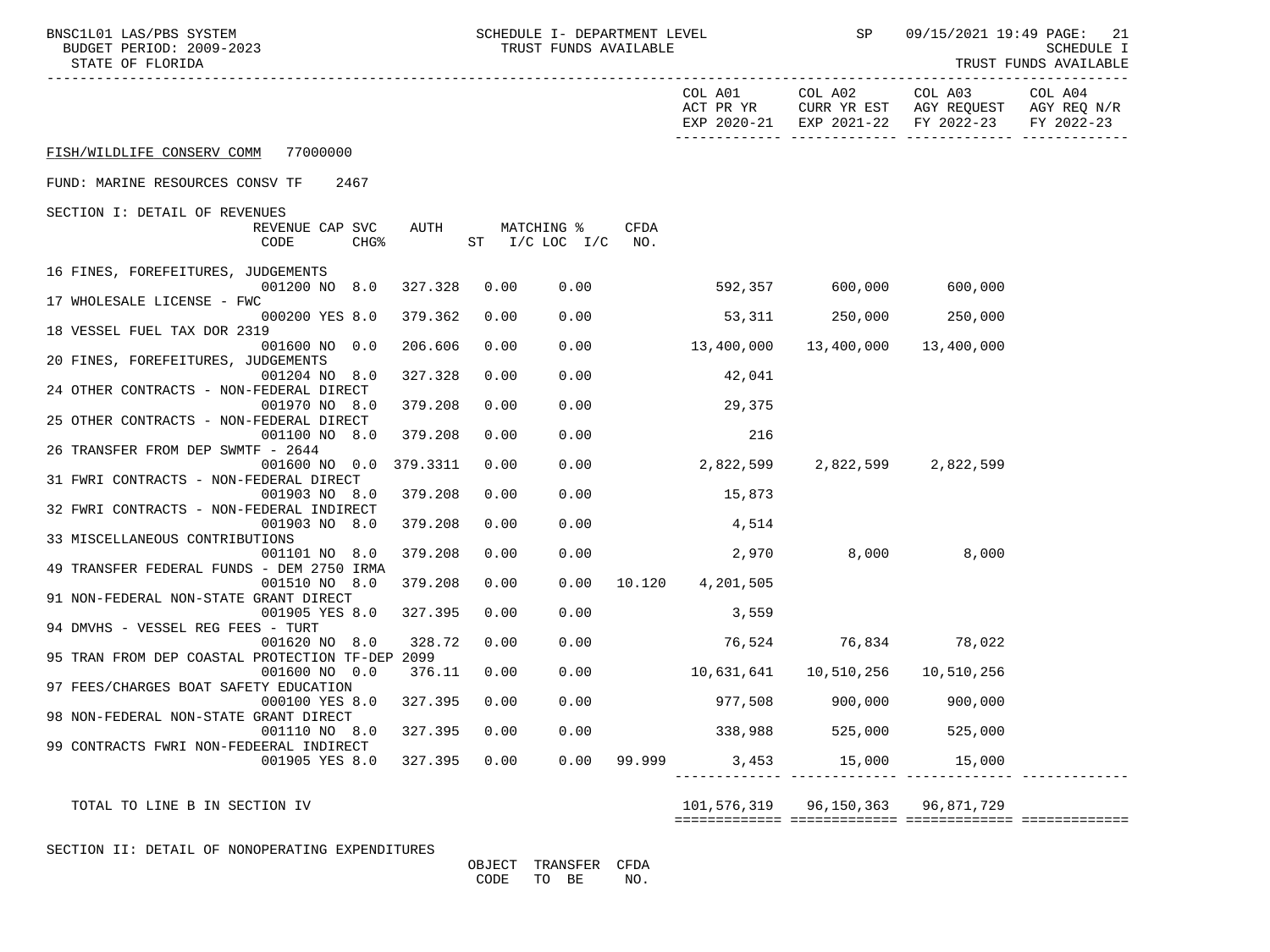| BNSC1L01 LAS/PBS SYSTEM<br>BUDGET PERIOD: 2009-2023<br>STATE OF FLORIDA                                                                                                                                                                                                                    |                                                                    | SCHEDULE I- DEPARTMENT LEVEL<br>TRUST FUNDS AVAILABLE |     |                                                                                                                                                          |                                                                                                | SP 09/15/2021 19:49 PAGE:<br><b>SCHEDULE I</b><br>TRUST FUNDS AVAILABLE                                                                    |                        |  |
|--------------------------------------------------------------------------------------------------------------------------------------------------------------------------------------------------------------------------------------------------------------------------------------------|--------------------------------------------------------------------|-------------------------------------------------------|-----|----------------------------------------------------------------------------------------------------------------------------------------------------------|------------------------------------------------------------------------------------------------|--------------------------------------------------------------------------------------------------------------------------------------------|------------------------|--|
|                                                                                                                                                                                                                                                                                            |                                                                    |                                                       |     |                                                                                                                                                          | COL A01 COL A02                                                                                | COL A03 COL A04<br>ACT PR YR $\,$ CURR YR EST $\,$ AGY REQUEST $\,$ AGY REQ $\,$ N/R $\,$<br>EXP 2020-21 EXP 2021-22 FY 2022-23 FY 2022-23 |                        |  |
| FISH/WILDLIFE CONSERV COMM 77000000                                                                                                                                                                                                                                                        |                                                                    |                                                       |     |                                                                                                                                                          |                                                                                                |                                                                                                                                            |                        |  |
| FUND: MARINE RESOURCES CONSV TF 2467                                                                                                                                                                                                                                                       |                                                                    |                                                       |     |                                                                                                                                                          |                                                                                                |                                                                                                                                            |                        |  |
| SECTION II: DETAIL OF NONOPERATING EXPENDITURES                                                                                                                                                                                                                                            | OBJECT<br>CODE                                                     | TRANSFER CFDA<br>TO BE                                | NO. |                                                                                                                                                          |                                                                                                |                                                                                                                                            |                        |  |
| 01 SERVICE CHARGE TO GENERAL REVENUE 1000<br>03 TRANSFER TO ADMINISTRATIVE TF 2021<br>04 TRANSFER TO DEPT OF AGRICULTURE 2609 810000<br>05 5% RESERVE<br>07 TR/GR/FEMA/DISASTER REIMBURSEMENT<br>15 TRANSFER TO DMS 2678                                                                   | 999000<br>880800                                                   | 1<br>810000 77100700<br>1100700 77100700<br>42000000  |     | 2,193,612         2,257,053        2,282,762<br>8,618,053         9,315,791       10,176,303<br>2,554,607 1,375,000 1,350,000<br>810000 78000000 366,075 | 2,675,937                                                                                      | 4, 124, 194                                                                                                                                |                        |  |
| 18 REFUNDS FOR NONSTATE REVENUES                                                                                                                                                                                                                                                           | 860000                                                             |                                                       |     | 81,710                                                                                                                                                   |                                                                                                | 75,000 75,000                                                                                                                              |                        |  |
| TOTAL TO LINE E IN SECTION IV                                                                                                                                                                                                                                                              |                                                                    |                                                       |     |                                                                                                                                                          |                                                                                                | 13,814,057   15,698,781   18,008,259                                                                                                       |                        |  |
| SECTION III: ADJUSTMENTS                                                                                                                                                                                                                                                                   | OBJECT<br>CODE                                                     |                                                       |     |                                                                                                                                                          |                                                                                                |                                                                                                                                            |                        |  |
| 02 PRIOR YEAR COMPENSATED ABSENCES<br>03 PRIOR YEAR PAYABLES NOT CERT FWD PAID CY<br>04 TR 10 ADJUSTING ENTRIES<br>09 SEPTEMBER 30 REVERSIONS<br>12 PRIOR YEAR CF ENCUMBRANCES<br>13 PRIOR YEAR CERT FWD FCO<br>14 COVID-19 ADJUSTMENT                                                     | 991000<br>991000<br>991000<br>991000<br>991000<br>991000<br>991000 |                                                       |     | 92,058<br>816,026<br>352,078<br>2,755,078-<br>648,380-<br>414,689-<br>24,461,155-                                                                        |                                                                                                |                                                                                                                                            |                        |  |
| TOTAL TO LINE H IN SECTION IV                                                                                                                                                                                                                                                              |                                                                    |                                                       |     | $27,019,140-$                                                                                                                                            |                                                                                                |                                                                                                                                            |                        |  |
| SECTION IV: SUMMARY                                                                                                                                                                                                                                                                        |                                                                    |                                                       |     |                                                                                                                                                          |                                                                                                |                                                                                                                                            |                        |  |
| UNRESERVED FUND BALANCE - JULY 1<br>ADD: REVENUES (FROM SECTION I)<br>TOTAL FUNDS AVAILABLE (LINE A + LINE B)<br>LESS: OPERATING EXPENDITURES<br>LESS: NONOPERATING EXPENDITURES (SECTION II)<br>LESS: FIXED CAPITAL OUTLAY (TOTAL ONLY)<br>UNRESERVED FUND BALANCE - JUNE 30 - BEFORE ADJ | (A)<br>(B)<br>(C)<br>(D)<br>(E)<br>(F)<br>(G)                      |                                                       |     | 37,626,714<br>101,576,319<br>139,203,033<br>75,685,833<br>13,814,057<br>2,964,575<br>46,738,568<br>$27,019,140-$                                         | 19,719,428<br>96,150,363<br>115,869,791<br>78,105,971<br>15,698,781<br>4,502,187<br>17,562,852 | 17,562,852<br>96,871,729<br>114,434,581<br>79,545,906<br>18,008,259<br>3,095,577<br>13,784,839                                             | 1,121,168<br>3,095,577 |  |
| NET ADJUSTMENTS (FROM SECTION III)<br>ADJUSTED UNRESERVED FUND BALANCE - JUNE 30                                                                                                                                                                                                           | (H)<br>(I)                                                         |                                                       |     | 19,719,428                                                                                                                                               | 17,562,852                                                                                     | 13,784,839                                                                                                                                 |                        |  |
| TOTAL UNRESERVED FUND BALANCE FROM STATEWIDE CFO FILE:                                                                                                                                                                                                                                     |                                                                    |                                                       |     | 37,626,714                                                                                                                                               |                                                                                                |                                                                                                                                            |                        |  |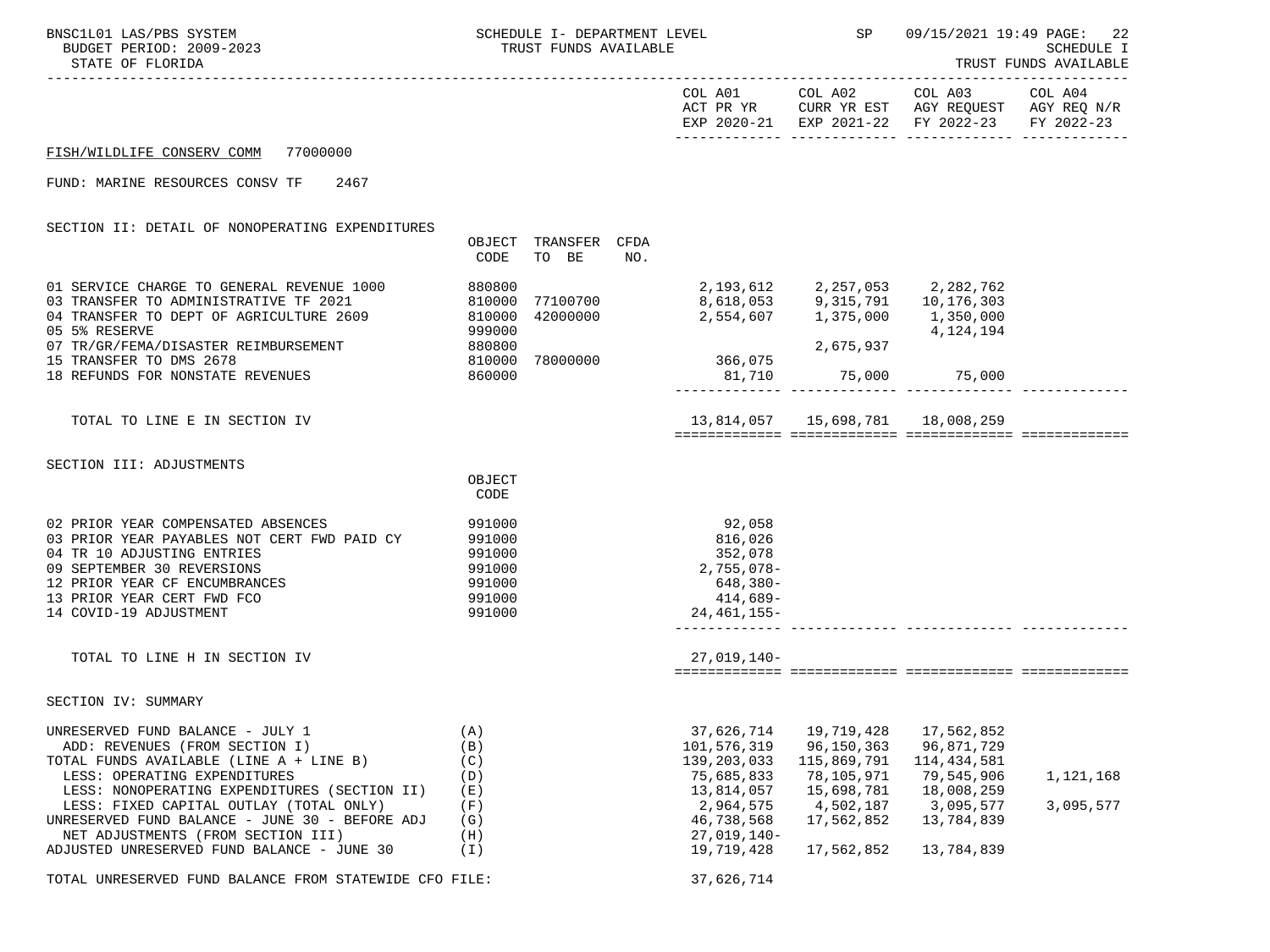| BNSC1L01 LAS/PBS SYSTEM<br>BUDGET PERIOD: 2009-2023<br>STATE OF FLORIDA |                            | SCHEDULE I- DEPARTMENT LEVEL<br>TRUST FUNDS AVAILABLE |                                     | SP                                    |                                      | 09/15/2021 19:49 PAGE: 23<br>SCHEDULE I<br>TRUST FUNDS AVAILABLE |
|-------------------------------------------------------------------------|----------------------------|-------------------------------------------------------|-------------------------------------|---------------------------------------|--------------------------------------|------------------------------------------------------------------|
|                                                                         |                            |                                                       | COL A01<br>ACT PR YR<br>EXP 2020-21 | COL A02<br>CURR YR EST<br>EXP 2021-22 | COL A03<br>AGY REQUEST<br>FY 2022-23 | COL A04<br>AGY REQ N/R<br>FY 2022-23                             |
| 77000000<br>FISH/WILDLIFE CONSERV COMM                                  |                            |                                                       |                                     |                                       |                                      |                                                                  |
| FUND: MARINE RESOURCES CONSV TF<br>2467                                 |                            |                                                       |                                     |                                       |                                      |                                                                  |
|                                                                         |                            |                                                       |                                     |                                       |                                      |                                                                  |
| SCHEDULE IB: DETAIL OF UNRESERVED FUND BALANCE                          | FUNDING SOURCE<br>STATE(S) | RESTRICTED(R)<br>NONSTATE(N) UNRESTRICTED(U)          |                                     |                                       |                                      |                                                                  |
| 01 RECREATIONAL LICENSE/PERMIT FEES                                     | -S                         | R                                                     |                                     | 19,719,428  17,562,852  13,784,839    |                                      |                                                                  |
| ADJUSTED UNRESERVED FUND BALANCE - JUNE 30                              |                            |                                                       |                                     | 19,719,428 17,562,852                 | 13,784,839                           |                                                                  |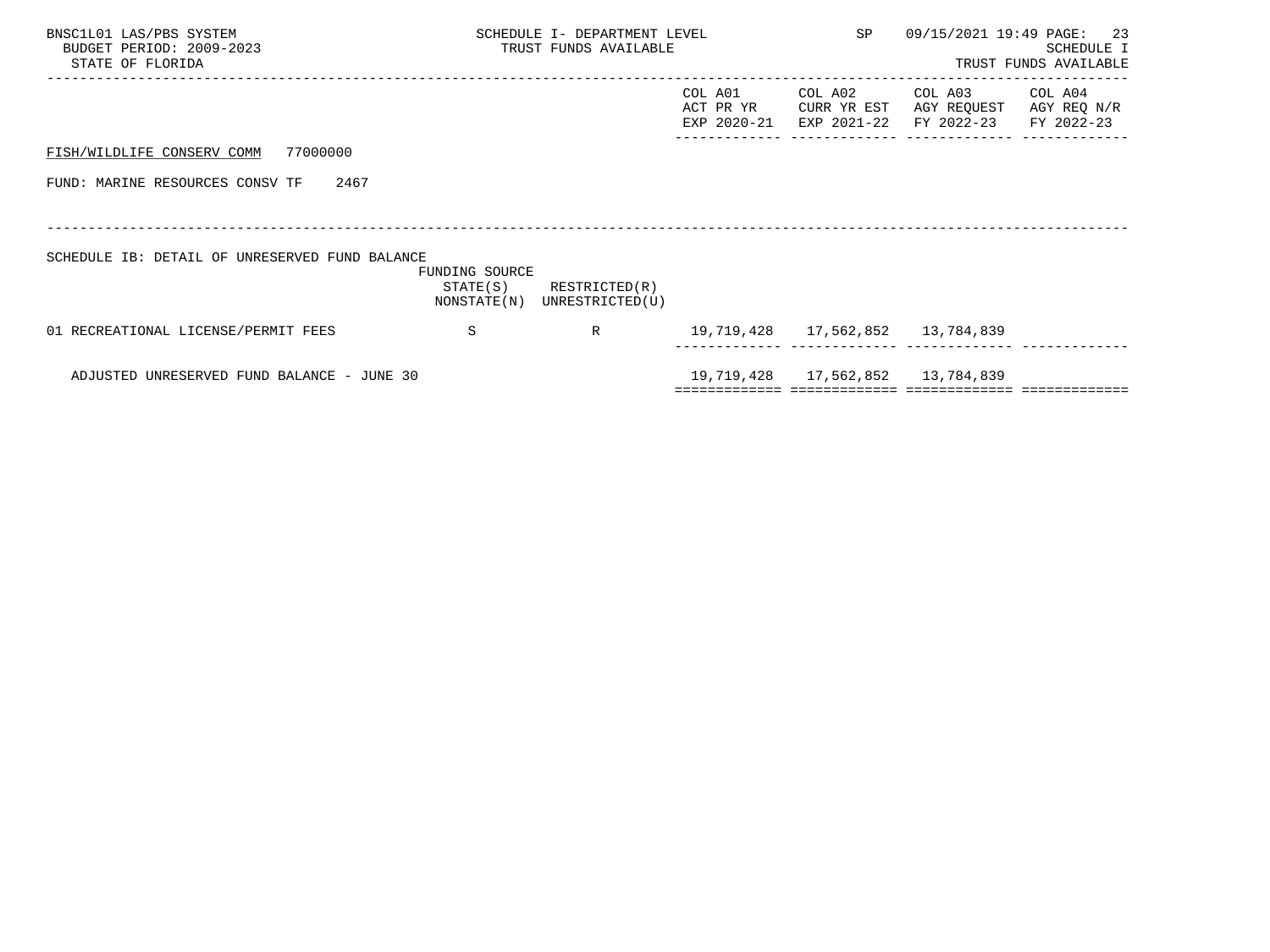| BNSC1L01 LAS/PBS SYSTEM<br>BUDGET PERIOD: 2009-2023<br>STATE OF FLORIDA                                                                                                                                            | SCHEDULE I- DEPARTMENT LEVEL<br>TRUST FUNDS AVAILABLE    |                                                             | SP                                   |                                                                                                                           | 09/15/2021 19:49 PAGE: 24<br><b>SCHEDULE I</b><br>TRUST FUNDS AVAILABLE |
|--------------------------------------------------------------------------------------------------------------------------------------------------------------------------------------------------------------------|----------------------------------------------------------|-------------------------------------------------------------|--------------------------------------|---------------------------------------------------------------------------------------------------------------------------|-------------------------------------------------------------------------|
|                                                                                                                                                                                                                    |                                                          |                                                             |                                      | COL A01 COL A02 COL A03<br>ACT PR YR CURR YR EST AGY REQUEST AGY REQ N/R<br>EXP 2020-21 EXP 2021-22 FY 2022-23 FY 2022-23 | COL A04                                                                 |
| FISH/WILDLIFE CONSERV COMM 77000000                                                                                                                                                                                |                                                          |                                                             |                                      |                                                                                                                           |                                                                         |
| FUND: NON-GAME WILDLIFE TF<br>2504                                                                                                                                                                                 |                                                          |                                                             |                                      |                                                                                                                           |                                                                         |
| SECTION I: DETAIL OF REVENUES                                                                                                                                                                                      |                                                          |                                                             |                                      |                                                                                                                           |                                                                         |
| REVENUE CAP SVC<br>CODE<br>CHG%                                                                                                                                                                                    | AUTH MATCHING %<br>CFDA<br>ST I/C LOC I/C NO.            |                                                             |                                      |                                                                                                                           |                                                                         |
| 01 TITLE REGISTRATIONS - DHSMV 2488                                                                                                                                                                                |                                                          |                                                             |                                      |                                                                                                                           |                                                                         |
| 001620 NO 8.0<br>319.32<br>02 CONTRIBUTIONS - DHSMV 2488                                                                                                                                                           | 0.00<br>0.00                                             |                                                             |                                      |                                                                                                                           |                                                                         |
| 001620 NO 8.0<br>320.02<br>03 INTEREST EARNINGS                                                                                                                                                                    | 0.00<br>0.00                                             |                                                             | 49,008 45,000 45,000                 |                                                                                                                           |                                                                         |
| 000502 NO 8.0<br>17.61<br>06 STATE AGENCY CONTRACT - DOT 2540                                                                                                                                                      | 0.00<br>0.00                                             | $54,507$ 55,000 55,000                                      |                                      |                                                                                                                           |                                                                         |
| 379.209<br>001903 NO 0.0                                                                                                                                                                                           | 0.00<br>0.00                                             | $152,470$ $292,000$ $292,000$                               |                                      |                                                                                                                           |                                                                         |
| 24 FINES, FORFEITURES, JUDGEMENTS<br>379.209<br>001200 NO 8.0                                                                                                                                                      | 0.00<br>0.00                                             |                                                             |                                      |                                                                                                                           |                                                                         |
| 27 SALE OF SURPLUS PROPERTY - DMS (2510)<br>001520 NO 0.0 379.209                                                                                                                                                  | 0.00<br>0.00                                             |                                                             | 8,342 2,000 2,000                    |                                                                                                                           |                                                                         |
|                                                                                                                                                                                                                    |                                                          |                                                             |                                      |                                                                                                                           |                                                                         |
| TOTAL TO LINE B IN SECTION IV                                                                                                                                                                                      |                                                          |                                                             | 11,611,332   11,298,683   11,347,870 |                                                                                                                           |                                                                         |
|                                                                                                                                                                                                                    |                                                          |                                                             |                                      |                                                                                                                           |                                                                         |
| SECTION II: DETAIL OF NONOPERATING EXPENDITURES                                                                                                                                                                    | TRANSFER CFDA<br>OBJECT                                  |                                                             |                                      |                                                                                                                           |                                                                         |
|                                                                                                                                                                                                                    | CODE<br>TO BE<br>NO.                                     |                                                             |                                      |                                                                                                                           |                                                                         |
| 01 TRANSFER TO ADMINISTRATIVE TF 2021<br>03 SERVICE CHARGE TO GENERAL REVENUE                                                                                                                                      | 77100700<br>810000<br>880800                             |                                                             |                                      |                                                                                                                           |                                                                         |
| 04 TRANSFER TO GDTF 2339                                                                                                                                                                                           | 810000                                                   | 540                                                         |                                      |                                                                                                                           |                                                                         |
| 05 5% RESERVE<br>12 REFUNDS                                                                                                                                                                                        | 999000<br>860000                                         |                                                             |                                      | 466,370<br>$1,000$ 1,000                                                                                                  |                                                                         |
|                                                                                                                                                                                                                    |                                                          |                                                             |                                      |                                                                                                                           |                                                                         |
| TOTAL TO LINE E IN SECTION IV                                                                                                                                                                                      |                                                          |                                                             |                                      | 2, 203, 147 1, 901, 235 2, 512, 274                                                                                       |                                                                         |
| SECTION III: ADJUSTMENTS                                                                                                                                                                                           |                                                          |                                                             |                                      |                                                                                                                           |                                                                         |
|                                                                                                                                                                                                                    | OBJECT<br>CODE                                           |                                                             |                                      |                                                                                                                           |                                                                         |
| 03 COMPENSTATED ABSENCES<br>04 PRIOR YEAR CERT FWD ENCUMBRANCES<br>06 PRIOR YR PAYABLES NOT CERT FWRD PAID CY<br>07 TR 10 ADJUSTING ENTRIES<br>09 PRIOR YEAR CERTIFIED FORWARD FCO<br>10 TR 10 ADJUSTMENT B7700002 | 991000<br>991000<br>991000<br>991000<br>991000<br>991000 | 7,592<br>$65,483-$<br>34,829<br>35,721<br>$9,290-$<br>9,289 |                                      |                                                                                                                           |                                                                         |
|                                                                                                                                                                                                                    |                                                          |                                                             |                                      |                                                                                                                           |                                                                         |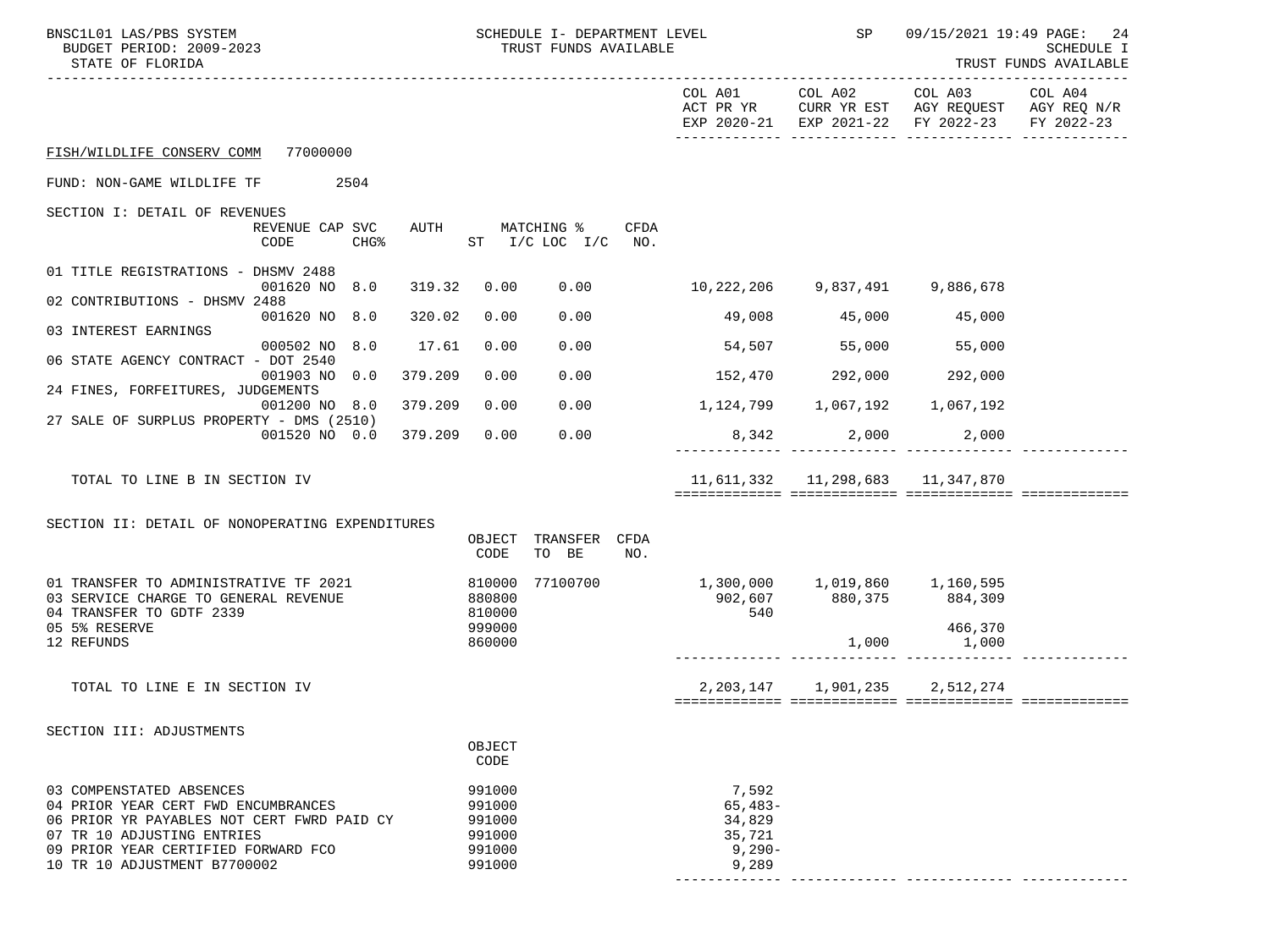| BNSC1L01 LAS/PBS SYSTEM<br>BUDGET PERIOD: 2009-2023<br>STATE OF FLORIDA                                                                                                                                                                                                                                                                                                                                                                  |                                                                       | SCHEDULE I- DEPARTMENT LEVEL<br>TRUST FUNDS AVAILABLE      |                                                                                                                | <b>SP</b>                                                                                                                    |                                                                                                | 09/15/2021 19:49 PAGE: 25<br><b>SCHEDULE I</b><br>TRUST FUNDS AVAILABLE |
|------------------------------------------------------------------------------------------------------------------------------------------------------------------------------------------------------------------------------------------------------------------------------------------------------------------------------------------------------------------------------------------------------------------------------------------|-----------------------------------------------------------------------|------------------------------------------------------------|----------------------------------------------------------------------------------------------------------------|------------------------------------------------------------------------------------------------------------------------------|------------------------------------------------------------------------------------------------|-------------------------------------------------------------------------|
|                                                                                                                                                                                                                                                                                                                                                                                                                                          |                                                                       |                                                            |                                                                                                                | COL A01 COL A02                                                                                                              | COL A03<br>ACT PR YR CURR YR EST AGY REQUEST AGY REQ N/R<br>EXP 2020-21 EXP 2021-22 FY 2022-23 | COL A04<br>FY 2022-23                                                   |
| FISH/WILDLIFE CONSERV COMM<br>77000000                                                                                                                                                                                                                                                                                                                                                                                                   |                                                                       |                                                            |                                                                                                                |                                                                                                                              |                                                                                                |                                                                         |
| 2504<br>FUND: NON-GAME WILDLIFE TF                                                                                                                                                                                                                                                                                                                                                                                                       |                                                                       |                                                            |                                                                                                                |                                                                                                                              |                                                                                                |                                                                         |
| SECTION III: ADJUSTMENTS                                                                                                                                                                                                                                                                                                                                                                                                                 | OBJECT<br>CODE                                                        |                                                            |                                                                                                                |                                                                                                                              |                                                                                                |                                                                         |
|                                                                                                                                                                                                                                                                                                                                                                                                                                          |                                                                       |                                                            |                                                                                                                |                                                                                                                              |                                                                                                |                                                                         |
| TOTAL TO LINE H IN SECTION IV                                                                                                                                                                                                                                                                                                                                                                                                            |                                                                       |                                                            | 12,658                                                                                                         |                                                                                                                              |                                                                                                |                                                                         |
| SECTION IV: SUMMARY                                                                                                                                                                                                                                                                                                                                                                                                                      |                                                                       |                                                            |                                                                                                                |                                                                                                                              |                                                                                                |                                                                         |
| UNRESERVED FUND BALANCE - JULY 1<br>ADD: REVENUES (FROM SECTION I)<br>TOTAL FUNDS AVAILABLE (LINE A + LINE B)<br>LESS: OPERATING EXPENDITURES<br>LESS: NONOPERATING EXPENDITURES (SECTION II)<br>LESS: FIXED CAPITAL OUTLAY (TOTAL ONLY)<br>UNRESERVED FUND BALANCE - JUNE 30 - BEFORE ADJ<br>NET ADJUSTMENTS (FROM SECTION III)<br>ADJUSTED UNRESERVED FUND BALANCE - JUNE 30<br>TOTAL UNRESERVED FUND BALANCE FROM STATEWIDE CFO FILE: | (A)<br>(B)<br>(C)<br>(D)<br>(E)<br>(F)<br>(G)<br>(H)<br>$(\lrcorner)$ |                                                            | 11,611,332<br>14,752,952<br>8,458,809<br>2,203,147<br>644,000<br>3,446,996<br>12,658<br>3,459,654<br>3,141,620 | 3, 141, 620 3, 459, 654 4, 306, 334<br>14,758,337   15,654,204<br>8,550,768<br>1,901,235 2,512,274<br>4,306,334<br>4,306,334 | 9,072,116<br>4,069,814<br>4,069,814                                                            | 521,348                                                                 |
| SCHEDULE IB: DETAIL OF UNRESERVED FUND BALANCE                                                                                                                                                                                                                                                                                                                                                                                           | FUNDING SOURCE                                                        | $STATE(S)$ RESTRICTED $(R)$<br>NONSTATE(N) UNRESTRICTED(U) |                                                                                                                |                                                                                                                              |                                                                                                |                                                                         |
| 01 TITLE REG FEES/SPEEDING FINES UNEXPENDED S                                                                                                                                                                                                                                                                                                                                                                                            |                                                                       |                                                            |                                                                                                                | 3, 459, 654 4, 306, 334 4, 069, 814<br>_________ ______________ ____                                                         |                                                                                                |                                                                         |
| ADJUSTED UNRESERVED FUND BALANCE - JUNE 30                                                                                                                                                                                                                                                                                                                                                                                               |                                                                       |                                                            |                                                                                                                | 3,459,654 4,306,334 4,069,814                                                                                                |                                                                                                |                                                                         |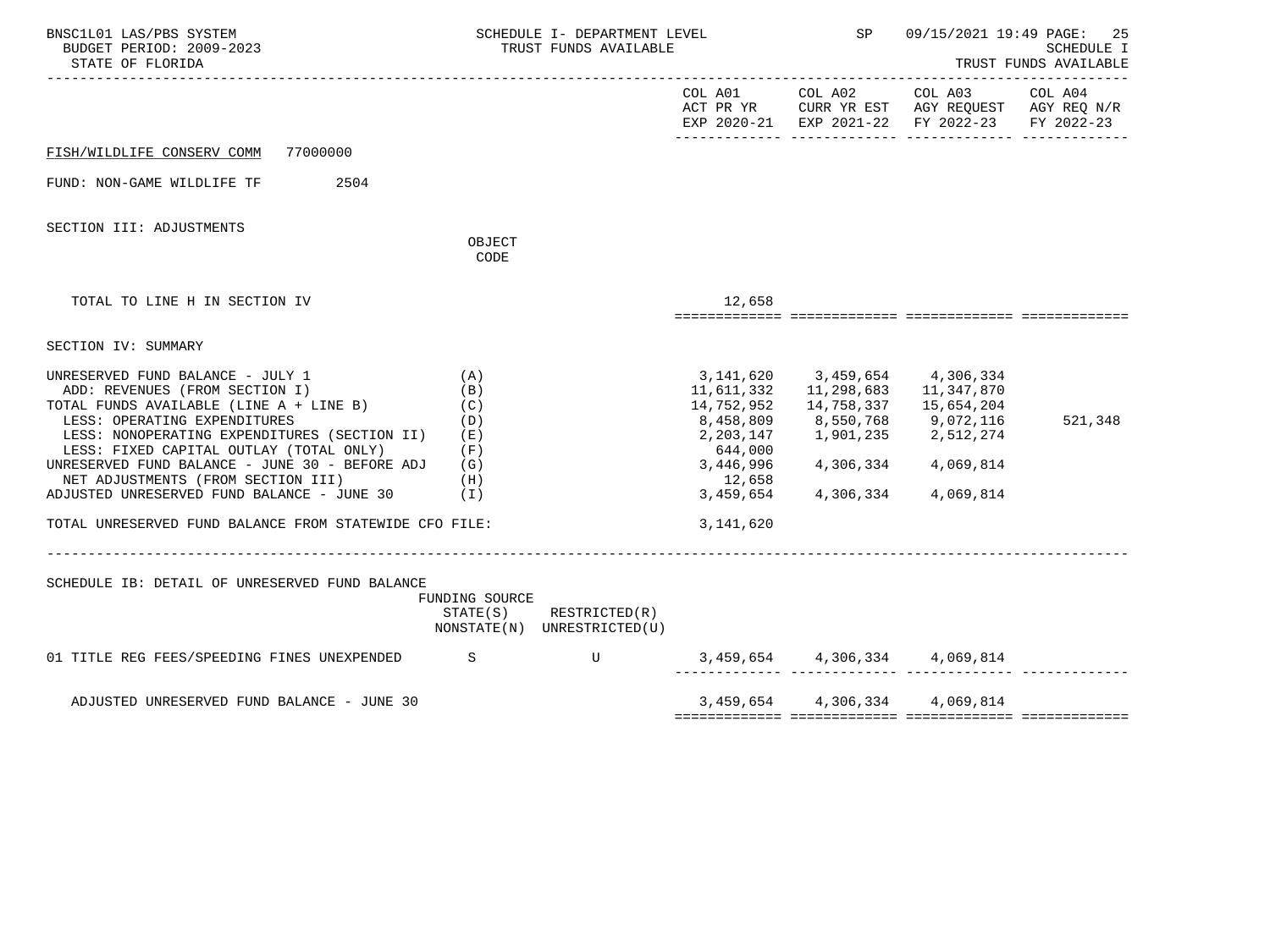| BNSC1L01 LAS/PBS SYSTEM<br>BUDGET PERIOD: 2009-2023<br>STATE OF FLORIDA       | SCHEDULE I- DEPARTMENT LEVEL<br>TRUST FUNDS AVAILABLE |                   | SP                            |                                                                                                                   | 09/15/2021 19:49 PAGE: 26<br><b>SCHEDULE I</b><br>TRUST FUNDS AVAILABLE |
|-------------------------------------------------------------------------------|-------------------------------------------------------|-------------------|-------------------------------|-------------------------------------------------------------------------------------------------------------------|-------------------------------------------------------------------------|
|                                                                               |                                                       |                   | COL A01 COL A02               | COL A03 COL A04<br>ACT PR YR CURR YR EST AGY REQUEST AGY REQ N/R<br>EXP 2020-21 EXP 2021-22 FY 2022-23 FY 2022-23 |                                                                         |
| FISH/WILDLIFE CONSERV COMM 77000000                                           |                                                       |                   |                               |                                                                                                                   |                                                                         |
| FUND: SAVE THE MANATEE TF 2611                                                |                                                       |                   |                               |                                                                                                                   |                                                                         |
| SECTION I: DETAIL OF REVENUES                                                 |                                                       |                   |                               |                                                                                                                   |                                                                         |
| REVENUE CAP SVC<br>CODE<br>CHG%                                               | AUTH<br>MATCHING %<br>ST I/C LOC I/C<br>NO.           | CFDA              |                               |                                                                                                                   |                                                                         |
| 01 VESSEL REGISTRATION - DHSMV 2488                                           |                                                       |                   |                               |                                                                                                                   |                                                                         |
| 001620 NO 8.0<br>328.72<br>03 DONATIONS - DHSMV 2488                          | 0.00<br>0.00                                          |                   | 4,047,544 2,844,256 2,877,993 |                                                                                                                   |                                                                         |
| 001620 NO 8.0<br>328.72<br>04 INTEREST ON INVESTMENTS                         | 0.00<br>0.00                                          |                   | 74,392 70,000                 | 70,000                                                                                                            |                                                                         |
| 000502 NO 8.0 17.61<br>08 MANATEE TAGS - DHSMV 2488                           | 0.00<br>0.00                                          |                   | 26,373 26,000 26,000          |                                                                                                                   |                                                                         |
| 001620 NO 8.0 320.08058                                                       | 0.00<br>0.00                                          |                   |                               | 1,258,312 1,285,478                                                                                               |                                                                         |
| 19 SALE OF SURPLUS PROPERTY<br>002900 NO 8.0 273.055                          | 0.00<br>0.00                                          |                   |                               | 1,000 1,000                                                                                                       |                                                                         |
| 20 TRANSFERS SUBJECT TO SERVICE CHARGE<br>001520 NO 8.0 379.213               | 0.00<br>0.00                                          | 3,605             |                               |                                                                                                                   |                                                                         |
| 21 DONATIONS<br>001101 NO 8.0 379.213                                         | 0.00<br>0.00                                          |                   |                               |                                                                                                                   |                                                                         |
|                                                                               |                                                       | 11,460            |                               |                                                                                                                   |                                                                         |
| TOTAL TO LINE B IN SECTION IV                                                 |                                                       | 4,163,374         | 4,199,568                     | 4,260,471                                                                                                         |                                                                         |
| SECTION II: DETAIL OF NONOPERATING EXPENDITURES                               |                                                       |                   |                               |                                                                                                                   |                                                                         |
|                                                                               | TRANSFER CFDA<br>OBJECT<br>TO BE<br>CODE<br>NO.       |                   |                               |                                                                                                                   |                                                                         |
| 01 TRANSFER TO ADMINISTRATIVE TF 2021                                         | 810000<br>77100700                                    |                   | 411,718 501,062               |                                                                                                                   |                                                                         |
| 03 SERVICE CHARGE TO GENERAL REVENUE 1000<br>05 5% RESERVE                    | 880800<br>999000                                      |                   | 333, 302 335, 965             | 340,837<br>170,687                                                                                                |                                                                         |
|                                                                               |                                                       |                   |                               |                                                                                                                   |                                                                         |
| TOTAL TO LINE E IN SECTION IV                                                 |                                                       |                   | 333,302 747,683 1,012,586     |                                                                                                                   |                                                                         |
| SECTION III: ADJUSTMENTS                                                      |                                                       |                   |                               |                                                                                                                   |                                                                         |
|                                                                               | OBJECT<br>CODE                                        |                   |                               |                                                                                                                   |                                                                         |
| 01 PRIOR YEAR PAYABLES NOT CERTIFIED PAID CY                                  | 991000                                                | 34,438            |                               |                                                                                                                   |                                                                         |
| 02 COMPENSATED ABSENCES PRIOR YEAR<br>05 PRIOR YEAR CERT FORWARD ENCUMBRANCES | 991000<br>991000                                      | 3,555<br>$5,927-$ |                               |                                                                                                                   |                                                                         |
| 09 TR 10 ADJUSTING ENTRIES                                                    | 991000                                                | 10,578            |                               |                                                                                                                   |                                                                         |
| TOTAL TO LINE H IN SECTION IV                                                 |                                                       | 42,644            |                               |                                                                                                                   |                                                                         |
|                                                                               |                                                       |                   |                               |                                                                                                                   |                                                                         |

============= ============= ============= =============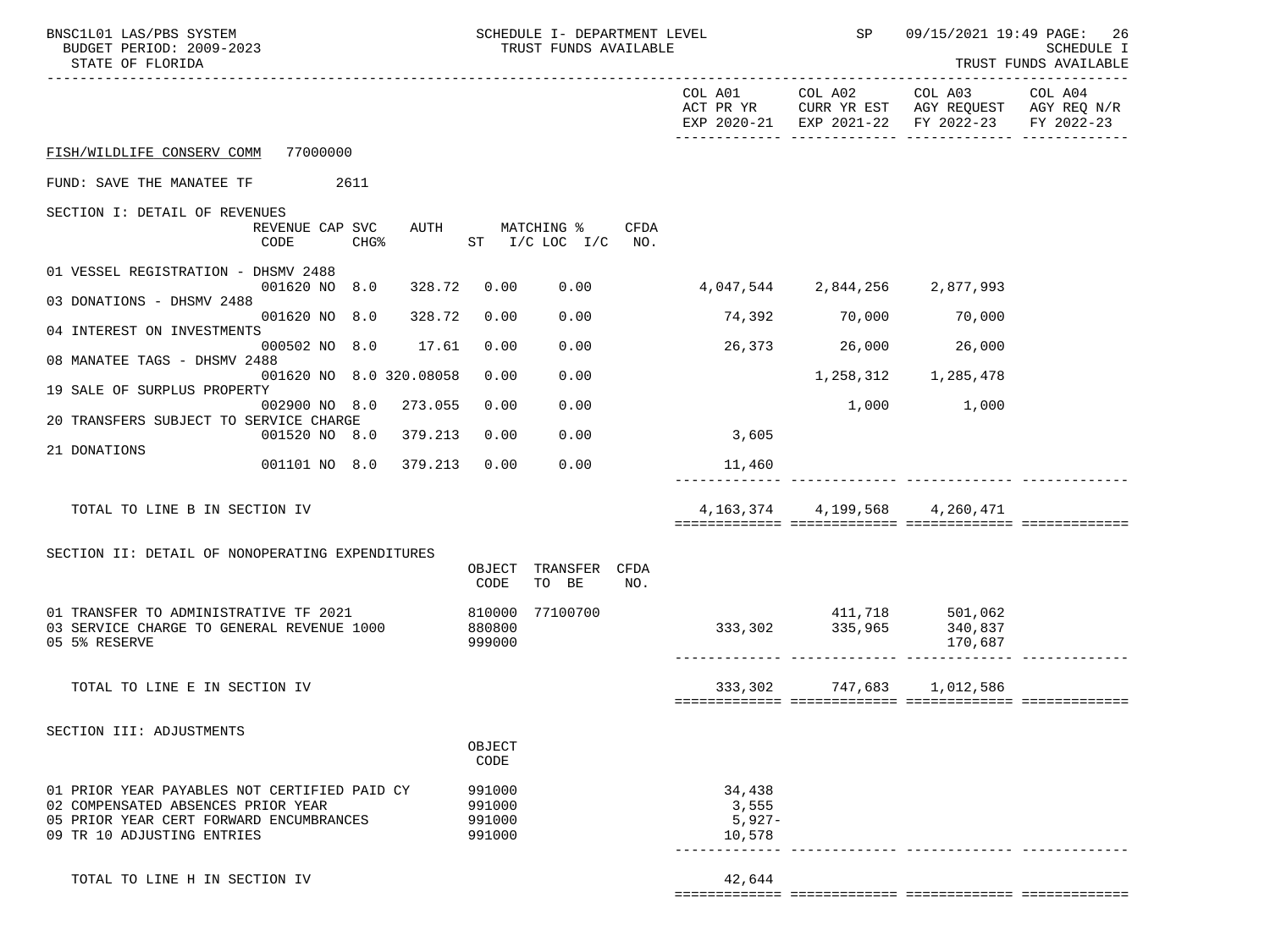| BNSC1L01 LAS/PBS SYSTEM<br>BUDGET PERIOD: 2009-2023<br>STATE OF FLORIDA                                                                                                                                                                                                                                                                                                                                                                          | SCHEDULE I- DEPARTMENT LEVEL THE SP SP<br>TRUST FUNDS AVAILABLE |                                                            |                                                          |                                                            | 27<br>09/15/2021 19:49 PAGE:<br>SCHEDULE I<br>TRUST FUNDS AVAILABLE                                            |         |  |
|--------------------------------------------------------------------------------------------------------------------------------------------------------------------------------------------------------------------------------------------------------------------------------------------------------------------------------------------------------------------------------------------------------------------------------------------------|-----------------------------------------------------------------|------------------------------------------------------------|----------------------------------------------------------|------------------------------------------------------------|----------------------------------------------------------------------------------------------------------------|---------|--|
|                                                                                                                                                                                                                                                                                                                                                                                                                                                  |                                                                 |                                                            |                                                          | COL A01 COL A02                                            | COL A03<br>ACT PR YR CURR YR EST AGY REQUEST AGY REQ N/R<br>EXP 2020-21 EXP 2021-22 FY 2022-23 FY 2022-23      | COL A04 |  |
| 77000000<br>FISH/WILDLIFE CONSERV COMM                                                                                                                                                                                                                                                                                                                                                                                                           |                                                                 |                                                            |                                                          |                                                            |                                                                                                                |         |  |
| FUND: SAVE THE MANATEE TF<br>2611                                                                                                                                                                                                                                                                                                                                                                                                                |                                                                 |                                                            |                                                          |                                                            |                                                                                                                |         |  |
| SECTION IV: SUMMARY                                                                                                                                                                                                                                                                                                                                                                                                                              |                                                                 |                                                            |                                                          |                                                            |                                                                                                                |         |  |
| UNRESERVED FUND BALANCE - JULY 1<br>ADD: REVENUES (FROM SECTION I)<br>TOTAL FUNDS AVAILABLE (LINE A + LINE B)<br>LESS: OPERATING EXPENDITURES<br>LESS: NONOPERATING EXPENDITURES (SECTION II)<br>LESS: FIXED CAPITAL OUTLAY (TOTAL ONLY)<br>UNRESERVED FUND BALANCE - JUNE 30 - BEFORE ADJ (G)<br>NET ADJUSTMENTS (FROM SECTION III)<br>ADJUSTED UNRESERVED FUND BALANCE - JUNE 30 (I)<br>TOTAL UNRESERVED FUND BALANCE FROM STATEWIDE CFO FILE: | (A)<br>(B)<br>(C)<br>(D)<br>(E)<br>(F)<br>(H)                   |                                                            | 333,302<br>1,843,286<br>42,644<br>1,885,930<br>1,102,502 | 4, 163, 374 4, 199, 568 4, 260, 471<br>1,885,864 1,217,057 | 5, 265, 876<br>3, 089, 288<br>3, 089, 288<br>3, 451, 951<br>3, 916, 692<br>333, 302<br>747, 683<br>4, 012, 586 | 464,741 |  |
| SCHEDULE IB: DETAIL OF UNRESERVED FUND BALANCE                                                                                                                                                                                                                                                                                                                                                                                                   | FUNDING SOURCE                                                  | $STATE(S)$ RESTRICTED $(R)$<br>NONSTATE(N) UNRESTRICTED(U) |                                                          |                                                            |                                                                                                                |         |  |
| 01 SPECIALTY LICENSE TAG SALES                                                                                                                                                                                                                                                                                                                                                                                                                   | $\mathbf S$                                                     | U                                                          | 1,885,930    1,885,864    1,217,057                      |                                                            |                                                                                                                |         |  |
| ADJUSTED UNRESERVED FUND BALANCE - JUNE 30                                                                                                                                                                                                                                                                                                                                                                                                       |                                                                 |                                                            |                                                          |                                                            | 1,885,930 1,885,864 1,217,057                                                                                  |         |  |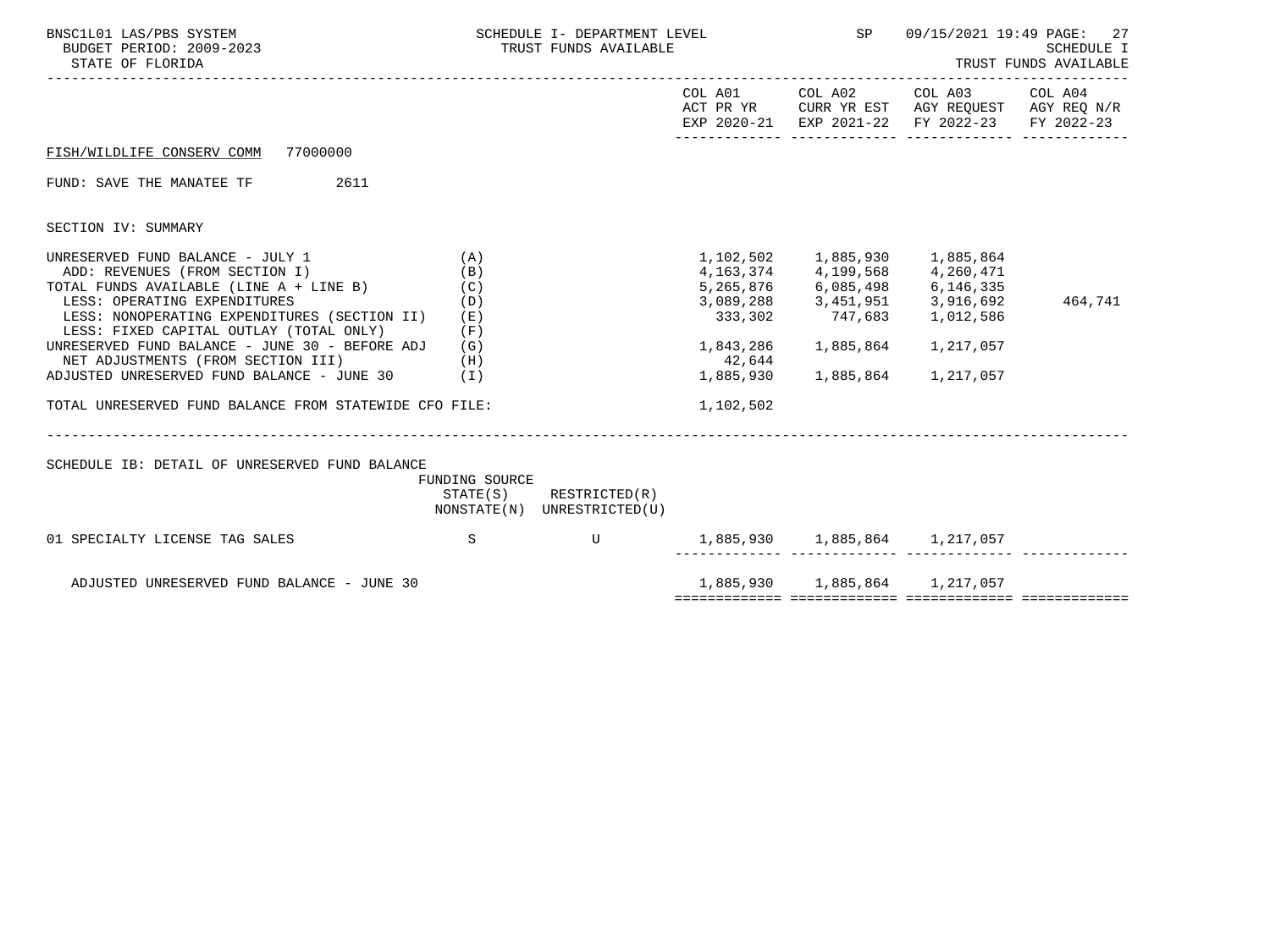| BNSC1L01 LAS/PBS SYSTEM<br>BUDGET PERIOD: 2009-2023<br>STATE OF FLORIDA |                         |          |                  |                         |      | SCHEDULE I- DEPARTMENT LEVEL<br>TRUST FUNDS AVAILABLE |                              |                    | SP                   | 09/15/2021 19:49 PAGE:  | 28<br>SCHEDULE I<br>TRUST FUNDS AVAILABLE                    |                                      |
|-------------------------------------------------------------------------|-------------------------|----------|------------------|-------------------------|------|-------------------------------------------------------|------------------------------|--------------------|----------------------|-------------------------|--------------------------------------------------------------|--------------------------------------|
|                                                                         |                         |          |                  |                         |      |                                                       |                              |                    | COL A01<br>ACT PR YR | COL A02<br>CURR YR EST  | COL A03<br>AGY REQUEST<br>EXP 2020-21 EXP 2021-22 FY 2022-23 | COL A04<br>AGY REQ N/R<br>FY 2022-23 |
| FISH/WILDLIFE CONSERV COMM                                              |                         | 77000000 |                  |                         |      |                                                       |                              |                    |                      |                         |                                                              |                                      |
| FUND: STATE GAME TRUST FUND                                             |                         |          | 2672             |                         |      |                                                       |                              |                    |                      |                         |                                                              |                                      |
| SECTION I: DETAIL OF REVENUES                                           |                         |          |                  |                         |      |                                                       |                              |                    |                      |                         |                                                              |                                      |
|                                                                         | REVENUE CAP SVC<br>CODE |          | CHG <sup>8</sup> | AUTH                    |      |                                                       | MATCHING %<br>ST I/C LOC I/C | <b>CFDA</b><br>NO. |                      |                         |                                                              |                                      |
| AE SALE OF SURPLUS PROPERTY - DMS 2510                                  |                         |          |                  |                         |      |                                                       |                              |                    |                      |                         |                                                              |                                      |
| AI NON-FWC LICENSE COLLECTIONS                                          | 002900 NO 0.0           |          |                  | 379.354                 | 0.00 |                                                       | 0.00                         |                    | 139,172              | 500,000                 | 500,000                                                      |                                      |
|                                                                         | 000200 YES 0.0          |          |                  | 379.211                 | 0.00 |                                                       | 0.00                         |                    |                      | 320,000                 | 320,000                                                      |                                      |
| AJ REC USER PER FLOW THRU                                               | 000100 YES 0.0          |          |                  | 379.211                 | 0.00 |                                                       | 0.00                         |                    |                      | 200,000                 | 200,000                                                      |                                      |
| A1 CAPTIVE WILDLIFE PERMITS                                             | 001500 NO 0.0           |          |                  | 379.211                 | 0.00 |                                                       | 0.00                         |                    |                      | 320,000                 | 320,000                                                      |                                      |
| A2 TRANSFER OF FEDERAL FUNDS                                            | 001510 NO 0.0           |          |                  |                         | 0.00 |                                                       |                              |                    |                      |                         |                                                              |                                      |
| A4 DLE CONTRACTS - DIRECT                                               |                         |          |                  | 379.235                 |      |                                                       | 0.00                         | 99.999             | 427,665              |                         |                                                              |                                      |
| A5 TRANSFER FROM DOT                                                    | 001010 NO 0.0           |          |                  | 379.106                 | 0.00 |                                                       | 0.00                         |                    |                      | 375,000                 | 375,000                                                      |                                      |
|                                                                         | 001500 NO 0.0           |          |                  | 379.211                 | 0.00 |                                                       | 0.00                         |                    |                      | 153,810                 |                                                              |                                      |
| Z3 FINES, FORFEITURES, JUDGE                                            | 001202 NO 0.0           |          |                  | 379.407                 | 0.00 |                                                       | 0.00                         |                    | 53                   |                         | 75,000 75,000                                                |                                      |
| Z4 REFUNDS & REIMB                                                      | 001801 NO 0.0           |          |                  | 379.211                 | 0.00 |                                                       | 0.00                         |                    | 23,188               |                         |                                                              |                                      |
| Z6 FEES, CHARGES, COMMISSIONS                                           |                         |          |                  |                         |      |                                                       |                              |                    |                      |                         |                                                              |                                      |
| Z7 NONCAPITAL GRANTS AND DONATIONS                                      | 001904 NO 0.0           |          |                  | 379.211                 | 0.00 |                                                       | 0.00                         |                    | 1,519                |                         | 10,000 10,000                                                |                                      |
| Z9 DATA GAPS PROJECTS                                                   | 001101 NO 0.0           |          |                  | 379.106                 | 0.00 |                                                       | 0.00                         |                    | 589,189              |                         |                                                              |                                      |
|                                                                         | 000700 NO 0.0           |          |                  | 379.211                 | 0.00 |                                                       | 0.00                         |                    | 99.999 3,793         |                         |                                                              |                                      |
| 01 RECREATIONAL LICENSES                                                | 000200 YES 0.0          |          |                  | 379.352                 | 0.00 |                                                       | 0.00                         |                    | 20,493,104           |                         | 21,054,157 21,958,425                                        |                                      |
| 03 COMMERCIAL LICENSES-SALTWATER                                        | 000200 YES 0.0          |          |                  | 379.362                 | 0.00 |                                                       | 0.00                         |                    |                      | 252,934 282,000 282,000 |                                                              |                                      |
| 04 ALLIGATOR PROGRAM                                                    |                         |          |                  |                         |      |                                                       |                              |                    |                      |                         |                                                              |                                      |
| 13 DOR MOTOR FUEL TAX                                                   |                         |          |                  | 000200 YES 0.0 379.3751 | 0.00 |                                                       | 0.00                         |                    | 2,987,125            | 3,000,000               | 3,000,000                                                    |                                      |
| 14 FINES, FORFEITS, JUDGMENTS                                           | 001600 NO 0.0           |          |                  | 206.606                 | 0.00 |                                                       | 0.00                         |                    | 2,500,000            | 2,500,000               | 2,500,000                                                    |                                      |
|                                                                         | 001204 NO 0.0           |          |                  | 379.407                 | 0.00 |                                                       | 0.00                         |                    | 7,465                |                         |                                                              |                                      |
| 20 YOUTH CAMP                                                           | 000100 YES 0.0          |          |                  | 379.352                 | 0.00 |                                                       | 0.00                         |                    | 218,857              | 282,000                 | 282,000                                                      |                                      |
| 23 BASS TAG - HSMV 2488                                                 |                         |          |                  | 001600 NO 0.0 320.08058 | 0.00 |                                                       | 0.00                         |                    | 264,260              | 270,613                 | 281,031                                                      |                                      |
| 24 FISH TAGS                                                            |                         |          |                  |                         |      |                                                       |                              |                    |                      |                         |                                                              |                                      |
| 25 DAY USE FEES                                                         | 000100 YES 0.0          |          |                  | 379.354                 | 0.00 |                                                       | 0.00                         |                    | 12,500               | 20,000                  | 20,000                                                       |                                      |
|                                                                         | 000100 YES 0.0          |          |                  | 379.354                 | 0.00 |                                                       | 0.00                         |                    |                      | 65,000                  | 65,000                                                       |                                      |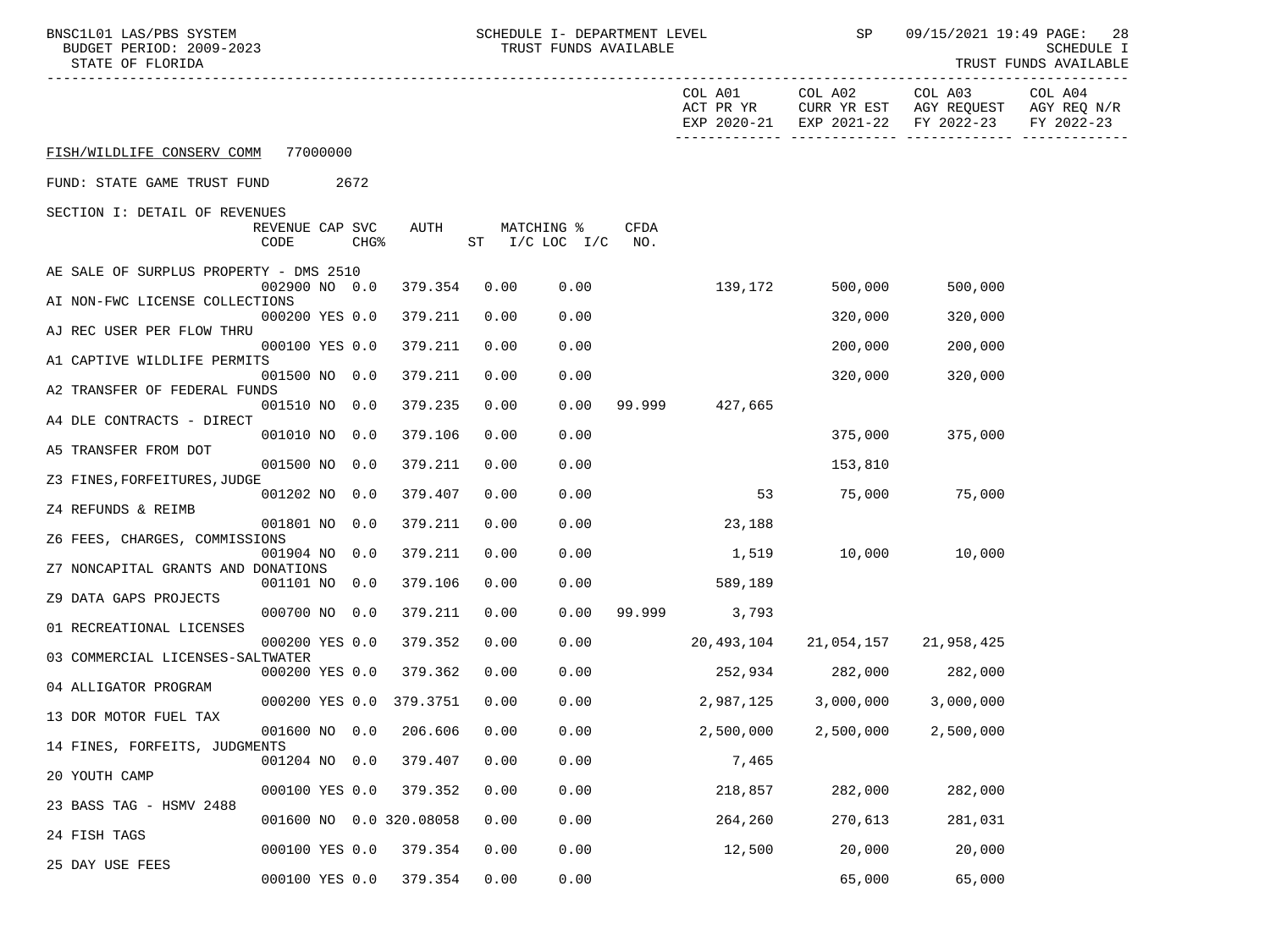| BNSC1L01 LAS/PBS SYSTEM<br>BUDGET PERIOD: 2009-2023<br>STATE OF FLORIDA |                         | SCHEDULE I- DEPARTMENT LEVEL<br>TRUST FUNDS AVAILABLE |                  |         |  | SP         | 09/15/2021 19:49 PAGE:<br>29<br>SCHEDULE I<br>TRUST FUNDS AVAILABLE |                    |                                                             |                                       |                                                                      |                                      |
|-------------------------------------------------------------------------|-------------------------|-------------------------------------------------------|------------------|---------|--|------------|---------------------------------------------------------------------|--------------------|-------------------------------------------------------------|---------------------------------------|----------------------------------------------------------------------|--------------------------------------|
|                                                                         |                         |                                                       |                  |         |  |            |                                                                     |                    | COL A01<br>ACT PR YR<br>EXP 2020-21<br>-------------------- | COL A02<br>CURR YR EST<br>EXP 2021-22 | COL A03<br>AGY REQUEST<br>FY 2022-23<br>_________ ______________ ___ | COL A04<br>AGY REQ N/R<br>FY 2022-23 |
| FISH/WILDLIFE CONSERV COMM 77000000                                     |                         |                                                       |                  |         |  |            |                                                                     |                    |                                                             |                                       |                                                                      |                                      |
| FUND: STATE GAME TRUST FUND                                             |                         | 2672                                                  |                  |         |  |            |                                                                     |                    |                                                             |                                       |                                                                      |                                      |
| SECTION I: DETAIL OF REVENUES                                           |                         |                                                       |                  |         |  |            |                                                                     |                    |                                                             |                                       |                                                                      |                                      |
|                                                                         | REVENUE CAP SVC<br>CODE |                                                       | CHG <sup>8</sup> | AUTH    |  | MATCHING % | ST I/C LOC I/C                                                      | <b>CFDA</b><br>NO. |                                                             |                                       |                                                                      |                                      |
| 26 RECREATIONAL USER ADMIN                                              |                         |                                                       |                  |         |  |            |                                                                     |                    |                                                             |                                       |                                                                      |                                      |
| 27 SPECIAL OP HUNT APP FEE1                                             | 000100 YES 0.0          |                                                       |                  | 379.354 |  | 0.00       | 0.00                                                                |                    | 398,190                                                     |                                       | 5,000<br>5,000                                                       |                                      |
| 28 SPECIAL OP HUNT APP FEE2                                             | 000200 YES 0.0          |                                                       |                  | 379.354 |  | 0.00       | 0.00                                                                |                    | 1,651,662                                                   | 300,000                               | 300,000                                                              |                                      |
|                                                                         | 000100 YES 0.0          |                                                       |                  | 379.354 |  | 0.00       | 0.00                                                                |                    | 453,532                                                     |                                       |                                                                      |                                      |
| 33 GRAZING CONTRACTS                                                    | 000100 YES 0.0          |                                                       |                  | 379.354 |  | 0.00       | 0.00                                                                |                    | 255,977                                                     | 200,000 200                           | 200,000                                                              |                                      |
| 38 SOUTHEASTERN GUIDE DOGS                                              |                         |                                                       |                  | 379.354 |  | 0.00       | 0.00                                                                |                    |                                                             |                                       |                                                                      |                                      |
| 39 5 YEAR/LT/SPORTS LICENCE ISSUANCE FEES                               | 000100 YES 0.0          |                                                       |                  |         |  |            |                                                                     |                    | 15,919                                                      |                                       |                                                                      |                                      |
| <b>40 INTEREST EARNINGS</b>                                             | 000100 YES 0.0          |                                                       |                  | 379.352 |  | 0.00       | 0.00                                                                |                    | 2,526,648                                                   |                                       | 2,550,000 2,550,000                                                  |                                      |
|                                                                         | 000502 NO 0.0           |                                                       |                  | 17.61   |  | 0.00       | 0.00                                                                |                    | 231,451                                                     | 225,000                               | 225,000                                                              |                                      |
| 45 LICENSE ISSUANCE FEES                                                | 000100 YES 0.0          |                                                       |                  | 379.352 |  | 0.00       | 0.00                                                                |                    | 94,157                                                      |                                       |                                                                      |                                      |
| 47 TR FR DEDICATED TF 2158                                              | 001500 NO 0.0           |                                                       |                  | 379.203 |  | 0.00       | 0.00                                                                |                    | 609,440                                                     | 635,000                               | 635,000                                                              |                                      |
| 54 PERQUISITES                                                          |                         |                                                       |                  |         |  |            |                                                                     |                    |                                                             |                                       |                                                                      |                                      |
| 56 CONTRACTS FWRI-INDIRECT                                              | 001905 YES 0.0          |                                                       |                  | 379.211 |  | 0.00       | 0.00                                                                |                    | 846,754                                                     | 650,000                               | 650,000                                                              |                                      |
| 57 FINES, FORFEITURES, JUDGE                                            | 001903 NO 0.0           |                                                       |                  | 379.106 |  | 0.00       | 0.00                                                                |                    | 226                                                         |                                       |                                                                      |                                      |
|                                                                         | 001200 NO 0.0           |                                                       |                  | 379.407 |  | 0.00       | 0.00                                                                |                    | 55,665                                                      |                                       |                                                                      |                                      |
| 60 HGM CONTRACTS-DIRECT                                                 | 001010 NO 0.0           |                                                       |                  | 379.106 |  | 0.00       | 0.00                                                                |                    | 813,513                                                     |                                       | 650,000 650,000                                                      |                                      |
| 62 HOLIDAY PARK CONCESSION                                              |                         |                                                       |                  |         |  |            |                                                                     |                    |                                                             |                                       |                                                                      |                                      |
| 65 NONCAPITAL GRANTS AND DONA                                           | 002102 NO 0.0           |                                                       |                  | 379.354 |  | 0.00       | 0.00                                                                |                    | 6,616                                                       | 50,000                                | 50,000                                                               |                                      |
| 78 CONTRIBUTIONS                                                        | 001110 NO 0.0           |                                                       |                  | 379.352 |  | 0.00       | 0.00                                                                |                    | 67,507                                                      |                                       |                                                                      |                                      |
|                                                                         | 001101 NO 0.0           |                                                       |                  | 379.352 |  | 0.00       | 0.00                                                                |                    |                                                             | 517,000                               | 517,000                                                              |                                      |
| 82 LICENSE FEE TRANSFER                                                 | 000106 YES 0.0          |                                                       |                  | 379.352 |  | 0.00       | 0.00                                                                |                    | 272,976                                                     |                                       |                                                                      |                                      |
| 83 LAND MANAGEMENT INCOME                                               | 000100 YES 0.0          |                                                       |                  | 379.354 |  | 0.00       | 0.00                                                                |                    |                                                             | 890,000                               | 890,000                                                              |                                      |
| 84 REFUNDS & REIMB                                                      |                         |                                                       |                  |         |  |            |                                                                     |                    |                                                             |                                       |                                                                      |                                      |
| 85 TRANSFER WITHIN AGENCY 2458                                          | 001800 NO 0.0           |                                                       |                  | 379.211 |  | 0.00       | 0.00                                                                |                    | 336,717                                                     | 35,000                                | 35,000                                                               |                                      |
| 92 APIARY CONTRACTS                                                     | 001500 NO 0.0           |                                                       |                  | 379.207 |  | 0.00       | 0.00                                                                |                    | 281,833                                                     | 425,000                               | 425,000                                                              |                                      |
|                                                                         | 002101 NO               |                                                       | 0.0              | 379.354 |  | 0.00       | 0.00                                                                |                    | 1,823                                                       | 2,000                                 | 2,000                                                                |                                      |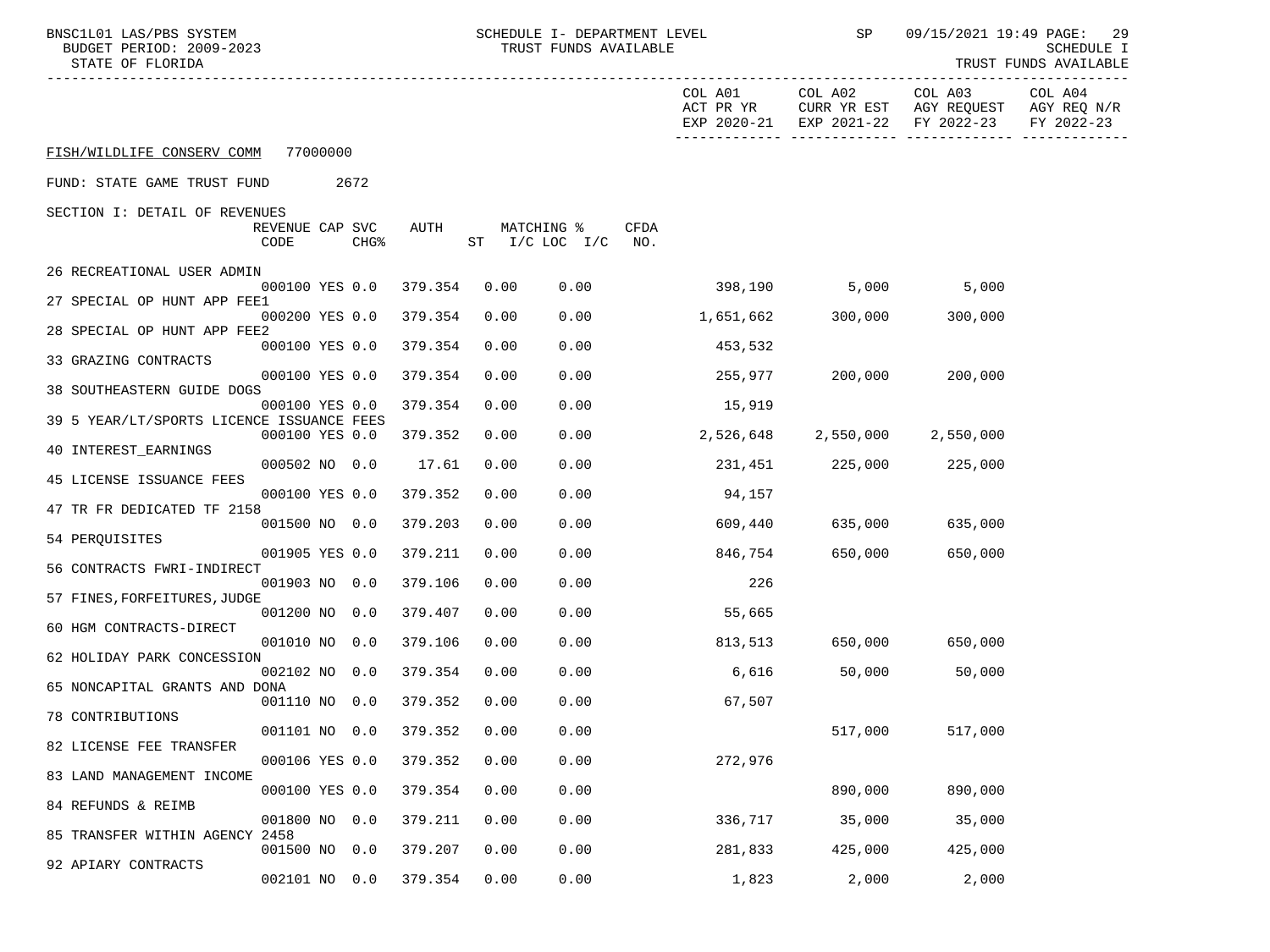| BNSC1L01 LAS/PBS SYSTEM<br>BUDGET PERIOD: 2009-2023<br>STATE OF FLORIDA                                                                                                                      | SCHEDULE I- DEPARTMENT LEVEL<br>TRUST FUNDS AVAILABLE                  |                                                                                          | <b>SP</b>                                            |                                                       | 09/15/2021 19:49 PAGE: 30<br><b>SCHEDULE I</b><br>TRUST FUNDS AVAILABLE |
|----------------------------------------------------------------------------------------------------------------------------------------------------------------------------------------------|------------------------------------------------------------------------|------------------------------------------------------------------------------------------|------------------------------------------------------|-------------------------------------------------------|-------------------------------------------------------------------------|
|                                                                                                                                                                                              |                                                                        |                                                                                          |                                                      | COL A03 COL A04<br>EXP 2020-21 EXP 2021-22 FY 2022-23 | FY 2022-23                                                              |
| FISH/WILDLIFE CONSERV COMM 77000000                                                                                                                                                          |                                                                        |                                                                                          |                                                      |                                                       |                                                                         |
| FUND: STATE GAME TRUST FUND 2672                                                                                                                                                             |                                                                        |                                                                                          |                                                      |                                                       |                                                                         |
| SECTION I: DETAIL OF REVENUES<br>REVENUE CAP SVC<br>CODE                                                                                                                                     | AUTH MATCHING %<br>CFDA<br>CHG <sup>&amp;</sup> ST I/C LOC I/C NO.     |                                                                                          |                                                      |                                                       |                                                                         |
| 93 BILLBOARD LEASES<br>002100 NO 0.0 379.354                                                                                                                                                 | $0.00$ $0.00$                                                          | 17,639 10,000 10,000                                                                     |                                                      |                                                       |                                                                         |
| 99 TIMBER SALES<br>000900 NO 0.0 379.354 0.00                                                                                                                                                | 0.00                                                                   |                                                                                          | 161,971 125,000 125,000                              |                                                       |                                                                         |
| TOTAL TO LINE B IN SECTION IV                                                                                                                                                                |                                                                        |                                                                                          | 37,021,040 36,696,580 37,457,456                     |                                                       |                                                                         |
| SECTION II: DETAIL OF NONOPERATING EXPENDITURES                                                                                                                                              | OBJECT TRANSFER CFDA<br>TO BE<br>CODE<br>NO.                           |                                                                                          |                                                      |                                                       |                                                                         |
| V1 TRANSFER TO DACS - ALLIGATOR MARKETING<br>01 TRANSFER TO ADMINISTRATIVE TF 2021<br>04 5% RESERVE<br>08 TRANSFER TO TAX COLLECTOR<br>11 TRANSFER WITHIN AGENCY/PRIOR YR DEPOSITS           | 810000<br>77100700<br>810000<br>999000<br>810000<br>810000<br>77100700 | 2, 764, 260 3, 741, 113 3, 831, 183                                                      | 150,000 150,000<br>14,549 370,000 370,000<br>813,365 | 1,545,427                                             |                                                                         |
| 15 REFUNDS                                                                                                                                                                                   | 860000                                                                 |                                                                                          | 92,536 200,000 200,000                               |                                                       |                                                                         |
| TOTAL TO LINE E IN SECTION IV                                                                                                                                                                |                                                                        |                                                                                          | 2,871,345 5,274,478                                  | 6,096,610                                             |                                                                         |
| SECTION III: ADJUSTMENTS                                                                                                                                                                     | OBJECT<br>CODE                                                         |                                                                                          |                                                      |                                                       |                                                                         |
| 01 PRIOR YR PAYABLES NOT CERT FWD PAID CY<br>02 PRIOR YEARS FCO CERT FWD<br>04 PRIOR YEAR CF ENCUMBRANCES<br>06 COMPENSATED ABSENCES<br>07 TR 10 ADJUSTING ENTRIES<br>10 COVID-19 RECIEVABLE | 991000<br>991000<br>991000<br>991000<br>991000<br>991000               | 140,036<br>3,198,731-<br>$505, 195 -$<br>23,792<br>4,434,974-<br>$16,180-$<br>---------- |                                                      |                                                       |                                                                         |
| TOTAL TO LINE H IN SECTION IV                                                                                                                                                                |                                                                        | $7,991,252-$                                                                             |                                                      |                                                       |                                                                         |